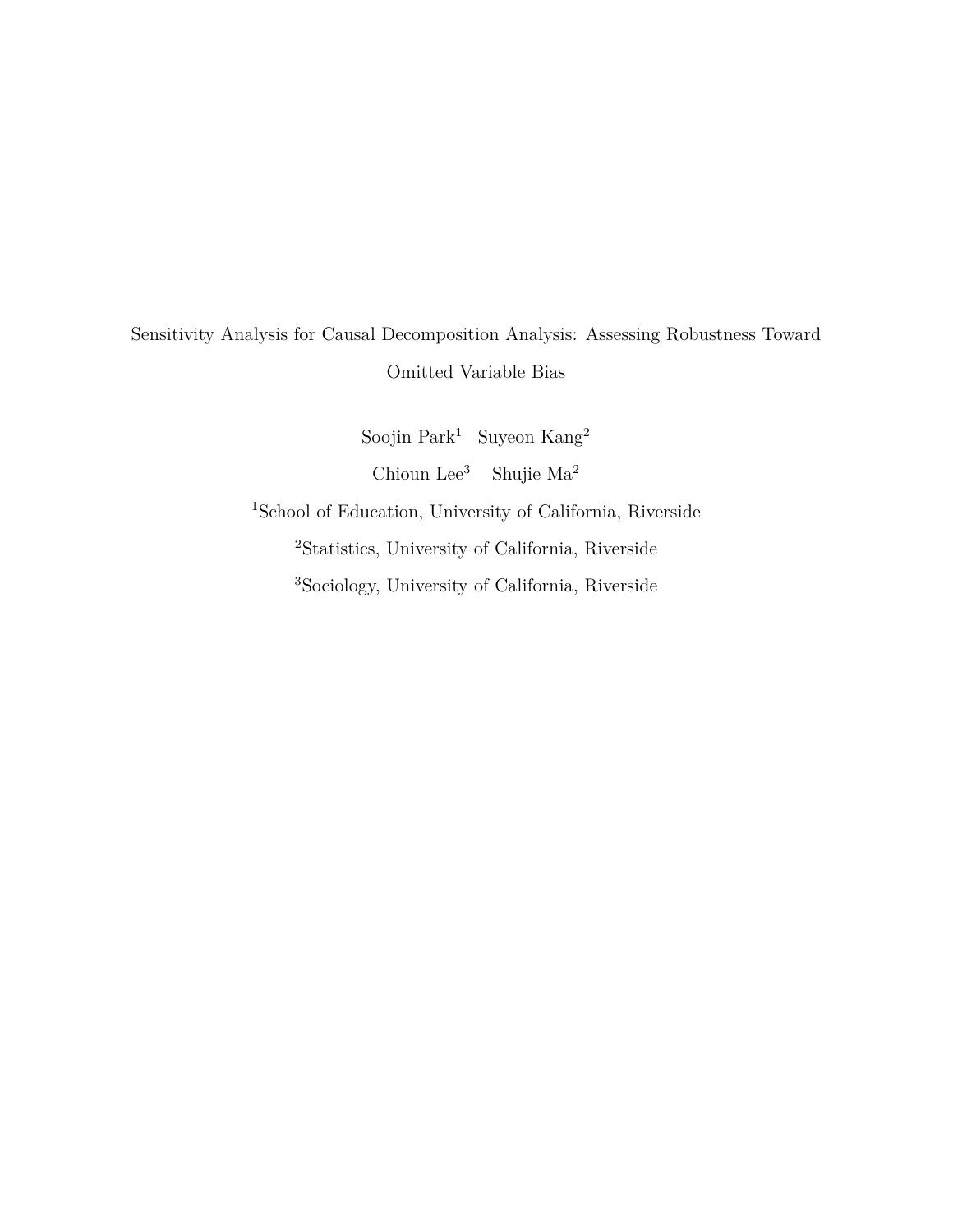### Abstract

A key objective of decomposition analysis is to identify a factor (the 'mediator') contributing to disparities in an outcome between social groups. In decomposition analysis, a scholarly interest often centers on estimating how much the disparity (e.g., health disparities between Black women and White men) would be reduced/remain if we set the mediator (e.g., education) distribution of one social group equal to another. However, causally identifying disparity reduction and remaining depends on the no omitted mediator-outcome confounding assumption, which is not empirically testable. Therefore, we propose a set of sensitivity analyses to assess the robustness of disparity reduction to possible unobserved confounding. We provide sensitivity analysis techniques based on regression coefficients and  $R^2$  values. The proposed techniques are flexible to address unobserved confounding measured before and after the group status. In addition, *R*<sup>2</sup>-based sensitivity analysis offers a straightforward interpretation of sensitivity parameters and a standard way to report the robustness of research findings. Although we introduce sensitivity analysis techniques in the context of decomposition analysis, they can be utilized in any mediation setting based on interventional indirect effects.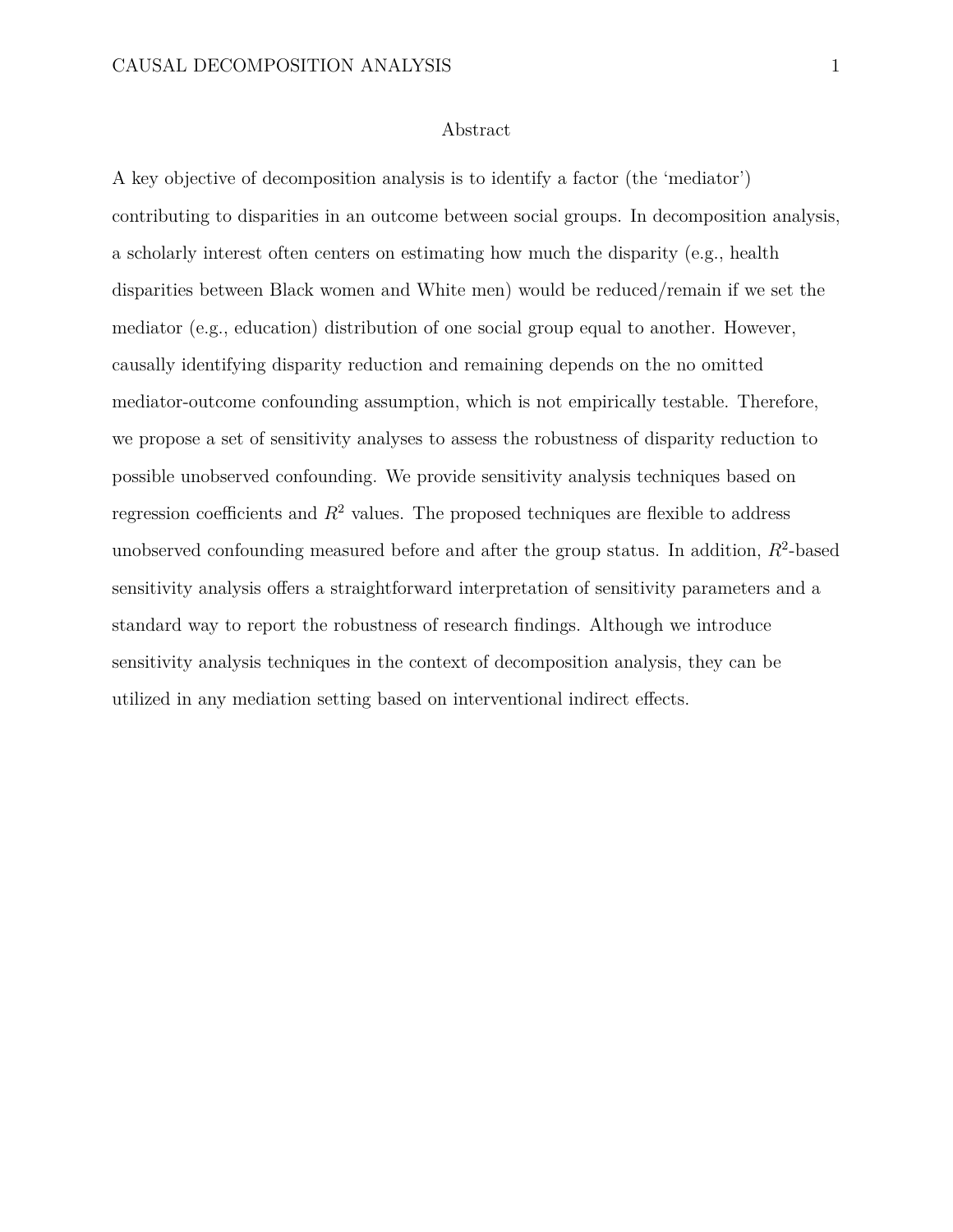Sensitivity Analysis for Causal Decomposition Analysis: Assessing Robustness Toward Omitted Variable Bias

### **1. Introduction**

Decomposition analysis aims to identify factors that may close the observed gap in social, psychological, behavioral, or health outcomes between groups defined by social-demographic factors, such as gender/sex, race/ethnicity, socioeconomic status (SES), etc. Such factors are called 'mediators' because they are believed to lie between the exposure (one's social position) and the outcomes. Traditional decomposition analysis based on the difference-in-coefficients approach (Olkin & Finn, 1995; Freedman & Schatzkin, 1992) provides a straightforward way to estimate the degree to which the observed disparity is reduced or remains after controlling for the mediator. However, the traditional method is limited to a specific statistical model that cannot be readily generalizable to discrete mediators or outcomes and nonlinear relationships (Imai, Keele, & Tingley, 2010). Recently, several researchers developed and applied decomposition analysis within the counterfactual framework of causal inference, namely 'causal decomposition analysis', that overcomes the limitations of traditional decomposition analysis. VanderWeele and Hernán (2012) and Jackson and VanderWeele (2018) conceptualized decomposition analysis within the counterfactual framework, and many articles have appeared on this topic in the past five years (e.g., Jackson, 2017, 2018, 2020; Nguyen, Schmid, & Stuart, 2020; Park, Qin, & Lee, 2020; Lundberg, 2020).

A central goal of causal decomposition analysis is to estimate the degree to which an observed disparity would be reduced or remain if we equalize the mediator distribution across social groups. For example, how much would health disparities decrease if we equalize the education level between Black women and White men? The causal identification of the disparity reduction and remaining hinges on the strong assumption of no unobserved confounding in the mediator-outcome relationship. One way to assess the robustness of findings against possible violations of this assumption is to conduct a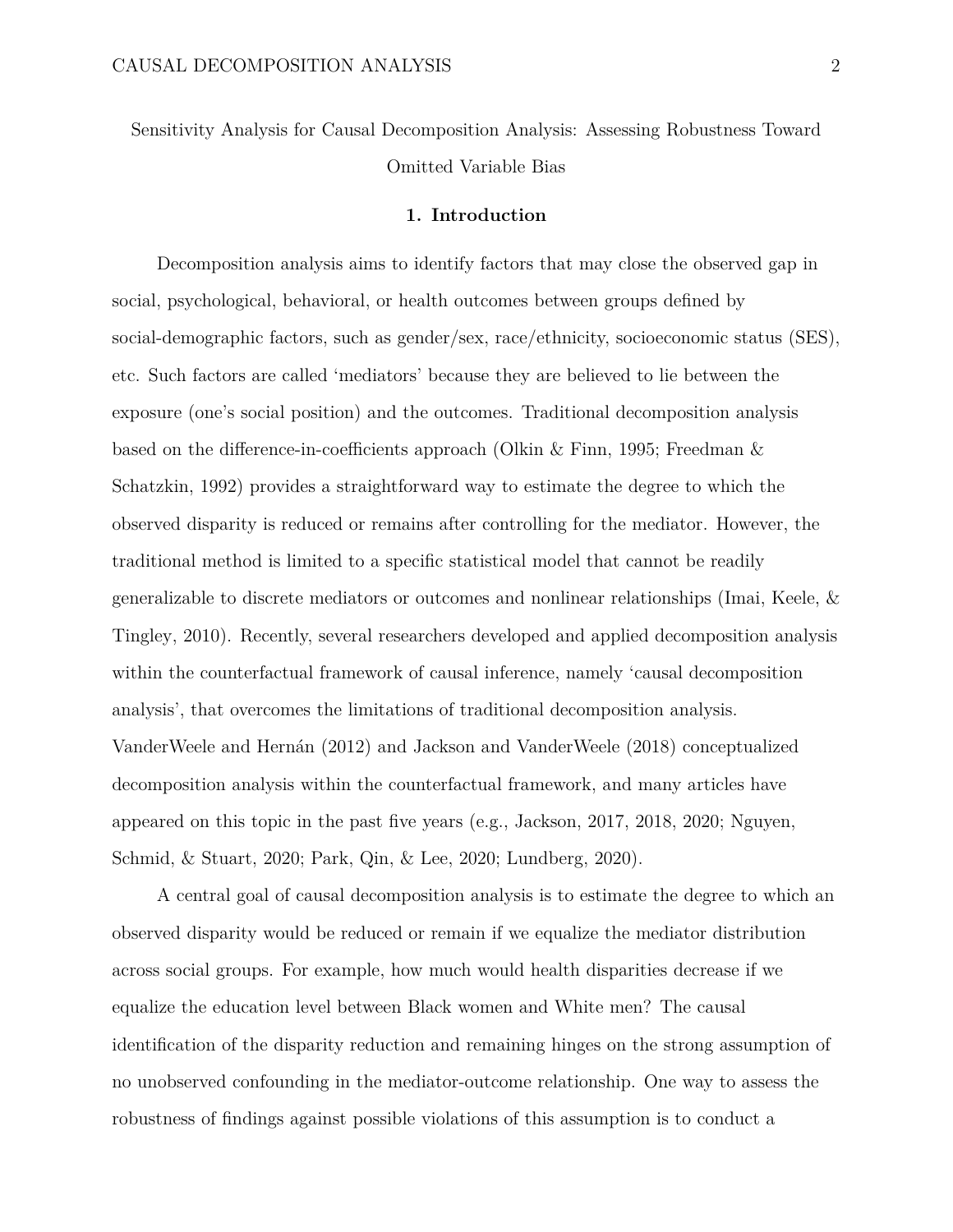sensitivity analysis, yet few sensitivity analysis techniques are available in the causal decomposition framework. Previously, Park et al. (2020) developed a preliminary sensitivity analysis that assesses the robustness of disparity reduction and remaining estimates. However, Park and colleagues' method is restricted to a certain setting that requires conditional independence between unobserved and observed intermediate confounders (i.e., the effects of social groups confounding the mediator-outcome relationship). Another limitation is that the interpretation of sensitivity parameter is not straightforward since the prevalence difference in an unobserved confounder (e.g., being discriminated), comparing individuals in different groups, is conditioned on the mediator  $(e.g., education)$ , which is a descendant of (a variable affected by) the group status.

In this study, we propose a set of sensitivity analyses for causal decomposition analysis, consisting of sensitivity parameters that are easy to interpret without making the restrictive assumption. After introducing our motivating example using data from Midlife Development in the U.S. (MIDUS) (Section 2), we review literature on causal decomposition analysis as a statistical framework that identifies contributing factors to disparities (Section 3). This review highlights how causal decomposition analysis differs from causal mediation analysis based on natural direct and indirect effects (Pearl, 2012; Robins, 2003). As a result, we show that sensitivity analysis developed for natural indirect effects can assess the robustness of disparity reduction when no intermediate confounders exist, which is unlikely in many studies that investigate contributing factors to disparities.

Therefore, we develop a set of sensitivity analyses for disparity reduction and remaining that incorporate 'observed' intermediate confounders. We begin by deriving general bias formulas for disparity reduction and remaining which are the basis of our proposed sensitivity analyses (Section 4). Since general bias formulas do not rely on any statistical models, they apply to various situations, including linear and nonlinear relationships as well as different types of mediator, outcome, or omitted confounder variables. We show that same bias formulas apply for 'unobserved' confounding measured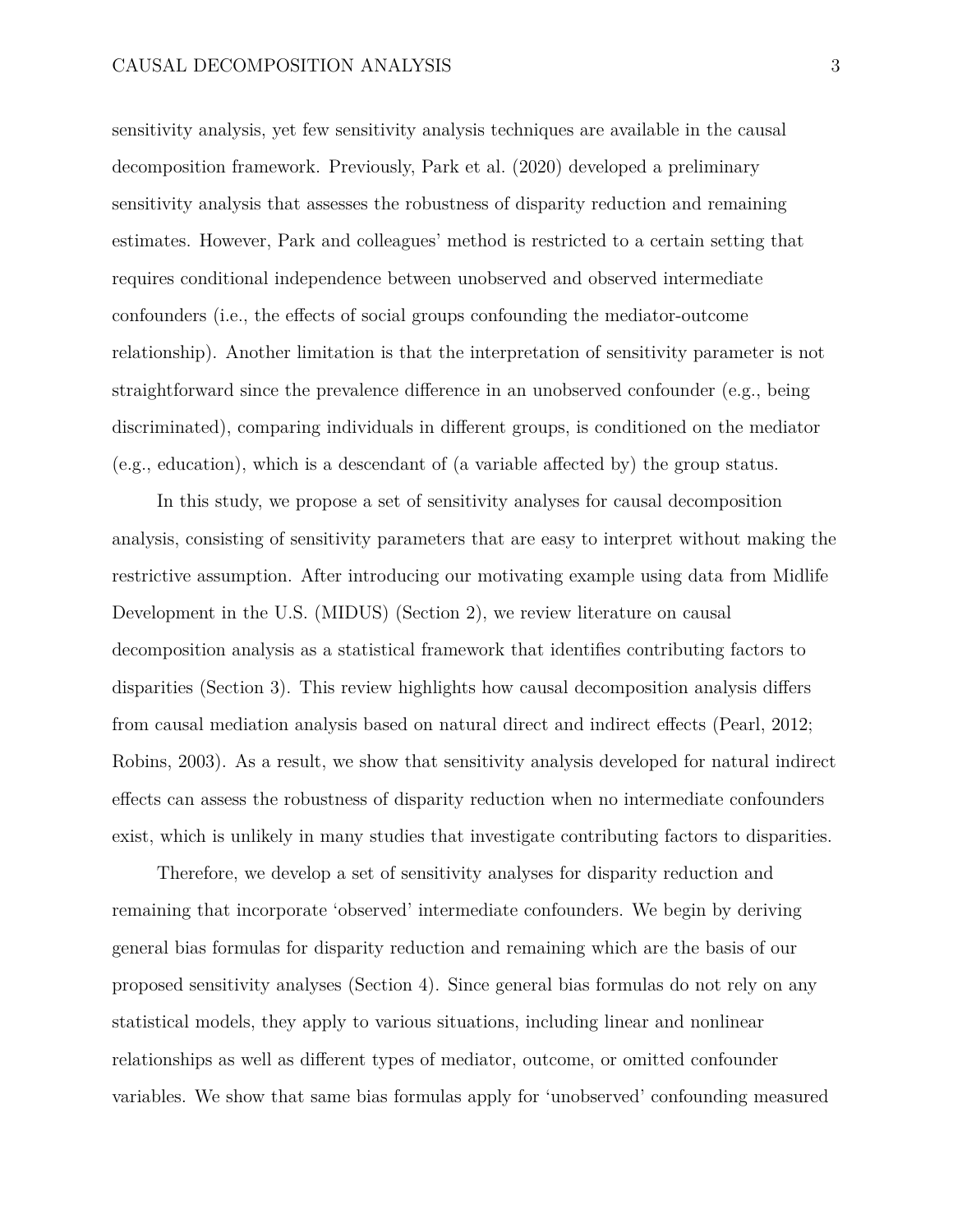before and after the group status. Second, we provide simplified bias formulas given linear models specified for the outcome and the unobserved confounder (Section 5). The simplified bias formulas offer a sensitivity analysis that is straightforward to use if the linearity assumption is met. Lastly, we reparameterize the regression-based sensitivity analysis to  $R<sup>2</sup>$  values (the proportion of variance explained) by extending Cinelli and Hazlett (2020) (Section 6). A critical advantage of this reparameterization to  $R^2$  values is that we can estimate the correct standard errors with a varying amount of unobserved confounding. Another advantage is to provide a standard way of reporting the degree to which research findings are robust against the no unobserved confounding assumption. The standard way is referred to as the 'robustness value' by Cinelli and Hazlett (2020), which is the minimum strength of the confounder on the mediator and outcome, assuming an equal strength, to change research findings. The robustness value conveniently summarizes how sensitive the conclusions are to unobserved confounding.

In Section 7, we conclude with a discussion. Our sensitivity analysis is implemented in the 'causal.decomp' R package. Code to replicate all analyses can be found in Appendix F.

### **2. Running Example**

To motivate the concepts and methods that we present, we rely on an epidemiological example; studies have consistently observed that racial and gender minorities, particularly Black women, show poorer cardiovascular health (CVH) than other race-gender groups. Socioeconomic status (SES), which is a fundamental cause and key determinant of access to resources, may operate via many mechanisms to affect multiple disease outcomes (Link & Phelan, 1995), including cardiovascular disease (Glymour, Clark, & Patton, 2014). Educational attainment plays a key role in explaining racial and gender disparities in health and education also affects other subsequent SES measures, such as income and wealth. Therefore, we hypothesize that the observed disparity in CVH between race-gender groups would decrease if we equalized the education levels between the groups. Causal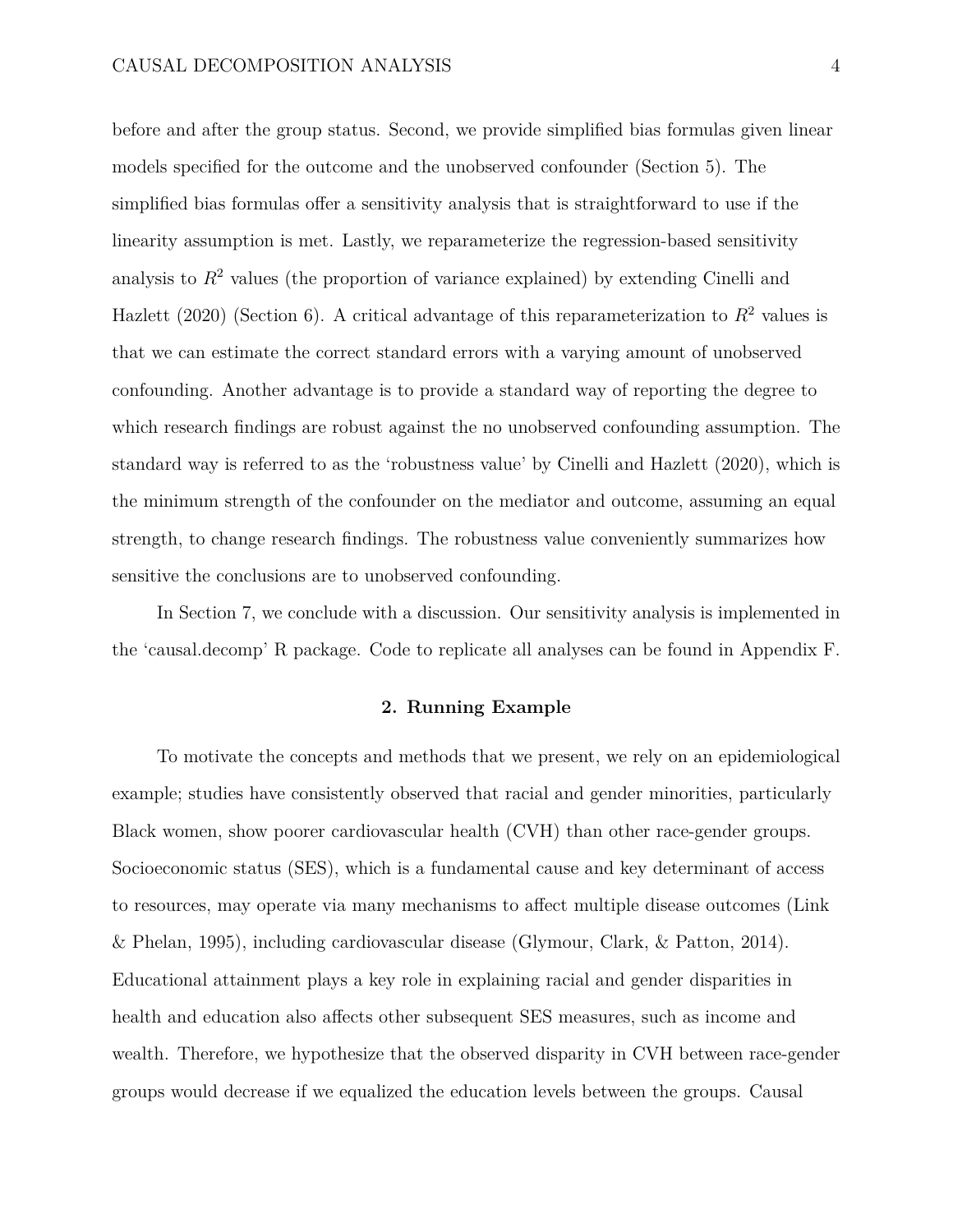

*Figure 1*. Directed acyclic graph (Pearl, 2001): A) When no unobserved confounder exists and B) When unobserved confounder *U* exists.

Note. 1) Diagram represents the relationship between race and gender intersectional status *R*, cardiovascular health *Y*, and education *M*, as well as history *H*, age  $C_1$ , genetic vulnerability  $C_2$ , childhood SES  $X_1$ , and childhood abuse  $X_2$ .

2) Placing a box around the conditioning variables implies that a disparity is considered within levels of these variables.

3) Dotted lines indicate intervening on *M* given baseline covariates.

decomposition analysis can be used to test this hypothesis.

From the hypothesis, we define four social groups: White men  $(R = 0)$ , Black women  $(R = 1)$ , Black men  $(R = 2)$ , and White women  $(R = 3)$ ; the mediator is education  $(M)$ ; the outcome is CVH (*Y* ). One concern is that education status is not randomized, and the relationship between education and later CVH could be confounded by various life course factors. Therefore, based on previous literature (Winkleby, Jatulis, Frank, & Fortmann, 1992; Suglia et al., 2018), we identified possible confounders, such as age (*C*1), genetic vulnerability  $(C_2)$ , and socioeconomic status  $(SES, X_1)$  and adverse experience in childhood  $(X_2)$ .

We encodes our understanding of data-generation process involving these variables in Figure 1(A). We assume racial and gendered disparities in CVH arise through childhood abuse  $(X_2)$  and education  $(M)$ . We also assume that these disparities could arise through historical processes that include racism and sexism (Kaufman, 2008). For example, due to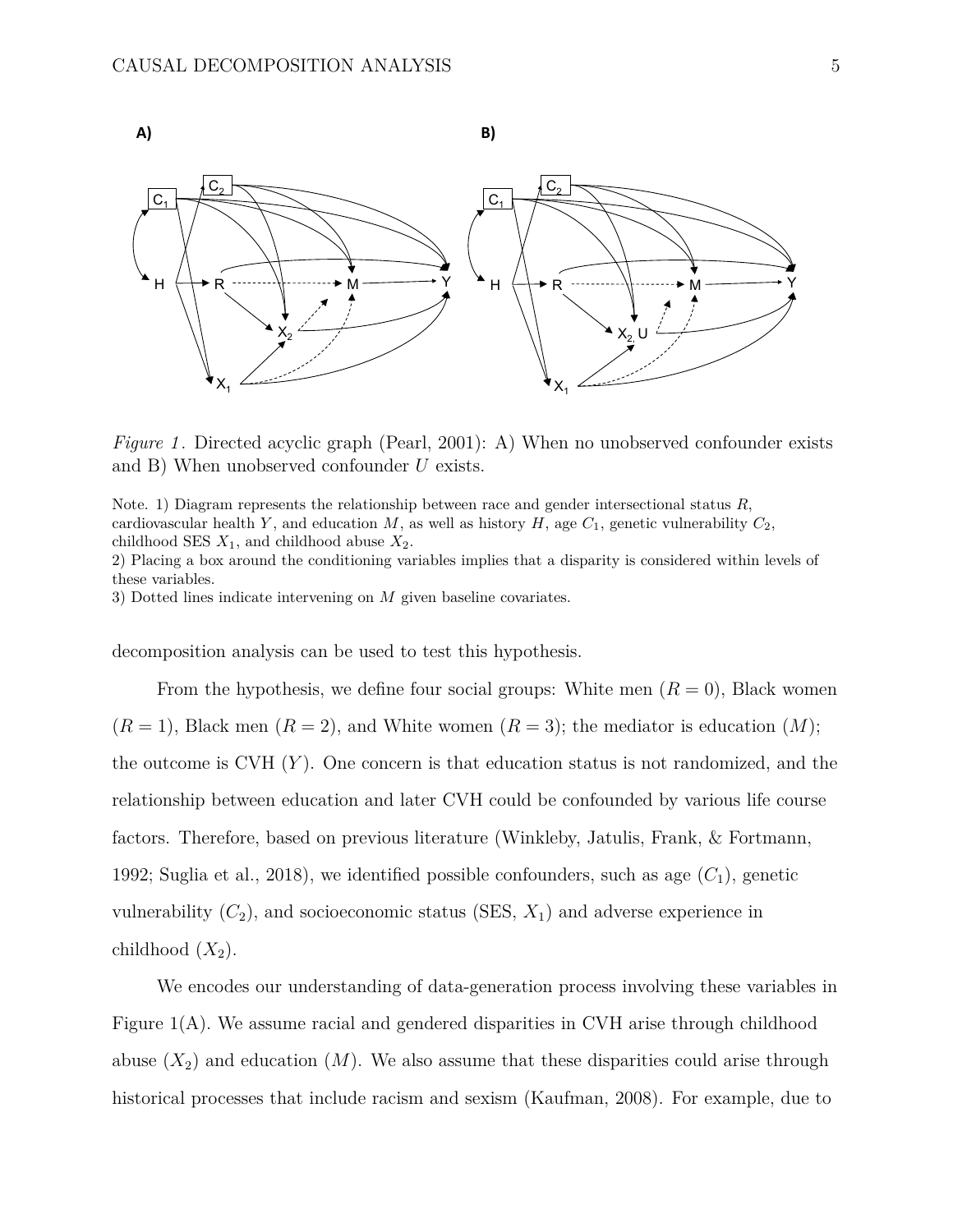historical processes, Blacks are more likely than Whites to be born into a family with low childhood SES  $(X_1)$  and suffer from a particular genetic vulnerabilities  $(C_2$ , parental history of cardiovascular and metabolic diseases). Age  $(C_1)$  also interacts with the historical process and in turn affects all other variables.

However, one may argue that the relationship between education and later CVH could still be confounded by unobserved confounders (e.g. discrimination based on race, gender, and social class) even after controlling for the observed variables. Figure 1 (B) shows a scenario in which an unobserved variable *U* confounds the relationship between the mediator and the outcome. Depending on a kind of unobserved variable, it could be measured before, concurrently with, or after the group status. For example, if perceived discrimination were the unobserved confounder, *U* would be measured after the group status, as shown in Figure  $1(B)$ . As another example, if an unknown genetic factor that affects later education and CVH were the unobserved confounder, *U* would be measured before the group status.

How can we validate our conclusions on disparity reduction and remaining to the possible omission of unobserved variables? In Section 4, we present a set of sensitivity analyses that applied researchers can use to validate their findings to possible omitted variables. To proceed, investigators should further clarify baseline covariates and intermediate confounders, in addition to identifying the group status, the mediator (education), and the outcome (CVH). Baseline covariates characterize demographics through which CVH or education differences are considered equitable (Jackson, 2020), which are age or genetic vulnerability in our example. Intermediate confounders represent the effects of race-gender status that confound education and CVH, which are childhood SES and abuse in the example. We use the following notation to represent baseline covariates and intermediate confounders. Intermediate confounders are denoted as  $\mathbf{X} = (X_1, X_2)$  where  $\mathbf{x} \in \mathcal{X}$ ; baseline covariates are denoted as  $\mathbf{C} = (C_1, C_2)$  where  $\mathbf{c} \in \mathcal{C}$ .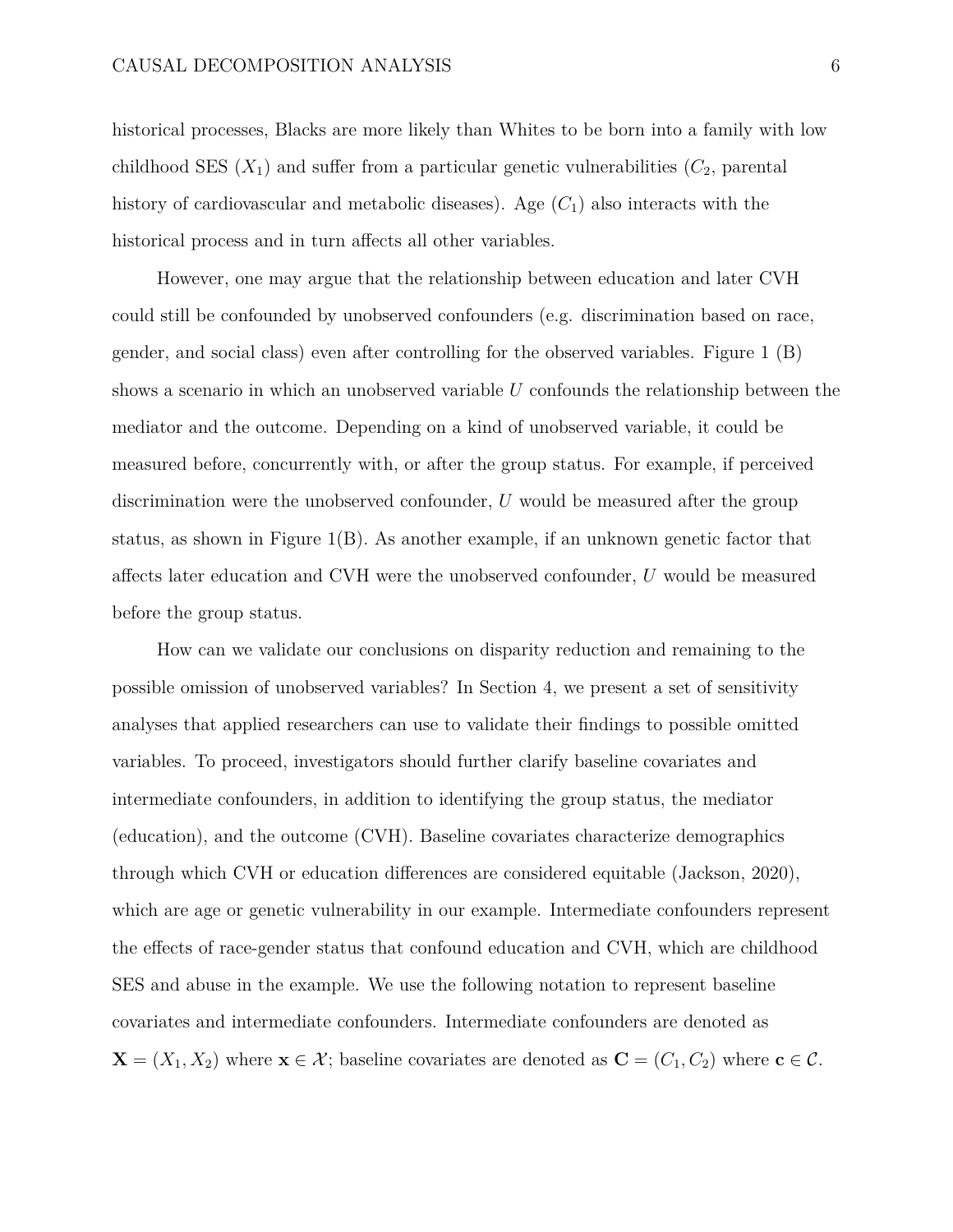### **3. Review and Implications on Existing Sensitivity Analyses**

This section provides an overview of causal decomposition analysis based on interventional analogues of natural direct and indirect effects (interventional effects, VanderWeele & Vansteelandt, 2014; VanderWeele, Vansteelandt, & Robins, 2014). We then compare this approach to causal mediation analysis based on natural direct and indirect effects. Finally, we show the conditions in which sensitivity analyses developed for natural indirect effects can be used to assess the sensitivity of disparity reduction.

### **3.1. Causal Decomposition Analysis**

Causal decomposition analysis does not contribute to the argument of whether socially defined characteristics such as race and gender can be given a causal interpretation (Jackson & VanderWeele, 2018). Rather, it focuses on estimating a causal effect of potentially manipulable factors (mediators) in reducing the observed disparity. Therefore, causal decomposition analysis aims to estimate how much the disparity would be reduced by intervening to equalize the mediator distribution between social groups. In the motivating example, this intervention implies increasing the Black women's education to the level of White men among those with the same baseline covariates. To illustrate, we use the example of comparing Black women (comparison group) and White men (reference group). Statistically, it requires imputing each Black women's mediator with a randomly drawn value from the mediator distribution of White men among those with the same level of baseline covariates. A random draw from the mediator distribution of the reference group given  $\mathbf{C} = \mathbf{c}$  is denoted as  $G_{m|\mathbf{c}}(0)$ .

**Definitions.** Using this notation, disparity reduction is defined as, given baseline covariates, the difference between the average CVH of a comparison group and the average counterfactual CVH if their education level was the same as the reference group among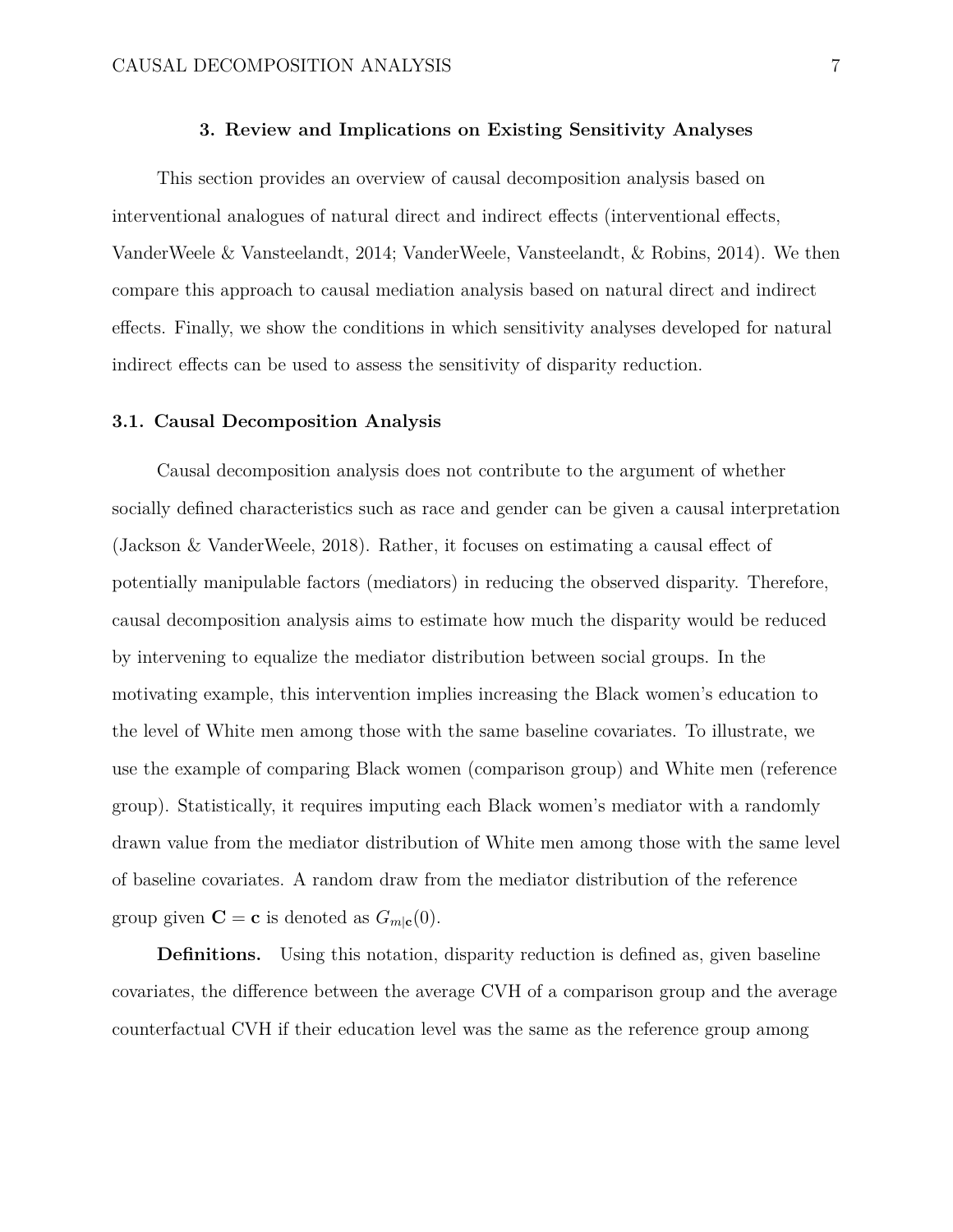those with the same baseline covariates level. Formally,

$$
\delta(r) \equiv E[Y_i|R_i = r, \mathbf{c}] - E[Y_i(G_{m|\mathbf{c}}(0))|R_i = r, \mathbf{c}] \quad \text{for } r \in \{1, 2, 3\} \quad \text{and } \mathbf{c} \in \mathcal{C}.
$$
 (1)

Likewise, the disparity remaining is defined as, given baseline covariates, the difference between the average counterfactual CVH of a comparison group after the hypothetical intervention and the average CVH outcome of the reference group. Formally,

$$
\zeta(0) \equiv E[Y_i(G_{m|\mathbf{c}}(0))|R_i = r, \mathbf{c}] - E[Y_i|R_i = 0, \mathbf{c}] \text{ for } r \in \{1, 2, 3\} \text{ and } \mathbf{c} \in \mathcal{C}.
$$
 (2)

The observed disparity is equal to the sum of disparity reduction and disparity remaining due to hypothetically intervening on the mediator as  $\tau(r, 0) = \delta(r) + \zeta(0)$  for  $r \in \{1, 2, 3\}$ .

Disparity reduction and disparity remaining correspond to interventional indirect and direct effects, respectively. The term 'interventional' implies that these definitions involve interventions (Didelez, Dawid, & Geneletti, 2012), although hypothetical, of mediator that may inform actual interventions. For instance, a significant disparity reduction in CVH due to intervening on the education level can inform actual interventions of promoting access to college for minorities.

**Identification Assumptions and Results.** Defining disparity reduction and remaining requires an unobservable quantity–i.e.,  $E[Y_i(G_{m|c}(0))|R_i = r, c]$ , which is an inherent problem of causal inference (Holland, 1986). Therefore, we invoke the following assumptions to identify disparity reduction and disparity remaining.

• **A1:** Conditional Independence:  $Y_i(m) \perp M_i | R_i = r, \mathbf{X}_i = \mathbf{x}, \mathbf{C}_i = \mathbf{c}$ , for all  $r \in \{0, 1, 2, 3\}, \mathbf{x} \in \mathcal{X}, m \in \mathcal{M}$  and  $\mathbf{c} \in \mathcal{C}$ . There is no omitted confounding in the mediator-outcome relationship given the race-gender status and measured confounders (**X** and **C**).

• A2: Positivity: 
$$
0 < P(M_i = m | R_i = r, \mathbf{x}, \mathbf{c})
$$
 or all  $r \in \{0, 1, 2, 3\}, \mathbf{x} \in \mathcal{X}, m \in \mathcal{M}$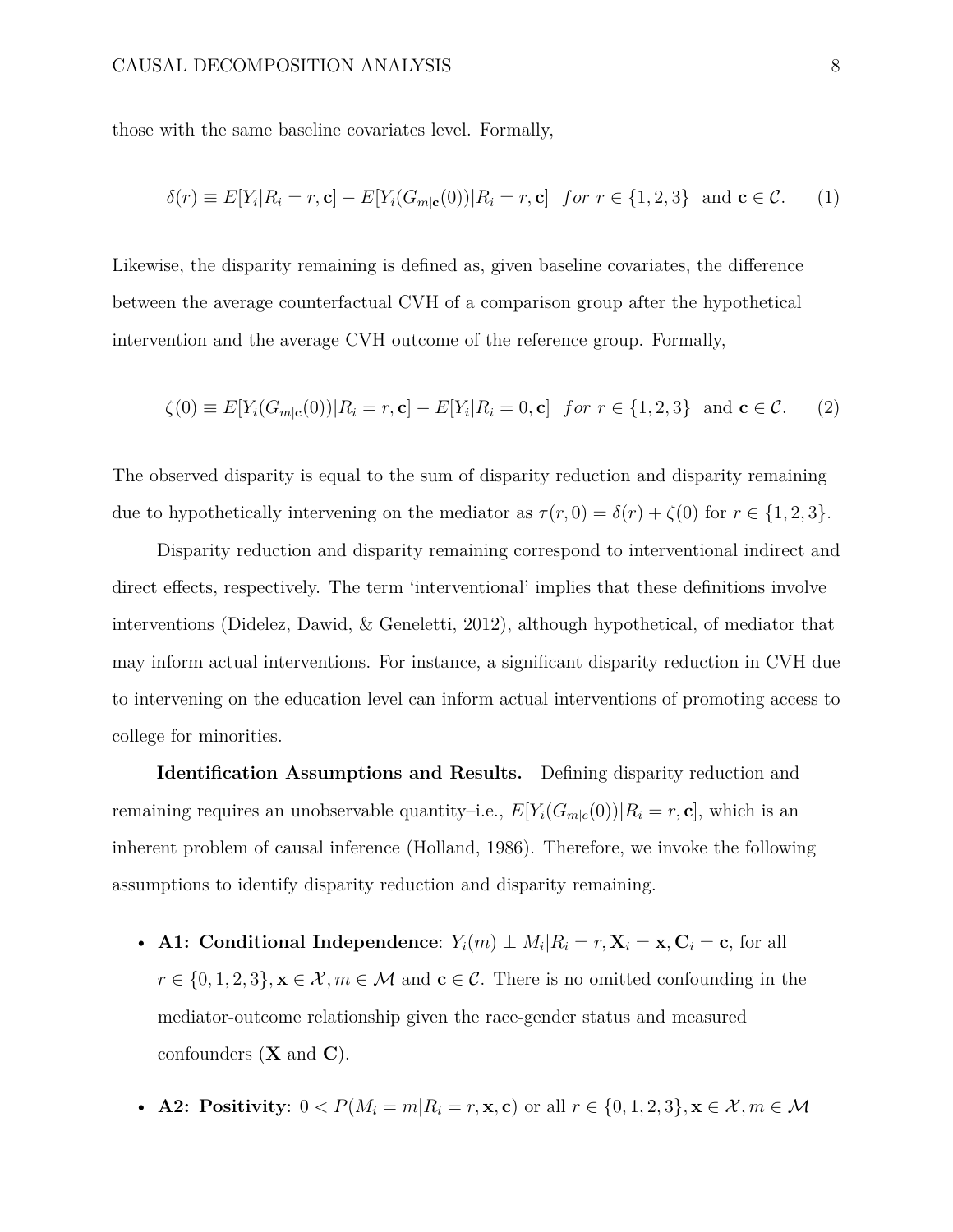and  $c \in \mathcal{C}$ . The conditional probability of *m* for a comparison group is positive given measured confounders.

• **A3: Consistency**: if  $M_i = m$  then  $Y_i = Y_i(m)$  for all  $m \in \mathcal{M}$ , where  $Y_i(m)$  is the potential value of the outcome for individual  $i$  under  $M = m$ . Consistency states that the observed outcome under the exposure history is the same as the potential outcome after setting the exposure to that level.

These three assumptions are all strong, and the plausibility of the assumptions depends on the context of the study. This study aims to address the possible violation of conditional independence.

Given the assumptions, the disparity reduction and remaining are nonparametrically identified as

$$
\delta(r) = E[Y_i | R_i = r, \mathbf{c}] - \sum_{\mathbf{x}, m} E[Y_i | R_i = r, \mathbf{x}, m, \mathbf{c}] P(\mathbf{x} | R_i = r, \mathbf{c}) P(m | R_i = 0, \mathbf{c}) \text{ and}
$$
  
\n
$$
\zeta(0) = \sum_{\mathbf{x}, m} E[Y_i | R_i = r, \mathbf{x}, m, \mathbf{c}] P(\mathbf{x} | R_i = r, \mathbf{c}) P(m | R_i = 0, \mathbf{c}) - E[Y_i | R_i = 0, \mathbf{c}],
$$
\n(3)

where  $r \in \{1, 2, 3\}$ ,  $x \in \mathcal{X}$ ,  $m \in \mathcal{M}_1$ , and  $\mathbf{c} \in \mathcal{C}$ .

**Estimation.** If the assumptions hold, there are many ways to estimate disparity reduction and disparity remaining including regression-based estimators (Jackson & VanderWeele, 2018; Park, Kang, & Lee, 2021), weighting-based estimators (Jackson, 2020), and imputation-based estimators (Park et al., 2020; Sudharsanan & Bijlsma, 2021). Although limited due to its modeling assumptions, regression-based methods are perhaps the most straightforward way to estimate disparity reduction and remaining. Consider the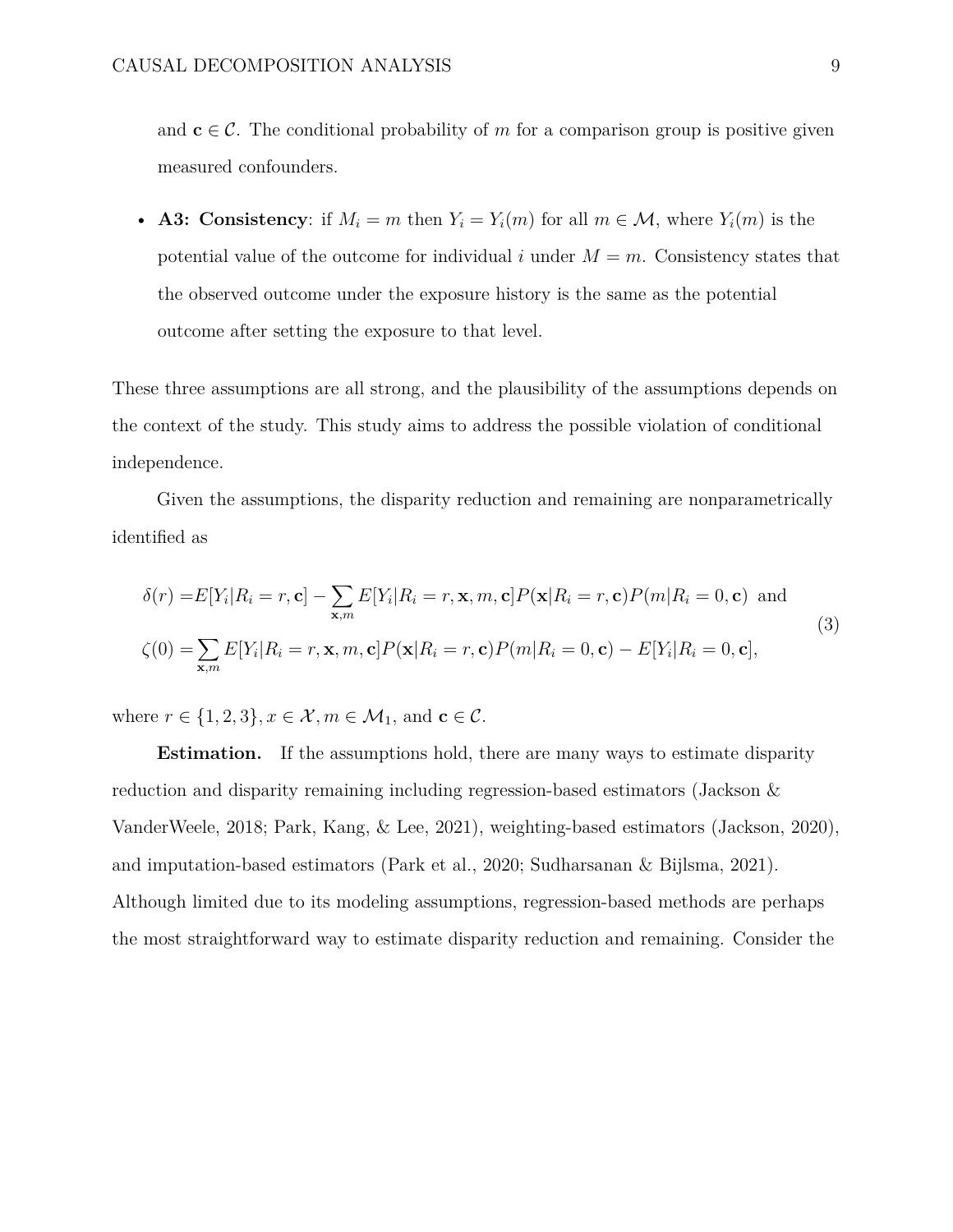following models fitted to the intermediate confounders, mediator, and outcome as,

$$
X_i = \gamma + \sum_r \gamma_r I_i(r) + \gamma_c \mathbf{C}_i + \epsilon_{x,i},\tag{4}
$$

$$
M_i = \alpha + \sum_r \alpha_r I_i(r) + \alpha_c \mathbf{C}_i + \epsilon_{m,i}, \text{ and} \tag{5}
$$

$$
Y_i = \beta + \sum_r \beta_r I_i(r) + \beta_x \mathbf{X}_i + \beta_m M_i + \beta_c \mathbf{C}_i + \epsilon_{y,i},\tag{6}
$$

where  $r \in \{1, 2, 3\}$  and  $\epsilon_{m,i}$  and  $\epsilon_{y,i}$  follow a normal distribution. Under these models, disparity reduction is estimated as  $\hat{\delta}(r) = \hat{\alpha}_r \hat{\beta}_m$ ; disparity remaining is estimated as  $\hat{\zeta}(0) = \hat{\beta}_r + \hat{\beta}_x \hat{\gamma}_r$ . Note that this regression-based estimator hinges on the functional form assumptions made in the models shown in equations  $(4)$ ,  $(5)$ , and  $(6)$ . If the interaction effect exists between the social group and the mediator, one should include the interaction term in the outcome model as

$$
Y_i = \beta + \sum_r \beta_r I_i(r) + \beta_x \mathbf{X}_i + \beta_m M_i + \sum_r \beta_{rm} I_i(r) M_i + \beta_c \mathbf{C}_i + \epsilon_{y,i}.
$$
 (7)

Then, the disparity reduction is estimated as  $\hat{\delta}(r) = \hat{\alpha}_r(\hat{\beta}_m + \hat{\beta}_{rm})$ ; disparity remaining is estimated as  $\hat{\zeta}(0) = \hat{\beta}_r + \hat{\beta}_x \hat{\gamma}_r + \hat{\beta}_{rm}(\hat{\alpha} + \hat{\alpha}_c \hat{E}[\mathbf{C}_i])$ . A proof is given in Park et al. (2021) and is, thus, omitted here. As far as investigators are willing to make the modeling assumptions along with A1-A3, these estimators provide a valid estimate of disparity reduction and disparity remaining.

#### **3.2. Comparison to Natural Direct and Indirect Effects**

In this section, we compare disparity reduction and remaining defined in equations (1) and (2) with the related definitions in the causal mediation literature. First, we argue that defining natural indirect effects is not straightforward in disparities research. In the example, the natural indirect effect defined between Black women and White men in the motivating example is the expected difference, comparing each Black woman's actual and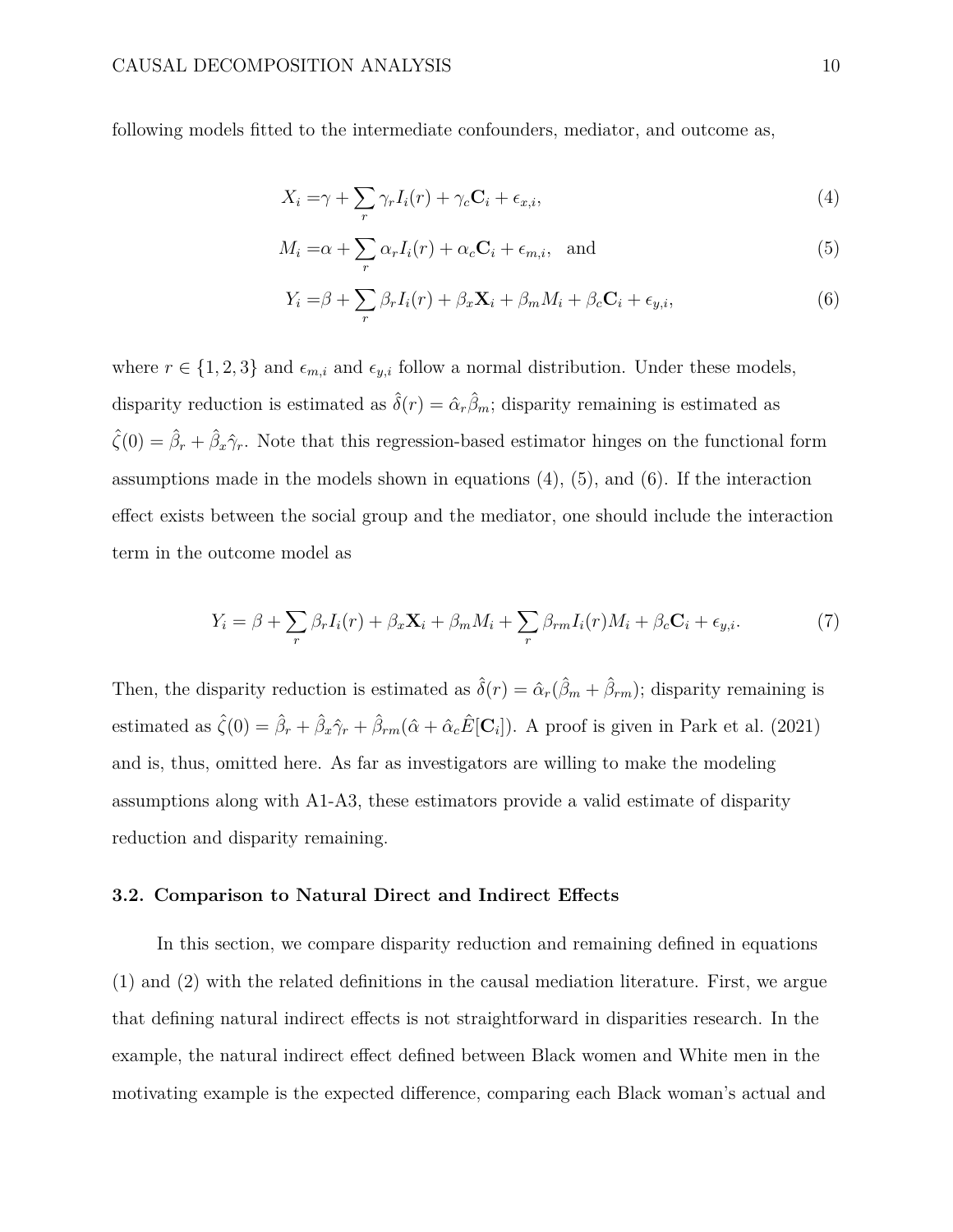potential CVH after setting her education level to a value that would have naturally been observed had she been born a White man. Given that gender and race are essentially non-modifiable, it is somewhat strange to consider fixing each individual's mediator to a value that would have naturally been observed had the individual been born a White man (Jackson & VanderWeele, 2019). In contrast, interpreting disparity reduction defined in equation  $(1)$  is straightforward because interventional effects allow defining disparity reduction at the group level. Disparity reduction compares the average Black woman's CVH to the average counterfactual CVH outcome of Black women after equalizing their education level to that of White men as a group.

Next, we compare the conditional independence assumption (A1) with the related assumptions in the causal mediation literature. We don't compare assumptions regarding the exposure (treatment ignorability). Causal decomposition analysis does not attempt to estimate the causal effect of social groups (race and gender) and thus does not make any assumption regarding the exposure (group status). Pearl (2001) made the following assumption to identify natural indirect and direct effects:  $Y_i(r, m) \perp M_i(r') | \mathbf{C}_i = c$ , which implies 1) no unobserved pre-exposure confounders (i.e., variables measured before the exposure that confound the mediator-outcome relationship) given the race-gender status and baseline covariates and 2) no intermediate confounders. The first assumption might be met in some disparities research since there are hardly any variables that can be measured before race and gender status. However, the second assumption is unlikely to be met in many disparities research settings, since a myriad of life-course factors contribute to disparities in education and CVH.

Alternatively, Robins (2003) made the following assumption:  $Y_i(r, m) \perp M_i(r) | R_i = r, \mathbf{X}_i = x, \mathbf{C}_i = c$ , which allows intermediate confounders **X**. This is an important advantage considering that the assumption of no intermediate confounders is unlikely to be met in many disparities research settings. However, this relaxed assumption comes with the cost of requiring no interactions between the exposure and the mediator at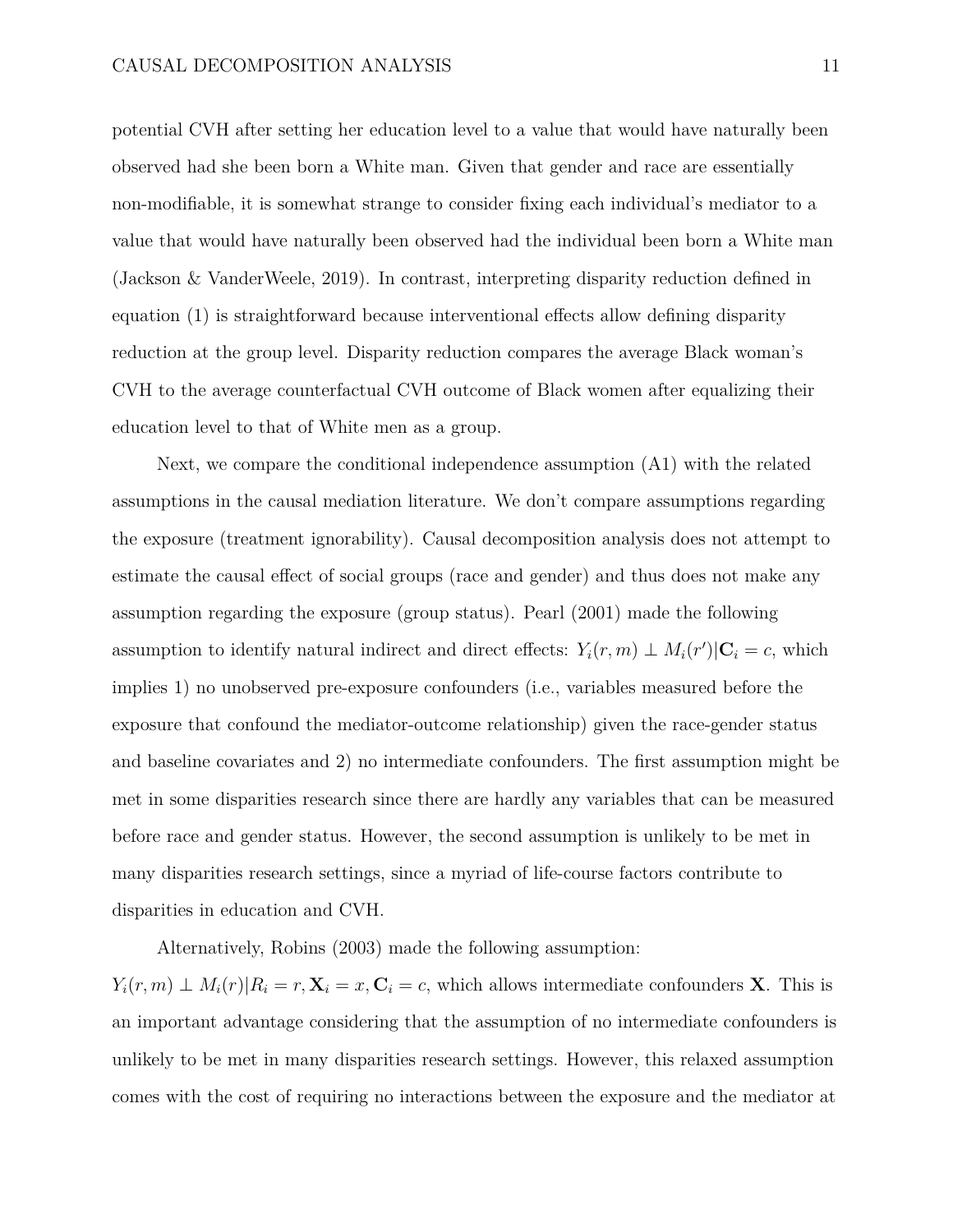the individual level. Unfortunately, assuming no interaction effects between the group status and the mediator is also a strong assumption that is unlikely to be met in many studies. For example, prior studies documented diminished returns of human capital as a result of discrimination for minorities (Assari, 2020). In comparison, interventional effects require neither the no-interaction assumption nor the no-intermediate-confounders assumption.

#### **3.3 Implications on Existing Sensitivity Analyses**

**Under No Intermediate Confounders.** If no intermediate confounders exist, interventional direct and indirect effects coincide with natural direct and indirect effects, respectively. Although it may be a rare situation, suppose that the intermediate confounders (e.g., childhood SES and abuse) do not exist. Then, one can use a nonparametric sensitivity analysis (VanderWeele, 2010; Hong, Qin, & Yang, 2018) or parametric sensitivity analysis (Imai et al., 2010) developed for natural direct and indirect effects to assess the robustness of estimated disparity reduction and remaining to possible unobserved pre-exposure confounding.

**Under No Interaction Between** *R* **and** *M***.** Now, we consider a situation where intermediate confounders exist, but no interaction exists between social groups and the mediator. This situation is perhaps plausible in some studies that examine disparities depending on a type of mediator. Then, the estimator of disparity reduction  $\alpha_r \beta_m$  is consistent for the natural indirect effect given equations  $(5)$  and  $(6)$ . However, sensitivity analysis developed for natural direct and indirect effects to possible violations of unobserved intermediate confounding (e.g., Imai & Yamamoto, 2013; VanderWeele & Chiba, 2014) is not appropriate for assessing the robustness of estimated disparity reduction and remaining. For instance, a sensitivity analysis developed by Imai and Yamamoto (2013) addresses the bias due to incorporating interaction effects given that all intermediate confounders are observed. VanderWeele and Chiba (2014) do not assume that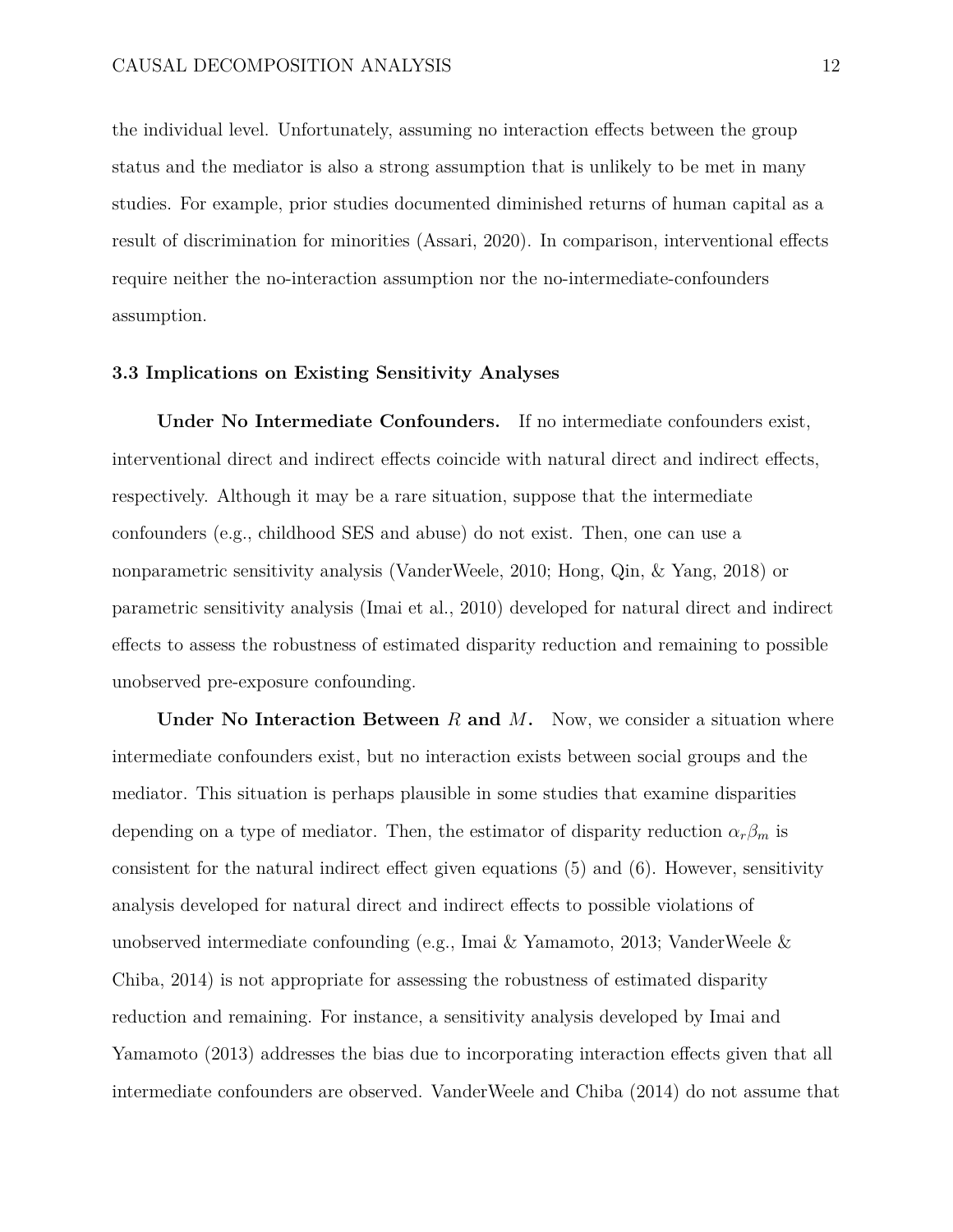all intermediate confounders are observed; however, the bias formulas do not incorporate existing intermediate confounders.

In conclusion, a new sensitivity analysis is necessary for disparity reduction and remaining that incorporates existing intermediate confounders and possible interaction effects.

### **3.4. An Application to MIDUS**

We estimate disparity reduction and remaining with varying assumptions. Table 1 shows the estimated quantities of interest between Black women and White men. Other comparisons are available but we only present the results between Black women and White men for simplicity. The initial disparity between Black women and White men is negative (-0.965) and the 95% confidence interval is bounded away from zero, meaning that Black women have significantly worse CVH than White men after controlling for age and genetic vulnerability.

First, we estimate disparity reduction and remaining, assuming no interaction between education and race-gender status (first column in Table 1). The estimates are consistent for natural direct and indirect effects defined by Robins (2003). Disparity reduction is negative (-0.401) and is significant at the 95% confidence level. The initial disparity would decrease by 41.6% if Black women's education level were the same as White men's among those with the same age and genetic vulnerability level.

We compare this result after relaxing the no interaction assumption (third column), which is consistent with disparity reduction and remaining defined in equations (3). The difference in disparity reduction and remaining estimates is small. Disparity reduction changes from -0.401 (first column) to -0.360 (third column); disparity remaining changes from -0.564 (first column) to -0.604 (third column). This slight change after relaxing the no interaction assumption implies that there is little evidence for the presence of the interaction effect.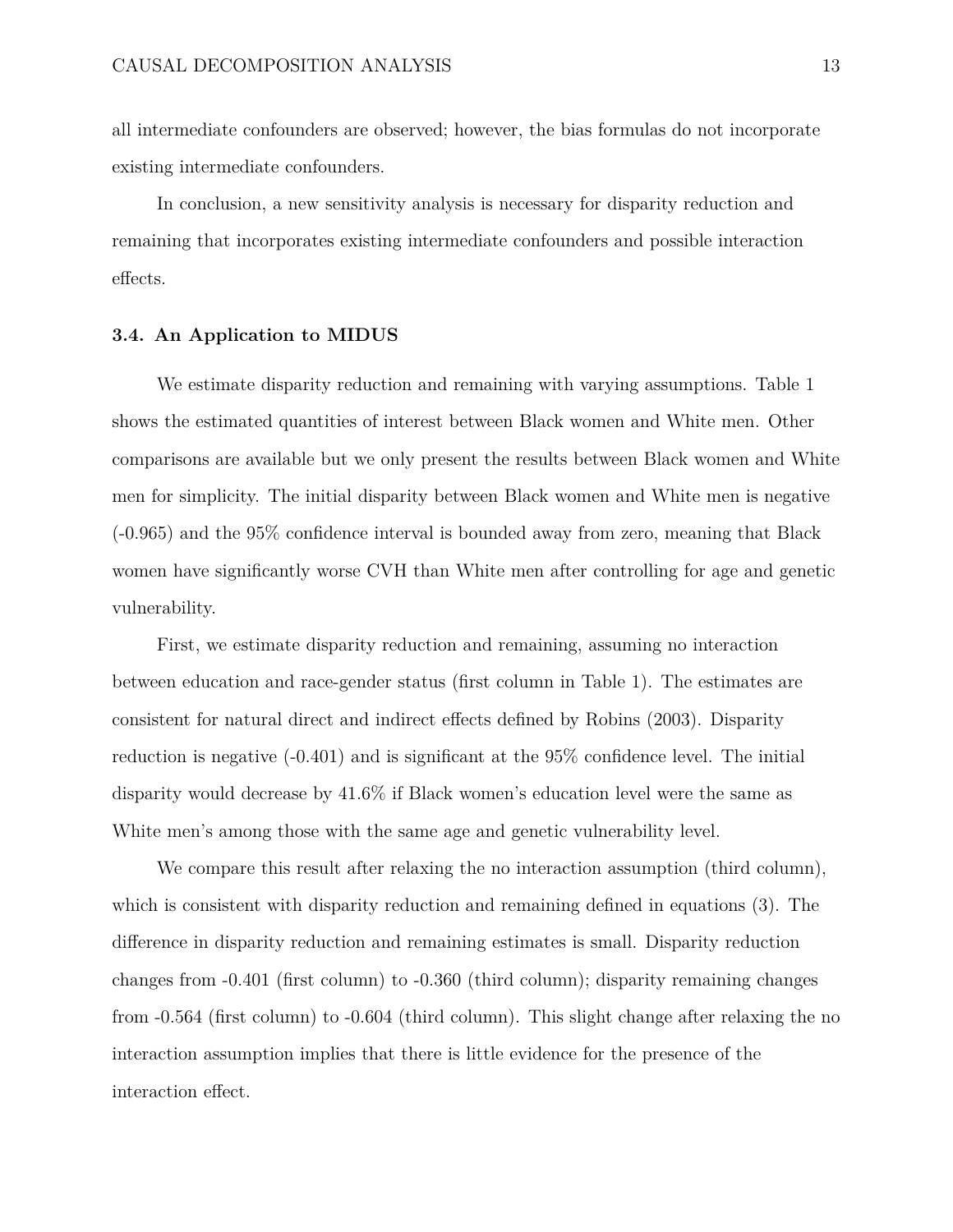|                                   | Estimate $(95\% \text{ CI})$ |                    |                    |
|-----------------------------------|------------------------------|--------------------|--------------------|
| $R-M$ Interaction                 | No                           | Yes                | Yes                |
| Intermediate Confounders          | Yes                          | N <sub>0</sub>     | Yes                |
| Initial disparity $(\tau(1,0))$   | $-0.965$                     | $-0.965$           | $-0.965$           |
| $(95\% \text{ CI})$               | $(-1.259, -0.662)$           | $(-1.257, -0.675)$ | $(-1.238, -0.658)$ |
| Disparity remaining $(\zeta(0))$  | $-0.564$                     | $-0.480$           | $-0.604$           |
| $(95\% \text{ CI})$               | $(-0.863, -0.278)$           | $(-0.791, -0.143)$ | $(-0.868, -0.187)$ |
| Disparity reduction $(\delta(1))$ | $-0.401$                     | $-0.485$           | $-0.360$           |
| $(95\% \text{ CI})$               | $(-0.561, -0.239)$           | $(-0.727, -0.261)$ | $(-0.712, -0.219)$ |
| $%$ reduction                     | 41.6%                        | $50.2\%$           | 37.3%              |

Table 1 *Estimates of the disparity reduction and disparity remaining*

Note. Black women:  $R = 1$ , White men:  $R = 0$ .

Lastly, we examine the result after relaxing the no interaction assumption but without intermediate confounders (second column), which is consistent with the natural indirect effect defined by Pearl (2001). Not controlling for intermediate confounders results in an over- or under-estimation of disparity reduction and remaining when compared to controlling for intermediate confounders (third column). After including observed intermediate confounders, disparity reduction changes from -0.485 (second column) to -0.360 (third column); disparity remaining changes from -0.480 (second column) to -0.604 (third column). This result suggests over-estimation of disparity reduction due to education when intermediate confounders were not accounted for. In the next section, we present a sensitivity analysis to possible unobserved confounding that incorporate observed intermediate confounders and the interaction effect.

### **4. General Bias Formulas**

We begin by calculating the bias for disparity reduction and remaining when the unobserved confounder *U* exists, on which the two sensitivity analyses that we propose in Sections 5 and 6 are based. We first derive bias formulas when intermediate unobserved confounding exist and later show that the same bias formulas apply, with an additional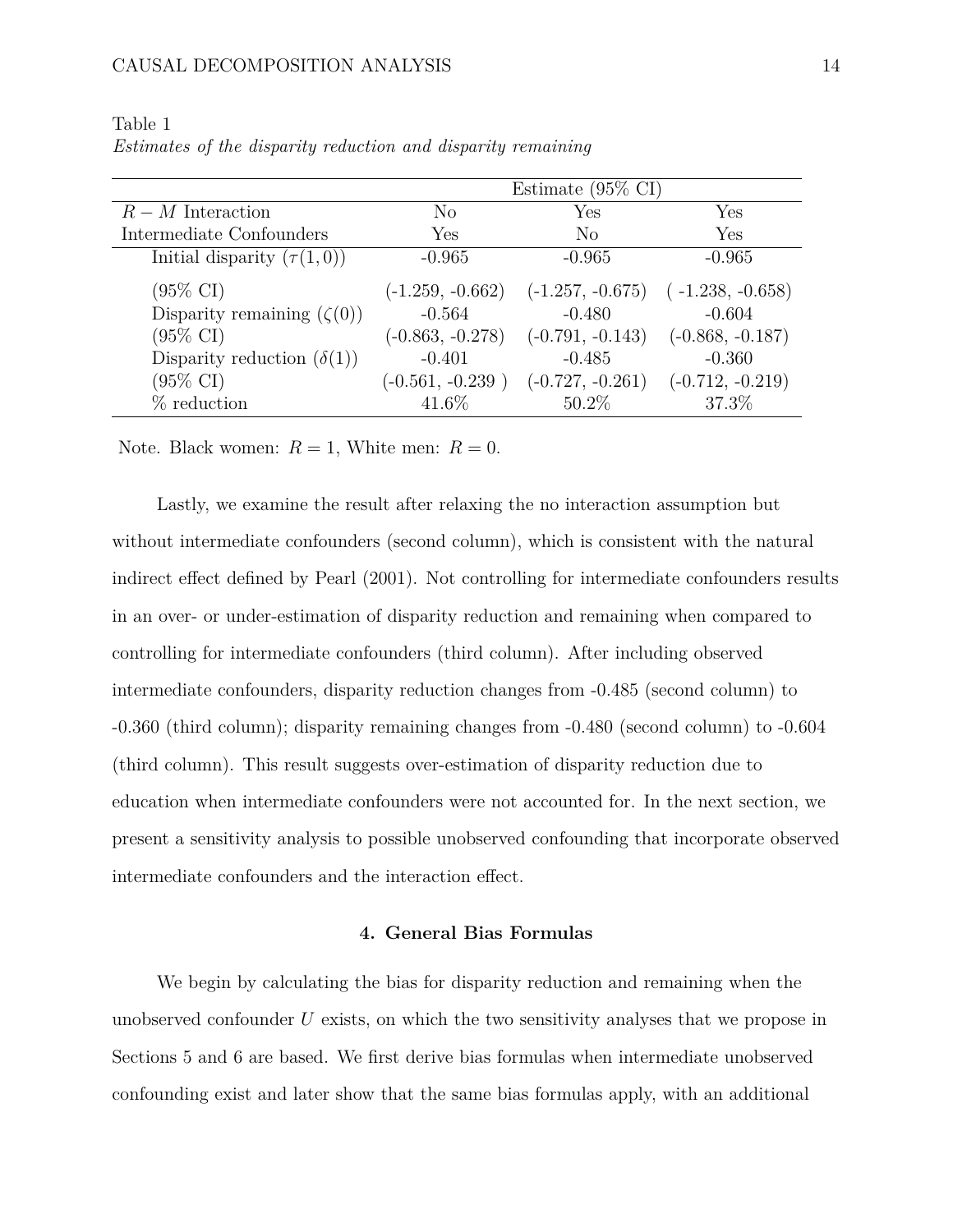assumption, to pre-exposure unobserved confounding.

The conditions required to calculate the bias are as follows: 1) no omitted confounding exists in the mediator and outcome relationship given group status (*r*), observed confounders  $(\mathbf{x}, \mathbf{c})$ , and the unobserved confounder  $(u)$ , as  $M_i \perp Y_i(m) | R_i = r, \mathbf{X}_i = \mathbf{x}, \mathbf{C}_i = \mathbf{c}, U_i = u$  and 2) the unobserved confounder (*U*) is an effect of group status  $(R)$  and thereby is considered as an intermediate unobserved confounder as shown in Figure 1(B). An example of intermediate unobserved confounder includes discrimination, which is an effect of group status and adversely affects education and CVH.

Suppose that we only had observed data. Then, researchers would often estimate the disparity reduction using observed data as,

 $\delta_{res}(r) = E[Y_i|R_i = r, \mathbf{c}] - \sum_{\mathbf{x},m} E[Y_i|R_i = r, \mathbf{x}, m, \mathbf{c}]P(\mathbf{X} = \mathbf{x}|R_i = r, \mathbf{c})P(M_i = m|R_i = 0, \mathbf{c}),$  as equation (3). However, if the unobserved confounder *U* exists, this expression will lead to a biased estimate of disparity reduction. The bias is therefore defined as the difference between this estimator using observed data and the true effect of disparity reduction as

$$
bias(\delta(r)) = \delta_{res}(r) - \delta(r)
$$
  
\n
$$
= E[Y_i | R_i = r, \mathbf{c}] - \sum_{\mathbf{x}, m} E[Y_i | R_i = r, \mathbf{x}, m, \mathbf{c}] P(\mathbf{x} | R_i = r, \mathbf{c}) P(m | R_i = 0, \mathbf{c})
$$
\n
$$
- E[Y_i | R_i = r, \mathbf{c}] + \sum_{\mathbf{x}, m, u} E[Y_i | R_i = r, \mathbf{x}, m, \mathbf{c}, u] P(\mathbf{x}, u | R_i = r, \mathbf{c}) P(m | R_i = 0, \mathbf{c}).
$$
\n(8)

Note that we used  $P(\mathbf{x}, u | R_i = r, \mathbf{c})$  to accommodate both cases: 1) when *U* is measured before **X** and 2) when *U* is measured after **X**. The bias for disparity remaining is defined the same way  $(bias(\zeta(0)) = \zeta_{res}(0) - \zeta(0)).$ 

Then, for a particular value of  $U = u'$ , the biases for disparity reduction and remaining are given by

$$
bias(\delta(r)) = \sum_{\mathbf{x},m,u} \{ E[Y|r,\mathbf{x},m,\mathbf{c},u] - E[Y|r,\mathbf{x},m,\mathbf{c},u'] \} \{ P(u|r,\mathbf{x},c) - P(u|r,\mathbf{x},m,\mathbf{c}) \} P(\mathbf{x}|r,\mathbf{c}) P(m|R=0,\mathbf{c}),
$$
  
\n
$$
bias(\zeta(0)) = -\sum_{\mathbf{x},m,u} \{ E[Y|r,\mathbf{x},m,\mathbf{c},u] - Y|r,\mathbf{x},m,\mathbf{c},u' \} \} \{ P(u|r,\mathbf{x},c) - P(u|r,\mathbf{x},m,\mathbf{c}) \} P(\mathbf{x}|r,\mathbf{c}) P(m|R=0,\mathbf{c})
$$
\n(9)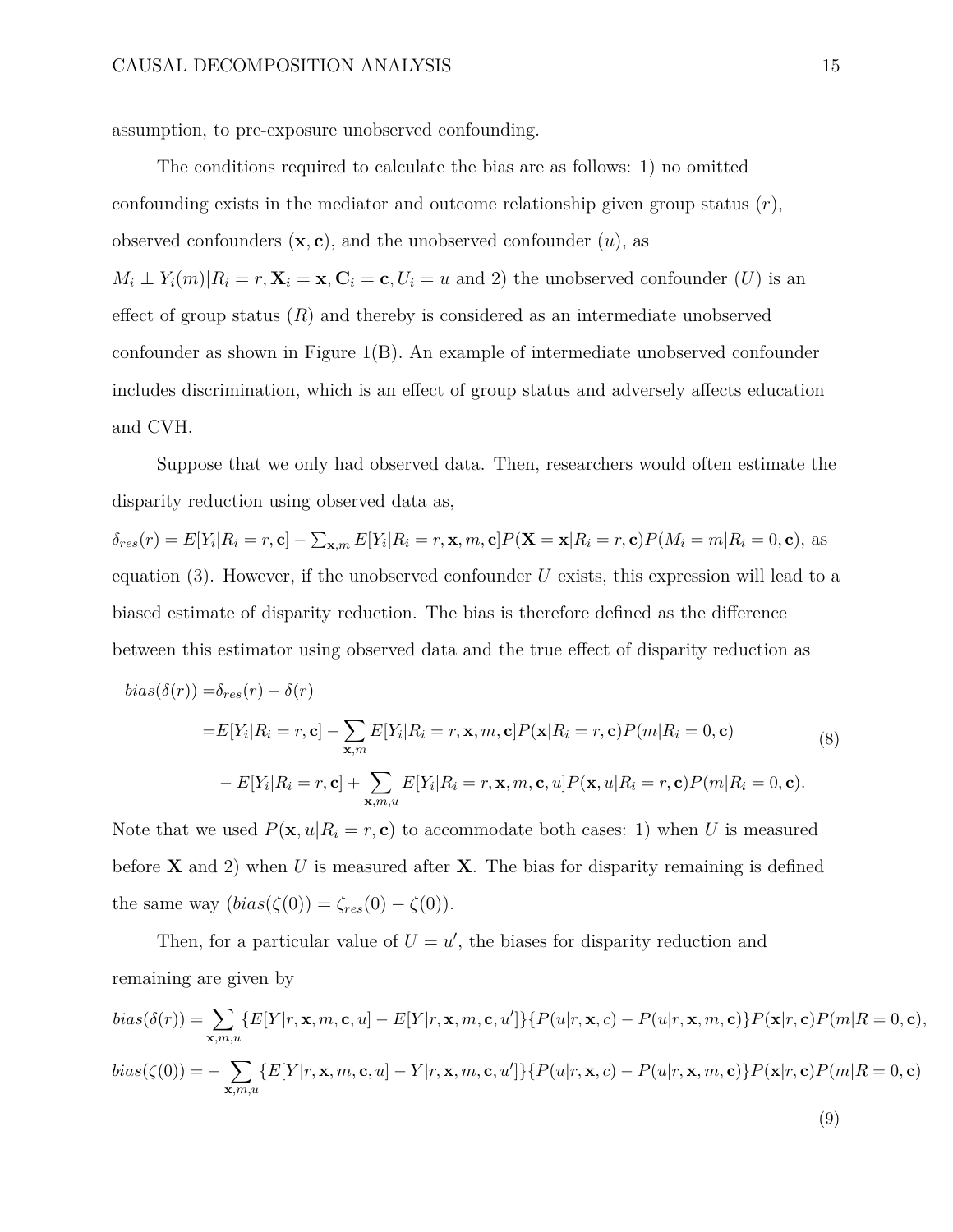A proof is given in Appendix A. These general bias formulas do not require any assumptions regarding functional forms, variable types of the mediator, outcome, or unobserved confounders. While these bias formulas can be used in general settings, their applicability may be limited due to too many moving parts (i.e., sensitivity parameters). Therefore, we provide simplified bias formulas under linear models specified for the outcome and the unobserved confounder that are straightforward to use in Section 6. We will discuss the applicability of the general bias formulas later.

Note that the same bias formulas apply with pre-exposure unobserved confounding under the additional assumption of  $R \perp U|\mathbf{C}$ , where *U* is pre-exposure unobserved confounder. The assumption states that the pre-exposure confounder and group status do not affect each other given baseline covariates. An example of such confounder would be an unknown genetic factor that is not related to race or gender, but affects later education and CVH. Given the pre-exposure confounder *U*, the bias for disparity reduction is defined as

$$
bias(\delta(r)) = E[Y_i | R_i = r, \mathbf{c}] - \sum_{\mathbf{x}, m} E[Y_i | R_i = r, \mathbf{x}, m, \mathbf{c}] P(\mathbf{x} | R_i = r, \mathbf{c}) P(m | R_i = 0, \mathbf{c})
$$

$$
- E[Y_i | R_i = r, \mathbf{c}] + \sum_{\mathbf{x}, m, u} E[Y_i | R_i = r, \mathbf{x}, m, \mathbf{c}, u] P(\mathbf{x} | R_i = r, \mathbf{c}, u) P(m | R_i = 0, \mathbf{c}) P(u | \mathbf{c}).
$$

This equation leads to the same expression shown in equation (8) since  $P(\mathbf{x}|R_i=r,\mathbf{c},u)P(u|\mathbf{c})=P(\mathbf{x}|R_i=r,\mathbf{c},u)P(u|R_i=r,\mathbf{c})$  due to the assumption of  $R \perp U|C$ .

### **5. Sensitivity Analysis Using Regression Coecients**

Unlike the general bias formulas, the proposed sensitivity analyses in this study are developed under a particular statistical model that assumes linearity. However, we show that an extension is possible when linearity is violated.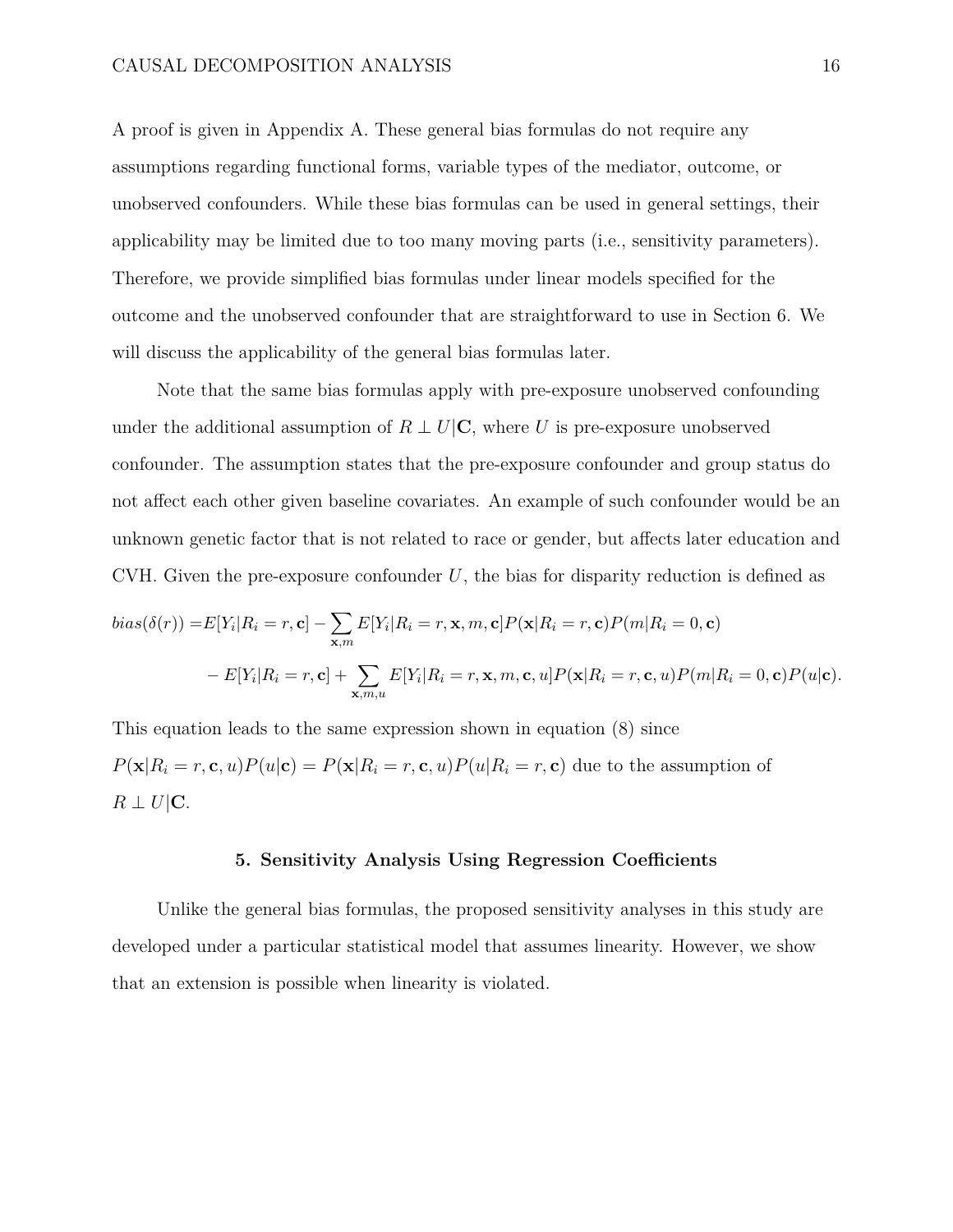### **5.1. Under the Linearity Assumption**

The general bias formulas in equations (9) can be simplified under linear models specified for the outcome and the unobserved confounder as

$$
E[Y_i|r, x, m, c, u] = \beta + \beta_r + \beta_x x + \beta_m m + \beta_c c + \beta_u u, \text{ and}
$$
  
\n
$$
E[U_i|r, x, m, c] = \delta + \delta_r + \delta_x x + \delta_m m + \delta_c c,
$$
\n(10)

for  $r \in \{1, 2, 3\}$ . We first assume the simplest models for the outcome and the unobserved confounder and discuss later how to relax the linearity assumption. Given equations (10), the nonparametric bias formulas for disparity reduction and remaining are considerably simplified as

$$
bias(\delta(r)) = \alpha_r \delta_m \beta_u, \text{ and}
$$
  

$$
bias(\zeta(0)) = -\alpha_r \delta_m \beta_u \text{ for } r \in \{1, 2, 3\},
$$
 (11)

where an unbiased estimate of  $\alpha_r$  can be obtained by fitting the mediator model in equation (5). A proof is given in Appendix B.

We offer several remarks about these bias formulas. First, the bias for disparity reduction and remaining is the same except for the sign. This is because the initial disparity is an observed quantity conditional on specified covariates, hence no bias exists due to the unobserved mediator-outcome confounder.<sup>1</sup>

Second, the bias is zero when either  $\beta_u$  or  $\delta_m$  is zero, meaning that the unobserved confounder is not associated with the outcome or the mediator given observed confounders. The bias is also zero when the mediator does not differ by group given baseline covariates.

Third, the unobserved variable confounds the intermediate confounders-outcome and 1

$$
bias(\tau(1,0)) = bias(\delta(r) + bias(\zeta(0))
$$
  
=  $\alpha_r \delta_m \beta_u - \alpha_r \delta_m \beta_u = 0$  (12)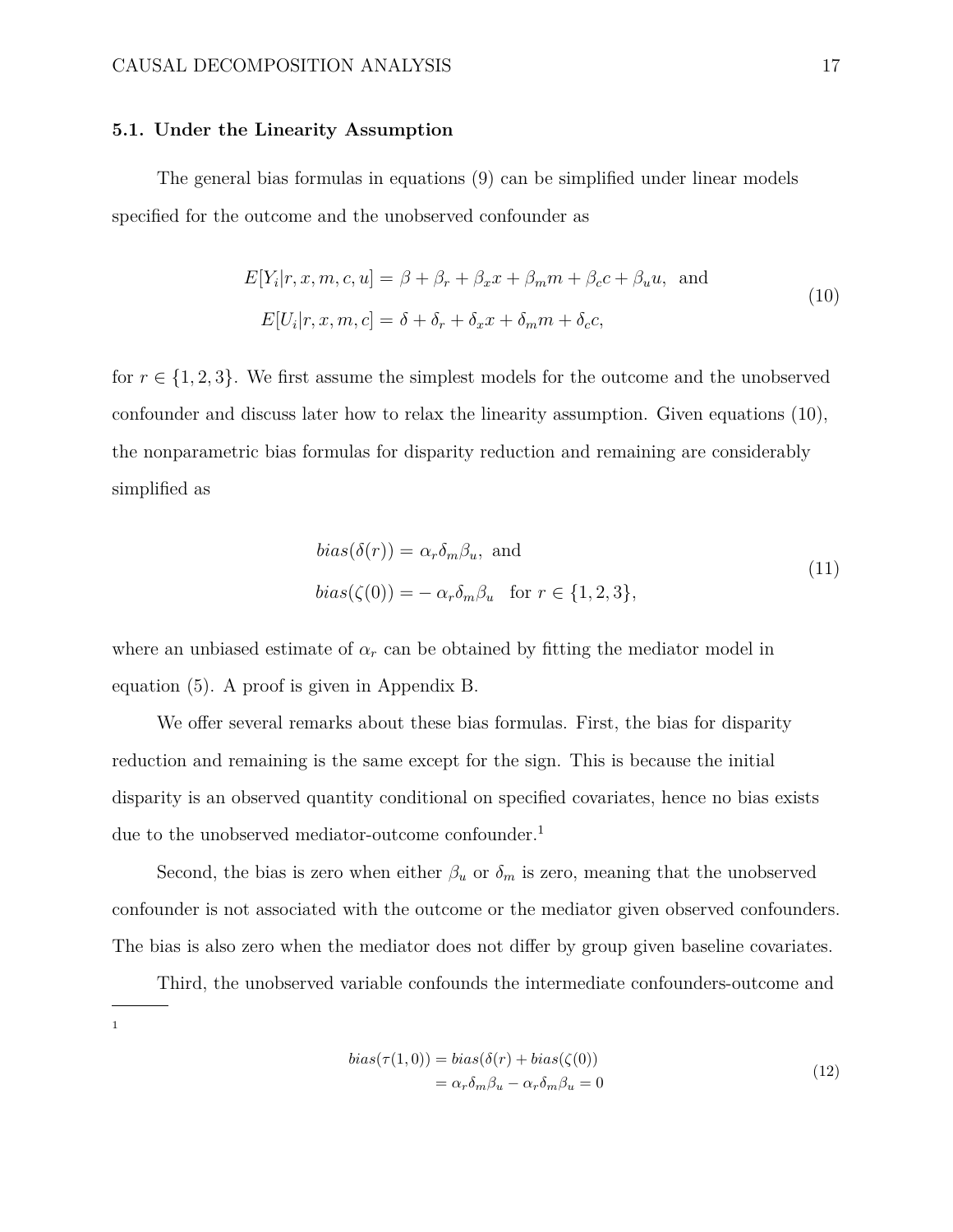intermediate confounders-mediator relationships  $(X - Y \text{ and } X - M)$  in addition to the mediator-outcome relationship  $(M - Y)$ . However, confounding relationships in the **X** – *Y* and  $X - M$  relationships do not contribute to the bias of disparity reduction and remaining. The only confounding path that matters for disparity reduction and remaining is  $M \leftarrow U \rightarrow Y$ . Intuitively, it makes sense since conditional independence (A1) only concerns unobserved confounding in the mediator-outcome relationship.

Finally, the intermediate confounder and outcome models specified in equations (10) imply that the effect of unobserved confounder  $(U)$  on the outcome  $(Y)$  is constant across social groups. However, it may be too restrictive to assume the constant effect of *U* across social groups. For example, discrimination has a differential effect on CVH by race (Bey, Jesdale, Forrester, Person, & Kiefe, 2019). To address this differential impact of *U* on *Y*, we can add the interaction effect between *u* and  $I(r)$  in the outcome model as  $\sum_{r} \beta_{ru} I(r) u$ . Then the bias for disparity reduction is given by  $bias(\delta(r)) = \alpha_r \delta_m(\beta_u + \beta_{ru})$ .

The bias formulas expressed in regression coefficients give us an intuitive idea of sensitivity analysis. The basic idea is to find a combination of  $\beta_u$  and  $\delta_m$  that will explain away the disparity reduction and remaining; change the significance of the effects. Given the combinations, researchers are required to determine whether the amount of confounding expressed in these sensitivity parameters is plausible or not. To do so, understanding the precise meaning of the sensitivity parameters is essential. One sensitivity parameter  $(\beta_u)$  is the difference in the outcome, comparing individuals who differ by one unit on the confounder  $U$ , after controlling for the group status, the mediator, and observed confounders. Another sensitivity parameter  $(\delta_m)$  is the difference in the unobserved confounder  $U$ , comparing individuals who differ by one unit on the mediator *M*, after controlling for race-gender status and observed confounders. We illustrate the use of this sensitivity analysis with the MIDUS example in Section 5.3.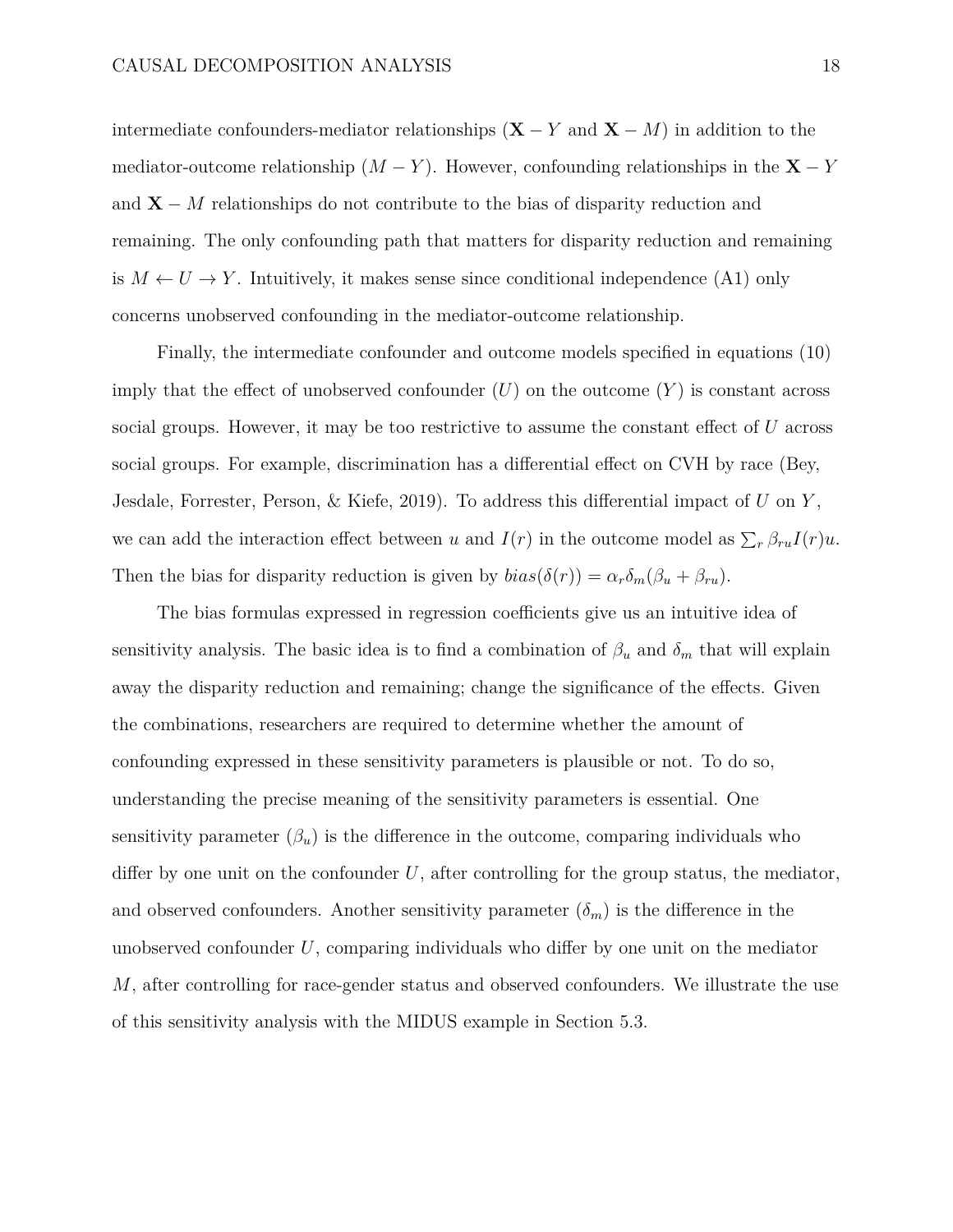### **5.2. When the Linearity Assumption Is Violated**

When the linearity assumption made in equations (10) is violated, one can either 1) derive their bias formulas based on modified models for *Y* and *U* or 2) use the original bias formula shown in equation (9). We showed earlier how to address the differential impact of the unobserved confounder *U* on the outcome *Y* by group status. However, addressing another differential impact (e.g., the interaction between the unobserved confounder and the mediator) leads to a more complex form of bias formulas. In this case, researchers can directly use the nonparametric bias formulas. To use the nonparametric bias formulas, one should choose a reference value for  $U = u'$  and specify  $E[Y_i|r, \mathbf{x}, m, \mathbf{c}, u] - E[Y_i|r, \mathbf{x}, m, \mathbf{c}, u']$ , which is the difference in the outcome among the comparison group  $R = r$ , comparing  $U = u$  and  $U = u'$ , across strata of **x***, m,* and **c**. Also, one should specify  $P(u|r, \mathbf{x}, c) - P(u|r, \mathbf{x}, m, \mathbf{c})$ , which is the distribution of the unobserved confounder *U* for the comparison group  $R = r$ , conditional on  $X = x$  and  $C = c$ , compared with the distribution of the unobserved confounder *U* conditional on  $X = x$ ,  $C = c$ , and  $M = m$ . As mentioned earlier, using the original bias formulas is not entirely straightforward since specifying these values may be difficult. However, in some cases, it may be possible to draw these values based on substantive knowledge and use the bias formulas directly.

### **5.3. Illustration Using Regression-Based Sensitivity Analysis**

This section uses the example provided in Section 3.4 to describe and interpret the sensitivity analysis using regression coefficients. In Section 3.4, we estimated the disparity reduction and disparity remaining between Black women and White men. We here focus on the case after assuming differential effects of education by group  $(R - M)$  interaction) and accounting for existing intermediate confounders. As shown in Table 2, the initial disparity would be reduced by about 37.3% if Black women's education level was the same as that of White men among those with the same age and genetic vulnerability. This result can be given a causal interpretation under the assumptions described in A1-A3. Suppose that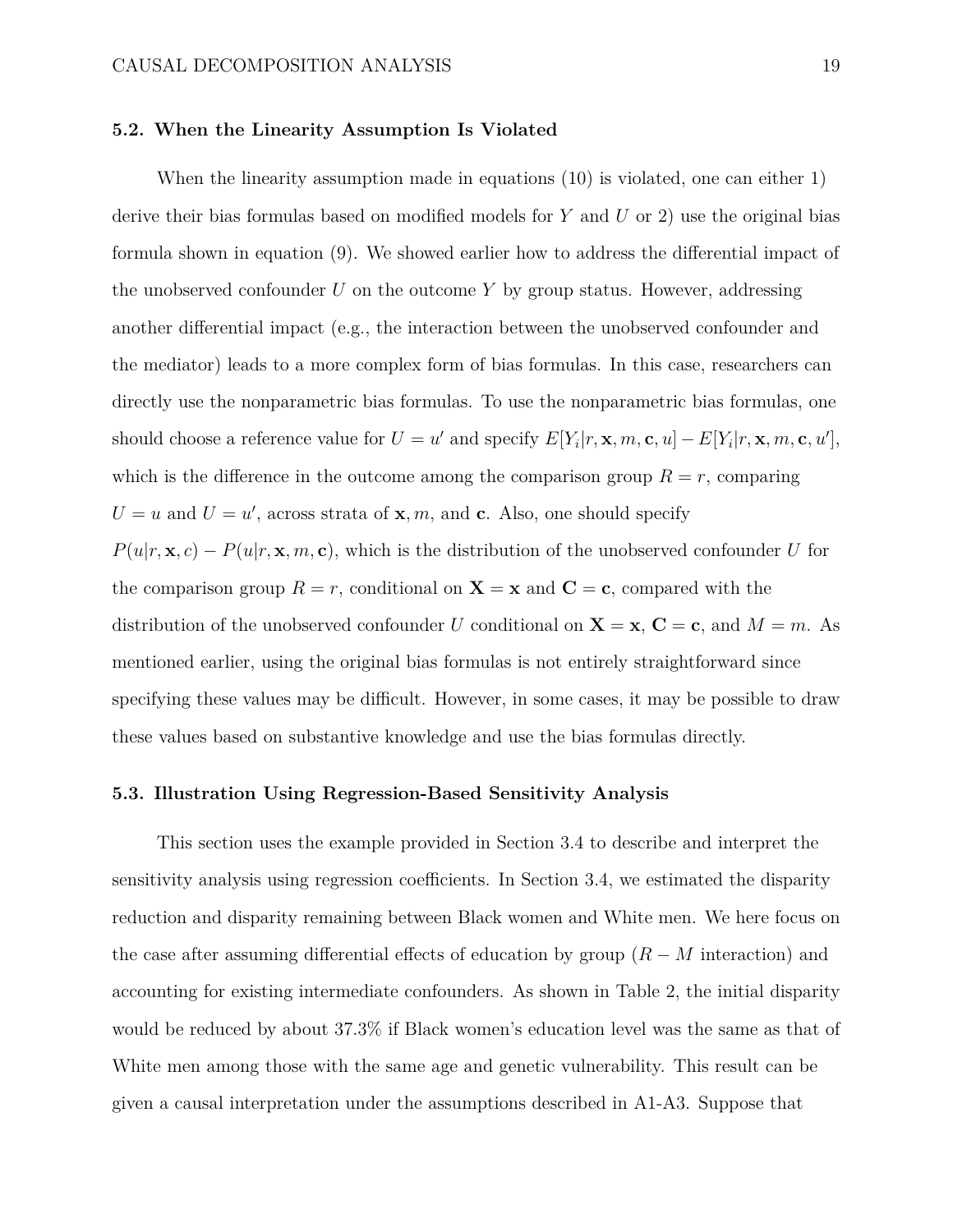

*Figure 2.* Sensitivity contour plots using regression coefficients.

Note. 1) Bold lines represents the points at which the estimates become zero. 2) Standard lines represent the points at which the estimates become the respective value (e.g.,  $0.4$ ,  $0.2$ ,  $-0.2$ ,  $-0.4$ ).

conditional independence (A1) is violated because an unobserved variable, that is, whether each individual perceives to be discriminated or not, confounds education and CVH. How strongly does this unobserved confounder have to be to explain away the estimates?

In Figure 2, hypothetical values for  $\beta_u$  and  $\delta_m$  lie on the horizontal and vertical axis, respectively. The contour lines show the true disparity reduction and remaining values at hypothesized values of  $\beta_u$  and  $\delta_m$ . In addition to the figure, we can also calculate the true disparity reduction and remaining given  $\hat{\alpha} = -1.736$ . Suppose that the difference in CVH between those who are discriminated and those not discriminated is, say,  $\beta_u = 0.993$  (as strong as the effect of education for White men, which is the strongest among four race-gender groups) after controlling for the group status, the mediator, and observed confounders. Then to completely explain away the estimated disparity reduction  $(\delta(1) = -0.360), \delta_m$  would need to be close to 0.208 (i.e.,

 $-0.360 - (-1.736 \times 0.993 \times 0.208) \approx 0$ . This  $\delta_m$  value indicates that the probability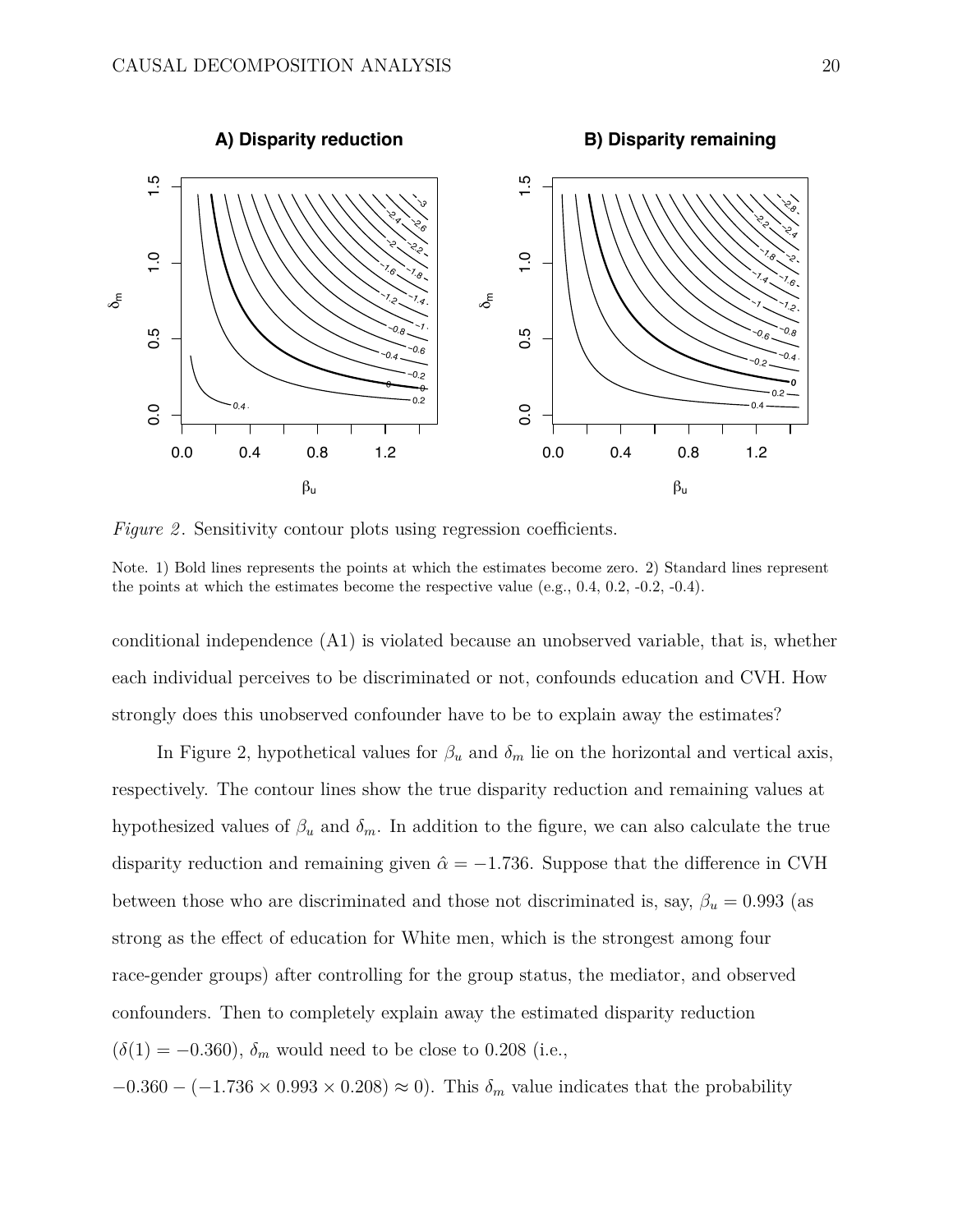difference of being discriminated is  $20.8\%$ , when comparing individuals with the same values for the group status and observed confounders (childhood SES and abuse, education, age, and genetic vulnerability), but differing by one unit on education. Given the same  $\beta_u$ , to completely explain away the estimated disparity remaining  $(\zeta(1) = -0.604)$ ,  $\delta_m$  would need to be close to 0.350 (i.e.,  $-0.604 - (-1.736 \times 0.993 \times 0.350) \approx 0$ . These  $\delta_m$  values seem unlikely large given that we compare those who have the same group status, age, and genetic vulnerability, but differing by one unit in education (e.g., no schooling vs. graduating junior high school).

# **6. Sensitivity Analysis Using** *R*<sup>2</sup> **Values**

The regression-based sensitivity analysis has often been used with a binary unobserved confounder, such as whether discriminated or not. It is perhaps because the interpretation of sensitivity parameters with a binary unobserved confounder is straightforward. Specifically,  $\delta_m$  is the *prevalence difference* in the unobserved confounder *U*, comparing individuals with one unit increase in the mediator *M*, given controls;  $\beta_u$  is the outcome difference between *two levels of the unobserved confounder*, given controls. However, the interpretation of sensitivity parameters is no longer straightforward if the unobserved confounder is continuous, such as discrimination intensity. With a continuous unobserved confounder, sensitivity parameters depend on the scale of the unobserved confounder. To see this,  $\delta_m$  is the *difference in the unobserved confounder*, comparing individuals with a one-unit increase in the mediator  $M$ , give controls;  $\beta_u$  is the outcome difference, comparing individuals with a *one-unit increase in the unobserved confounder*, given controls. If sensitivity parameters depend on the scale of the unobserved confounder, it is challenging to determine whether the confounding amount expressed by the sensitivity parameters is large or small even with the substantial knowledge of possible unobserved confounders (e.g., degree of discrimination). One solution is to standardize the unobserved confounder as shown in Section 5.3. Another solution is to reparameterize sensitivity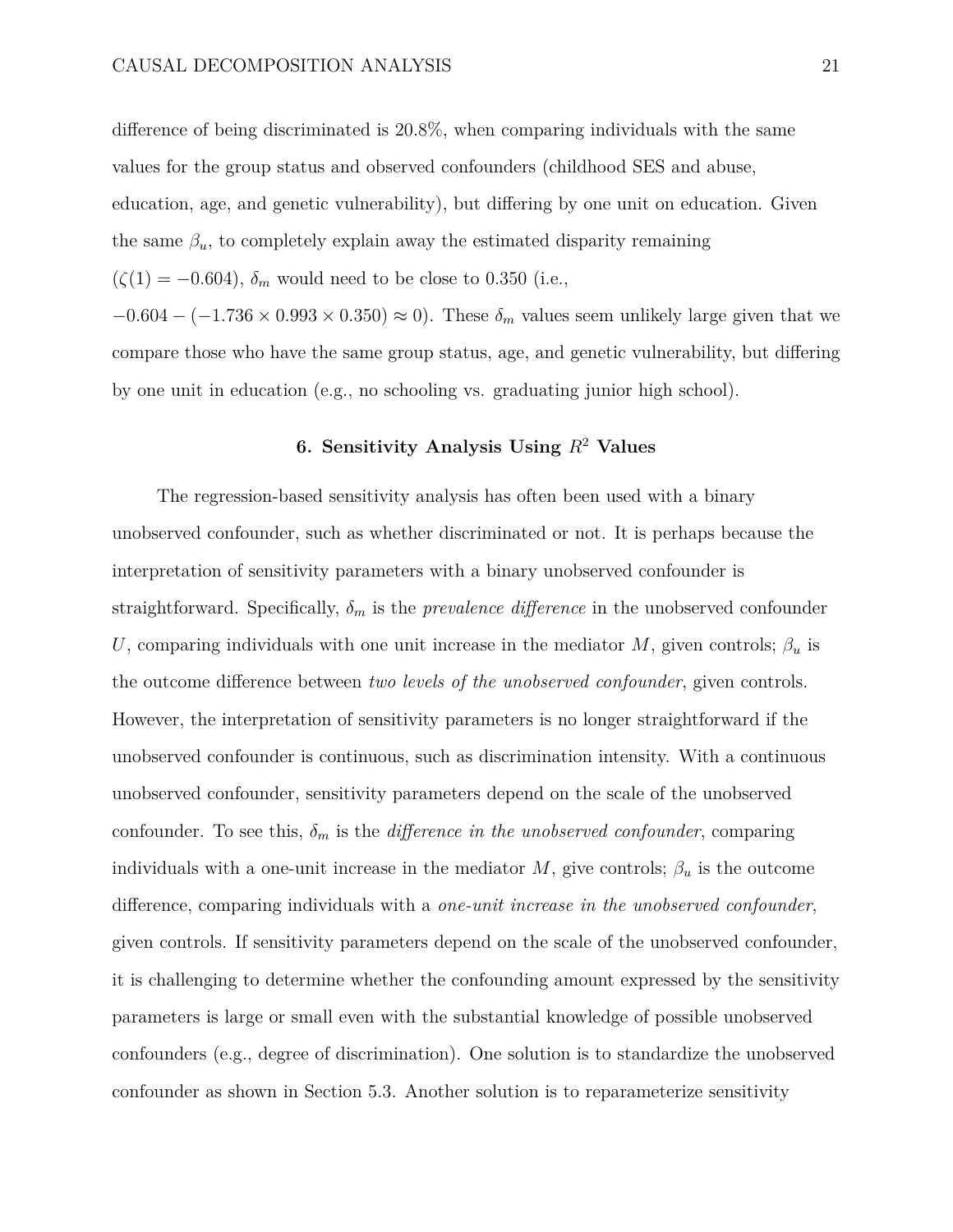parameters to  $R^2$  values.

In this section, we re-express the simplified bias formulas shown in equations (11) using scale-free  $R^2$  values. Using the  $R^2$  values, we can obtain correct standard errors for disparity reduction and remaining with a varying amount of unobserved confounding. We also present a standard way to report the amount of confounding using the robustness values. Cinelli and Hazlett (2020) developed a way to express biases using *R*<sup>2</sup> values in the context of estimating a treatment effect, and we extend this reparameterization of  $R^2$ values to our bias formulas for disparity reduction and remaining.

This reparameterization to  $R^2$  values is based on a particular statistical model specified in equations (5) and (6) that assumes linearity. We later provide the extension that can be used when linearity is violated. Note that we rewrite equation (6) as below to differentiate outcome coefficients before and after including the unobserved confounder  $U$ .

$$
E[Y_i|r, x, m, c, u] = \beta_{res} + \beta_{res,r} + \beta_{res,x}x + \beta_{res,m}m + \beta_{res,c}c
$$
\n(13)

### **6.1. Under the Linearity Assumption**

**Point Estimates.** Let the partial  $R^2$  value of the unobserved confounder  $(U)$  with the outcome  $(Y)$  for the comparison group  $(R = r)$  given mediator  $(M)$  and observed confounders (**X** and **C**) be denoted as  $R_{Y \sim U|r, \mathbf{X}, M, \mathbf{C}}^2$ ; and the partial  $R^2$  value of the unobserved confounder (*U*) with the mediator (*M*) for the comparison group  $(R = r)$  given observed confounders (**X** and **C**) be denoted as  $R_{M \sim U|r, \mathbf{X}, \mathbf{C}}^2$ . Then, the absolute value of bias for disparity reduction and remaining is expressed as

$$
|bias(\delta(r))| = |bias(\zeta(0))| = |\alpha_r| \sqrt{Var(\hat{\beta}_{res,m})} \sqrt{\frac{R_{Y \sim U|r, \mathbf{X}, M, \mathbf{C}}^2 \times R_{M \sim U|r, \mathbf{X}, \mathbf{C}}^2}{1 - R_{M \sim U|r, \mathbf{X}, \mathbf{C}}^2}} df,
$$
(14)

for  $r \in \{1, 2, 3\}$ . We can obtain an unbiased estimate of  $\alpha_r$  by fitting the mediator model shown in equation (5);  $Var(\hat{\beta}_{res,m})$  is obtained from the sample variance of  $\hat{\beta}_{res,m}$  and df is obtained from the degrees of freedom of the outcome model shown in equation (13). A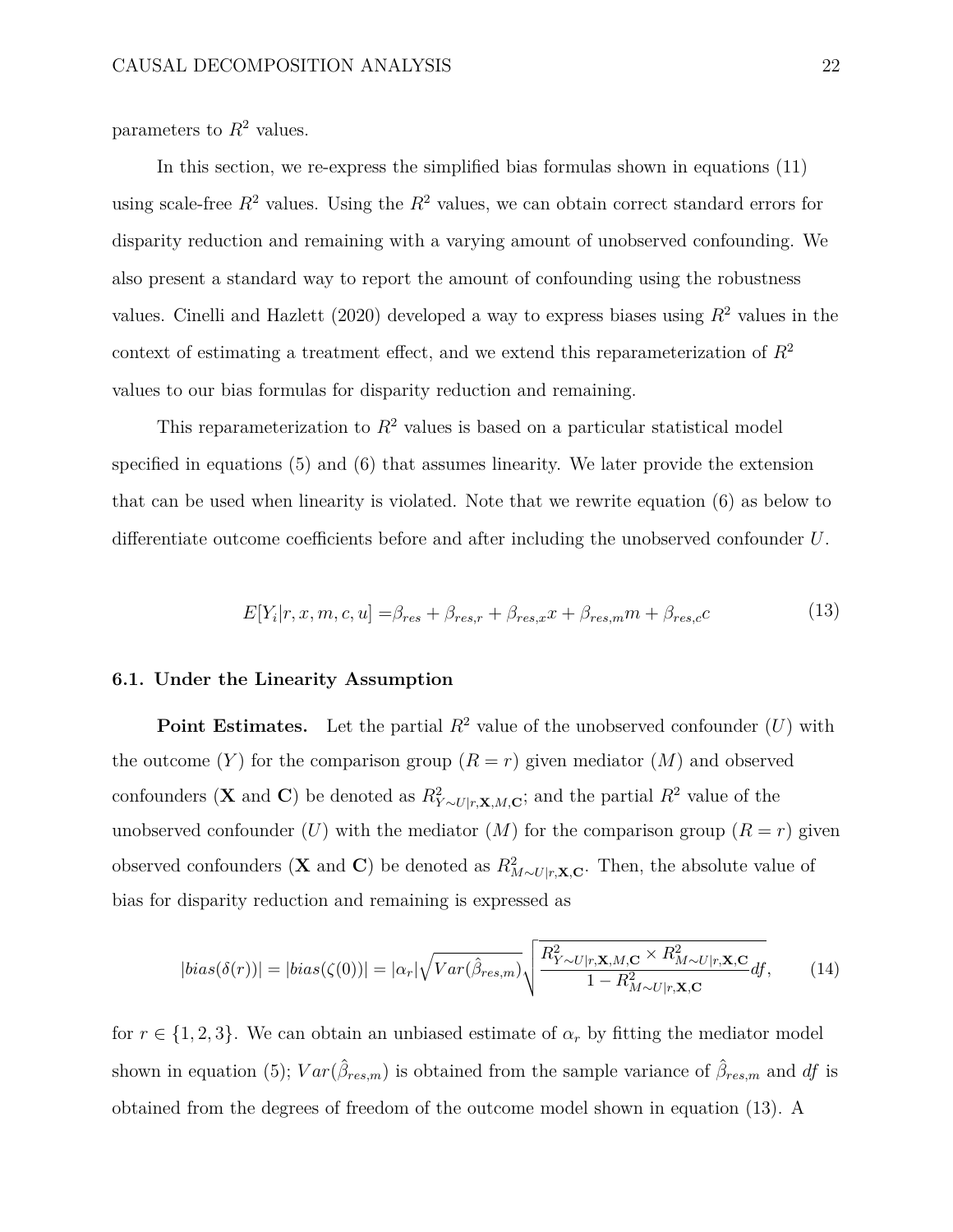proof is given in Appendix C.

**Standard Errors.** Some investigators might also be interested in quantifying the amount of confounding that would change the significance of the effects. The standard error for disparity reduction for  $R = r$  can be calculated approximately using the Delta method (Sobel, 1982) as

$$
Var(\hat{\delta}(r)) \approx \alpha_r^2 Var(\hat{\beta}_m) + \beta_m^2 Var(\hat{\alpha}_r), \qquad (15)
$$

where  $Var(\hat{\beta}_m) = Var(\hat{\beta}_{res,m}) \frac{\left(\frac{1 - R_{Y \sim U|r, \mathbf{X}, M, \mathbf{C}}}{1 - R_{M \sim U|r, \mathbf{X}, \mathbf{C}}^2}\right)}{\left(\frac{1 - R_{Y \sim U|r, \mathbf{X}, M, \mathbf{C}}^2}{1 - R_{M \sim U|r, \mathbf{X}, \mathbf{C}}^2}\right)}$  $\frac{df}{df-1}$  and  $\beta_m = \beta_{res,m} - \sqrt{Var(\hat{\beta}_{res,m})}$  $\sqrt{\frac{R_{Y \sim U \mid r, \mathbf{X}, M, \mathbf{C}}^2 \times R_{M \sim U \mid r, \mathbf{X}, \mathbf{C}}^2}{1-R_{M \sim U \mid r, \mathbf{X}, \mathbf{C}}^2}} df$ , assuming  $\beta_{res,m}$  is positive. If  $\beta_{res,m}$ is negative,  $\beta_m = \beta_{res,m} + \sqrt{Var(\hat{\beta}_{res,m})}$  $\sqrt{\frac{R_{Y\sim U\mid r, \mathbf{X}, M, \mathbf{C}}^2 \times R_{M\sim U\mid r, \mathbf{X}, \mathbf{C}}^2}{1-R_{M\sim U\mid r, \mathbf{X}, \mathbf{C}}^2}} df}$ . We can obtain an unbiased estimate of  $\alpha_r$  by fitting a mediator model shown in equation (5). Given the estimate,  $\sqrt{Var(\hat{\alpha}_r)}$  can be consistently estimated by computing the sample variance of  $\hat{\alpha}_r$ . Likewise, we can obtain the estimate of  $\beta_{res,m}$  by fitting an outcome model as shown in equation (13). Given the estimate,  $\sqrt{Var(\hat{\beta}_{res,m})}$  can be consistently estimated by computing the sample variance of  $\hat{\beta}_{res,m}$ . A proof is shown in Appendix D.

Note that the standard error of disparity reduction shown in equation (15) is the same as the sample standard deviation of the disparity reduction estimate  $(\hat{\delta}_{res}(r))$  if and only if the two sensitivity parameters are zero, meaning that there is no confounding in the mediator-outcome relationship given the intersectional group and measured confounders.

Calculating the standard error for disparity remaining is more complex. Therefore, we use  $\tau(r,0) = \delta(r) + \zeta(0)$  to approximately calculate the standard error for disparity remaining as

$$
Var(\hat{\zeta}(0)) \approx Var(\hat{\tau}(r,0)) + Var(\hat{\delta}(r)) - 2Cov(\hat{\tau}(r,0), \hat{\delta}_{res}(r)) +
$$
  

$$
2kE[\sqrt{Var(\hat{\beta}_{res,m})}]Cov(\hat{\tau}(r,0), \hat{\alpha}_r) + 2kE[\hat{\alpha}_r]Cov(\hat{\tau}(r,0), \sqrt{Var(\hat{\beta}_{res,m})}),
$$
(16)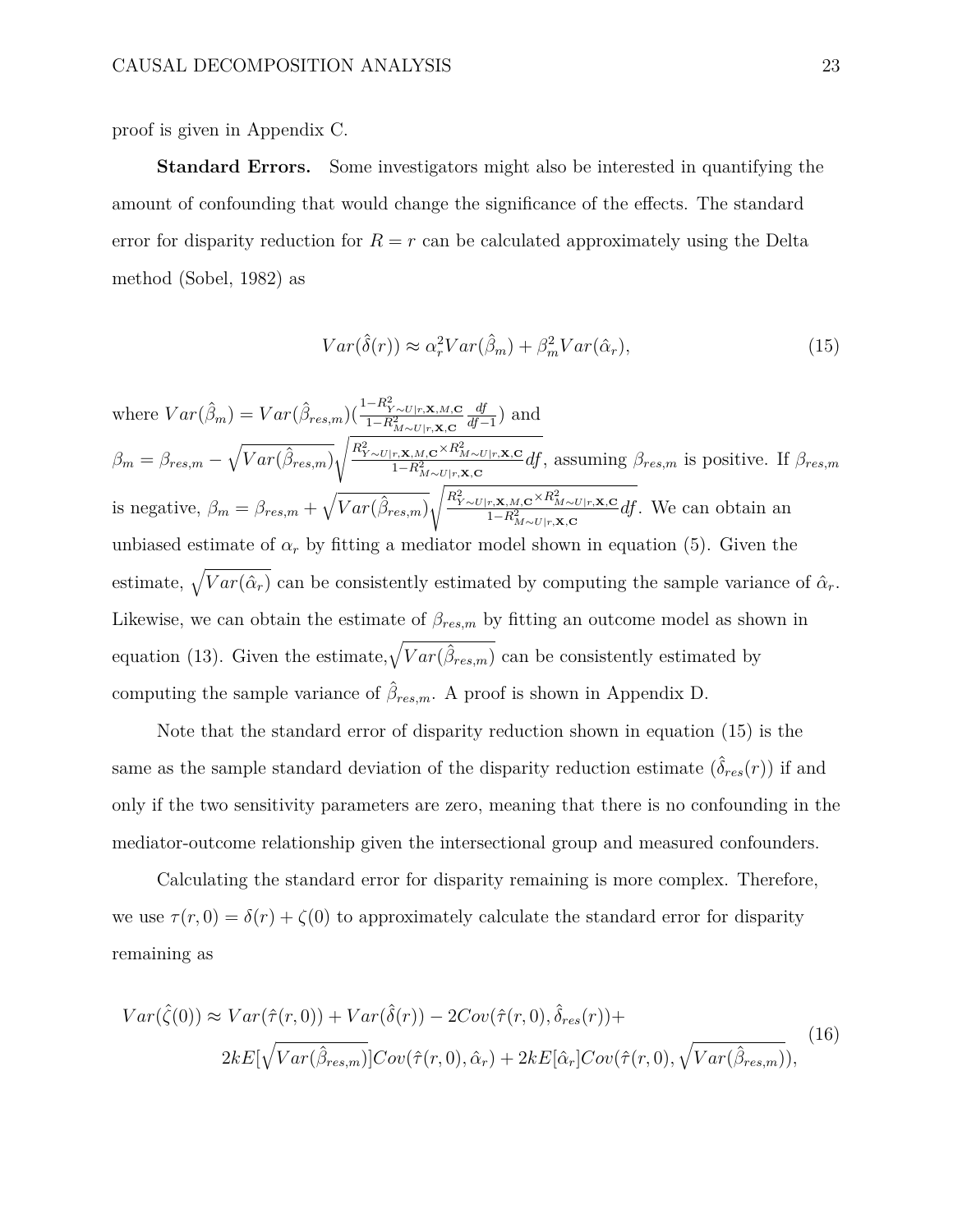where  $k =$  $\sqrt{\frac{R_{Y \sim U|r, \mathbf{X}, M, \mathbf{C}}^2 \times R_{M \sim U|r, \mathbf{X}, \mathbf{C}}^2}{1 - R_{M \sim U|r, \mathbf{X}, \mathbf{C}}^2}} df$ . Here, the estimates of  $Var(\hat{\tau}(r, 0))$  and  $Cov(\hat{\tau}(r,0), \delta_{res}(r))$  can be obtained from sample variance and covariance matrix of the initial disparity and disparity reduction estimates;  $Cov(\hat{\tau}(r,0), \hat{\alpha}_r)$  can be obtained from sample covariance of the initial disparity and the regression coefficient  $\hat{\alpha}_r$ ;  $Cov(\hat{\tau}(r,0), \sqrt{Var(\hat{\beta}_{res,m})})$  can be obtained from sample covariance of the initial disparity and the standard error of  $\hat{\beta}_{res,m}$ .

Again, the standard error of disparity remaining shown in equation (16) is the same as the sample standard deviation of the remaining disparity estimate  $(\hat{\zeta}_{res}(0))$  if and only if the two sensitivity parameters are zero, meaning that there is no omitted confounding existing in the mediator and outcome relationship.

This bias formulas in equation (14) and standard errors for disparity reduction and remaining in equations (15) and (16) can be used as sensitivity analysis that depends on two sensitivity parameters  $R_{Y \sim U|r, \mathbf{X}, M, \mathbf{C}}^2$  and  $R_{M \sim U|r, \mathbf{X}, \mathbf{C}}^2$ . The two sensitivity parameters imply the degree to which an unobserved confounder is associated with the mediator and the outcome for the comparison group  $R = r$  after conditioning on appropriate controls, expressed in  $R^2$  values. Larger  $R^2$  values of the sensitivity parameters indicate a larger bias for disparity reduction and remaining due to unobserved confounder *U*.

### **6.2. When the Linearity Assumption Is Violated**

The expression of point estimates and standard errors becomes more cumbersome when the interaction effect exists in the group-mediator relationships in the outcome model. In such a case, the bias for disparity reduction and remaining estimates is the same as equation (14), except that  $\sqrt{Var(\hat{\beta}_{res,m})}$  should be replaced with  $\sqrt{\{Var(\hat{\beta}_{res,m}) + Var(\hat{\beta}_{res,rm}) + 2Cov(\hat{\beta}_{res,m}, \hat{\beta}_{res,rm})\}}$ . For calculating standard errors for

the disparity reduction and remaining,  $\beta_{res,m}^2$  should be replaced with  $(\beta_{res,m} + \beta_{res,rm})^2$ .

Perhaps, a more straightforward way to address differential effects is to use an algorithm to change the reference group to  $R = r$  when computing the effect of the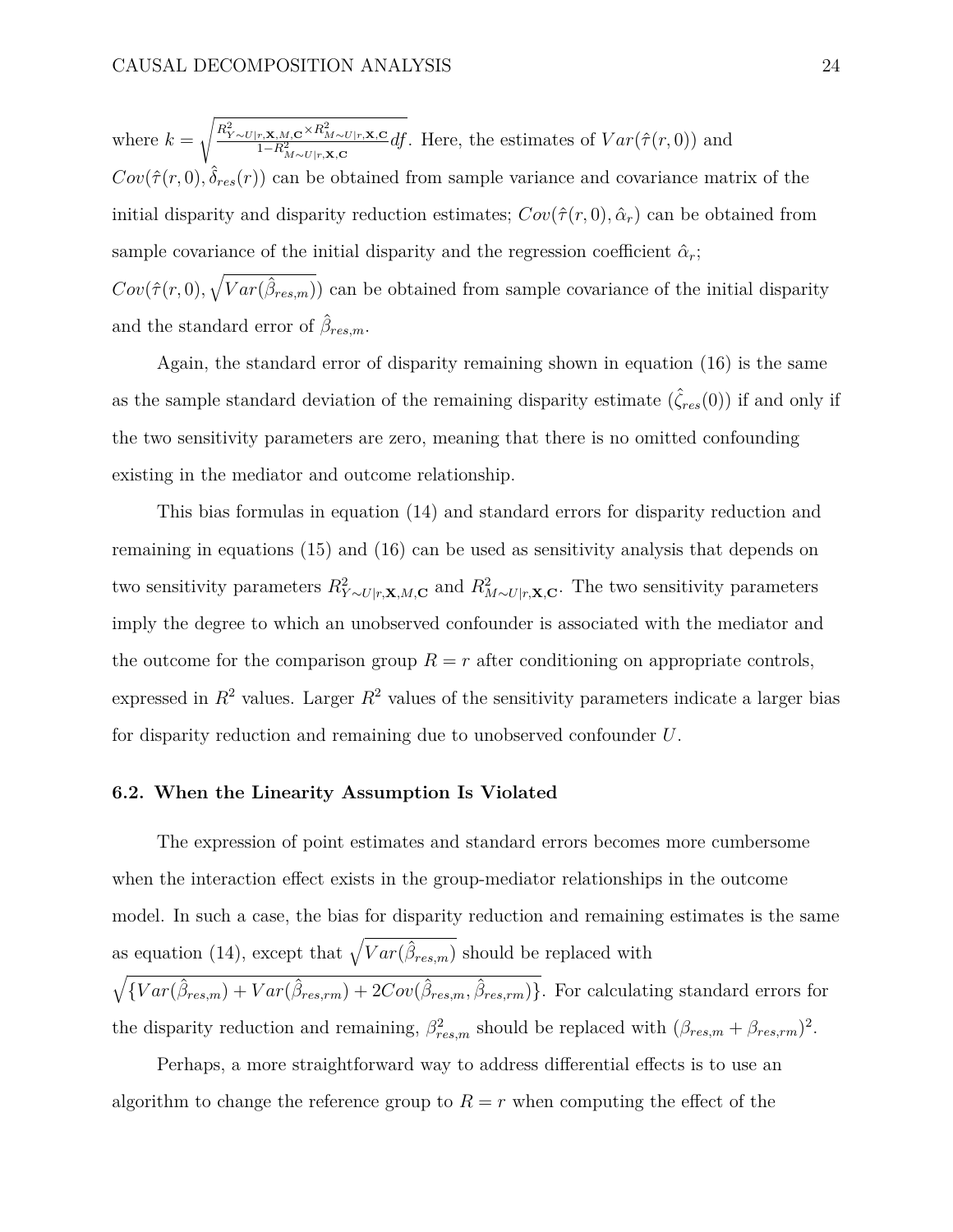mediator on the outcome  $(\beta_{res,m})$  and its corresponding standard error for each comparison group  $(\sqrt{V}ar(\hat{\beta}_{res,m}))$ . For example, we fit the outcome model with the group-mediator interaction effect, setting the reference group to Black women. Then, the mediator effect on the outcome and its corresponding standard error for Black women can be obtained respectively as  $\hat{\beta}_{res,m}$  and  $\sqrt{Var(\hat{\beta}_{res,m})}$  in the outcome model even after adding the interaction effect. This algorithm provides a convenient and flexible way to address differential effects of the mediator or intermediate confounders by group status.

However, this algorithm does not address other nonlinear effects, such as the interaction effect in the mediator and intermediate confounder relationship. In this case, one should consider using the general bias formulas directly.

### **6.3. Robustness Values**

Despite the development of numerous sensitivity analyses, not many social or medical scientists have used sensitivity analysis to assess the robustness of their findings. Recent literature on sensitivity analysis (Ding & VanderWeele, 2016; Cinelli & Hazlett, 2020) emphasized the use of standard way of reporting the robustness of research findings, which is expected to facilitate the discussions regarding how credible the estimated effect is to possible violations of no omitted confounding. For example, Ding and VanderWeele (2016) advanced the *E-value* that reports the robustness of research findings measured in the risk ratio; Cinelli and Hazlett (2020) advanced the robustness value (RV) that reports the robustness of research findings derived from linear regressions. In this section, we extend the RV computed for the treatment effect to disparity reduction and remaining.

We define the RV as the strength of association that will explain away the estimated disparity reduction or remaining, assuming an equal association to the mediator and the outcome, as  $R_{Y \sim U|r, \mathbf{X}, M, \mathbf{C}}^2 = R_{M \sim U|r, \mathbf{X}, \mathbf{C}}^2 = \text{RV}$ . Then, the RV for disparity reduction and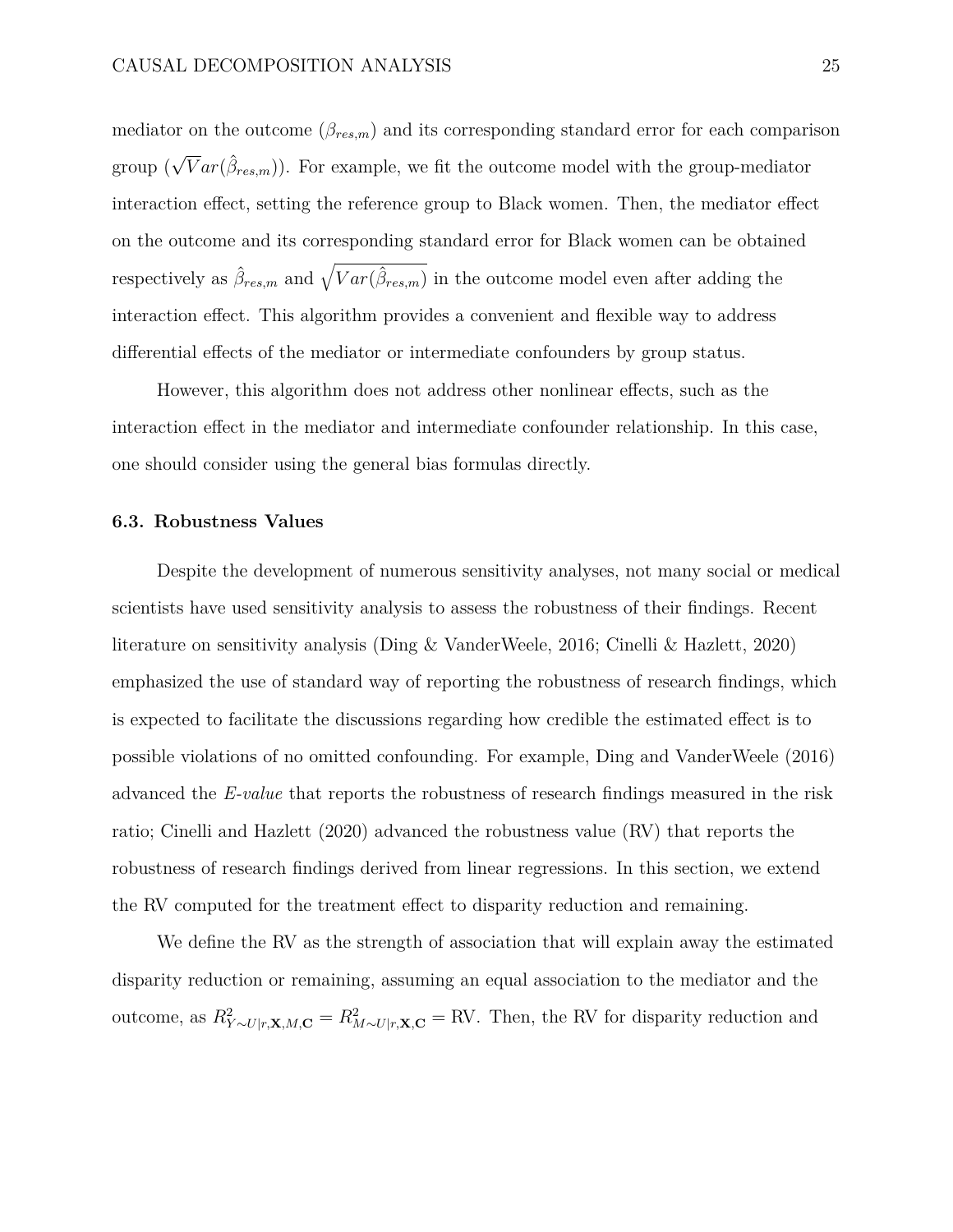remaining are respectively given by

$$
RV_{\delta(r)} = \frac{1}{2} (\sqrt{g_{\delta(r)}^4 + 4g_{\delta(r)}^2} - g_{\delta(r)}^2)
$$
 and  
\n
$$
RV_{\zeta(0)} = \frac{1}{2} (\sqrt{g_{\zeta(0)}^4 + 4g_{\zeta(0)}^2} - g_{\zeta(0)}^2)
$$
\n(17)

where  $g_{\delta(r)} = \frac{|\hat{\delta}_{res}(r)|}{|r_{\delta}(r)|^2}$  $\frac{|\hat{\delta}_{res}(r)|}{|\alpha_r|\sqrt{Var(\hat{\beta}_{res,m})df}}$  and  $g_{\zeta(0)} = \frac{|\hat{\zeta}_{res}(r)|}{|\alpha_r|\sqrt{Var(\hat{\beta}_{res})}}$  $\frac{|\zeta_{res}(r)|}{|\alpha_r|\sqrt{Var(\hat{\beta}_{res,m})dt}}$ . A proof is given in Appendix E.

Next, we define  $RV_{\alpha=0.05}$  as the strength of association that will change the significance of the estimated disparity reduction or remaining at the  $\alpha = 0.05$  level, assuming an equal association to the mediator and the outcome. While the RV for disparity reduction and remaining can be computed easily from regression results, the RV*–* cannot be computed easily. Therefore, we use a computational approach to obtain an approximate value of  $RV_{\alpha}$ . Specifically, we find combinations of two sensitivity parameters  $(R_{Y \sim U|r, \mathbf{X}, M, \mathbf{C}}^2$  and  $R_{M \sim U|r, \mathbf{X}, \mathbf{C}}^2)$  that make the 95% confidence intervals (CI) of disparity reduction (or remaining) to cover approximately zero (i.e.,  $\delta(r) \pm t_{0.05,df} se(\delta(r)) < 0.001$ ). Once the combinations of two sensitivity parameters are identified that will make the CI approximately cover zero, we compute the average value of the two sensitivity parameters.

# **6.4. Illustration Using** *R*<sup>2</sup>**-Based Sensitivity Analysis**

Section 5.3 presents sensitivity analysis using regression coefficients. This section presents the same sensitivity analysis, but it is parameterized in *R*<sup>2</sup> values as defined in equation (14). Figure 3 presents the results for the sensitivity analysis of disparity reduction (A) and disparity remaining (B) based on two sensitivity parameters. The two sensitivity parameters are (1) the partial  $R^2$  value of discrimination with CVH given the group status, mediator, and observed confounders, namely  $R_{Y \sim U|r, \mathbf{X}, M, \mathbf{C}}^2$  (*x*-axis), and (2) the partial  $R^2$  value of discrimination with the education level given the group status and observed confounders, namely  $R_{M \sim U|r, \mathbf{X}, \mathbf{C}}^2$  (*y*-axis). We plot the points at which the estimated disparity reduction (remaining) becomes zero (bold line), and the 95% confidence intervals cover zero (dashed line) given the combination of two sensitivity parameters.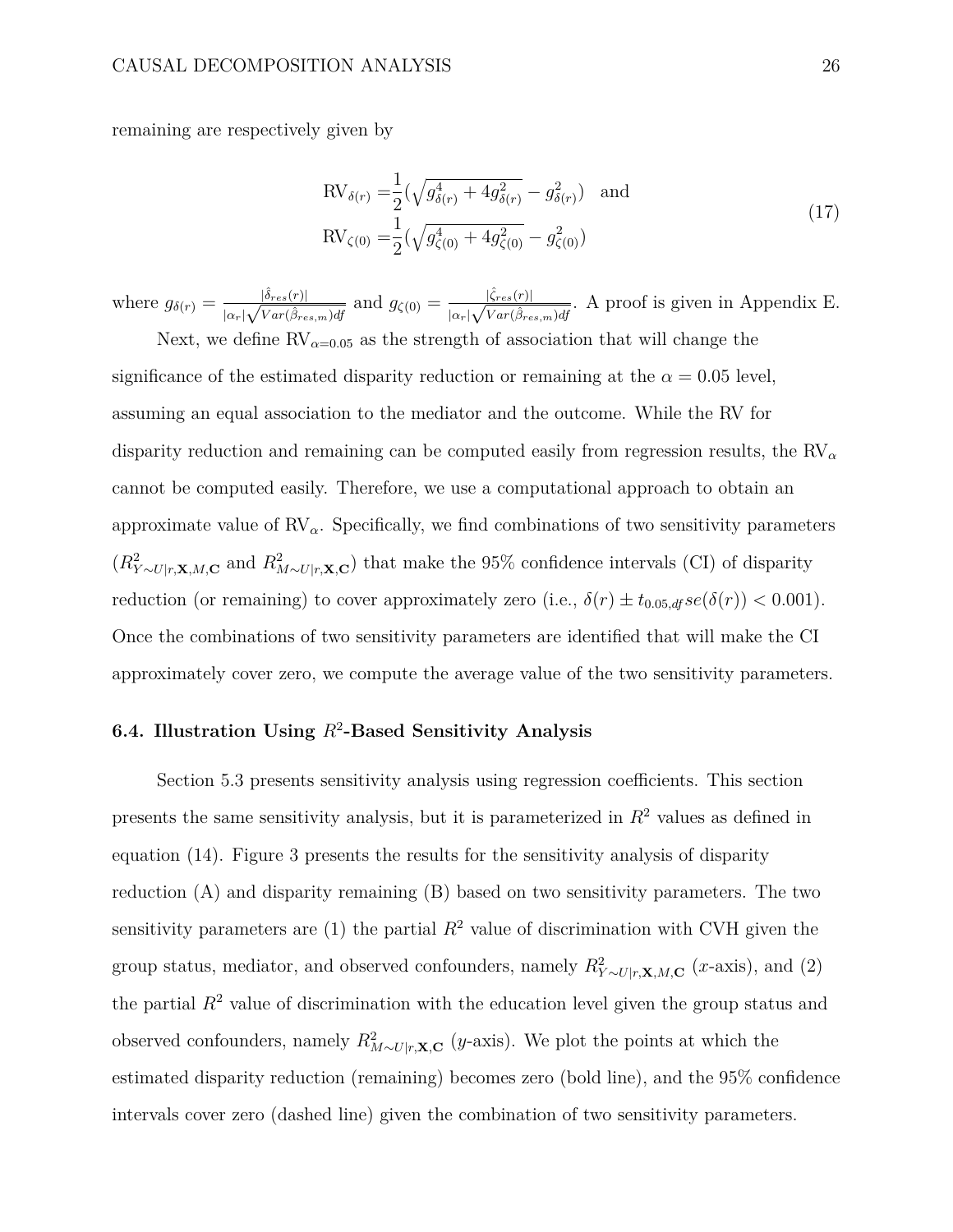

*Figure 3*. Sensitivity contour plots using  $R^2$  values.

Note. 1) Bold lines represent the points at which the estimates become zero. 2) Standard lines represent the points at which the estimates become the respective value (e.g.,  $-0.2$ ,  $-0.1$ ,  $0.1$ ,  $0.2$ , etc.). 3) Dashed lines represent the points at which the upper and lower confidence intervals include zero. 4) Red points represents the robustness values (RVs), i.e., the partial  $R^2$  values which make the estimates or upper/lower limits of confidence intervals zero, assuming equal  $R^2$  values between the two sensitivity parameters.

The analysis indicates that the disparity reduction would still be negative (i.e., education significantly reduces the CVH gap between Black women and White men) if the unobserved confounder explains less than 10.7% of the variance of the mediator and the outcome after accounting for the existing confounders. The disparity reduction would still be significant at the 95% confidence level if the unobserved confounder explains less than 6.4% of the variance of the mediator and the outcome after accounting for the existing confounders.

Similarly, the disparity remaining would still be negative if the unobserved confounder explains less than 12.9% of the variance of the mediator and the outcome after accounting for the existing confounders, respectively. The disparity remaining would still be significant at the 95% confidence level if the unobserved confounder explains less than 5.2% of the variance of the mediator and the outcome after accounting for the existing confounders.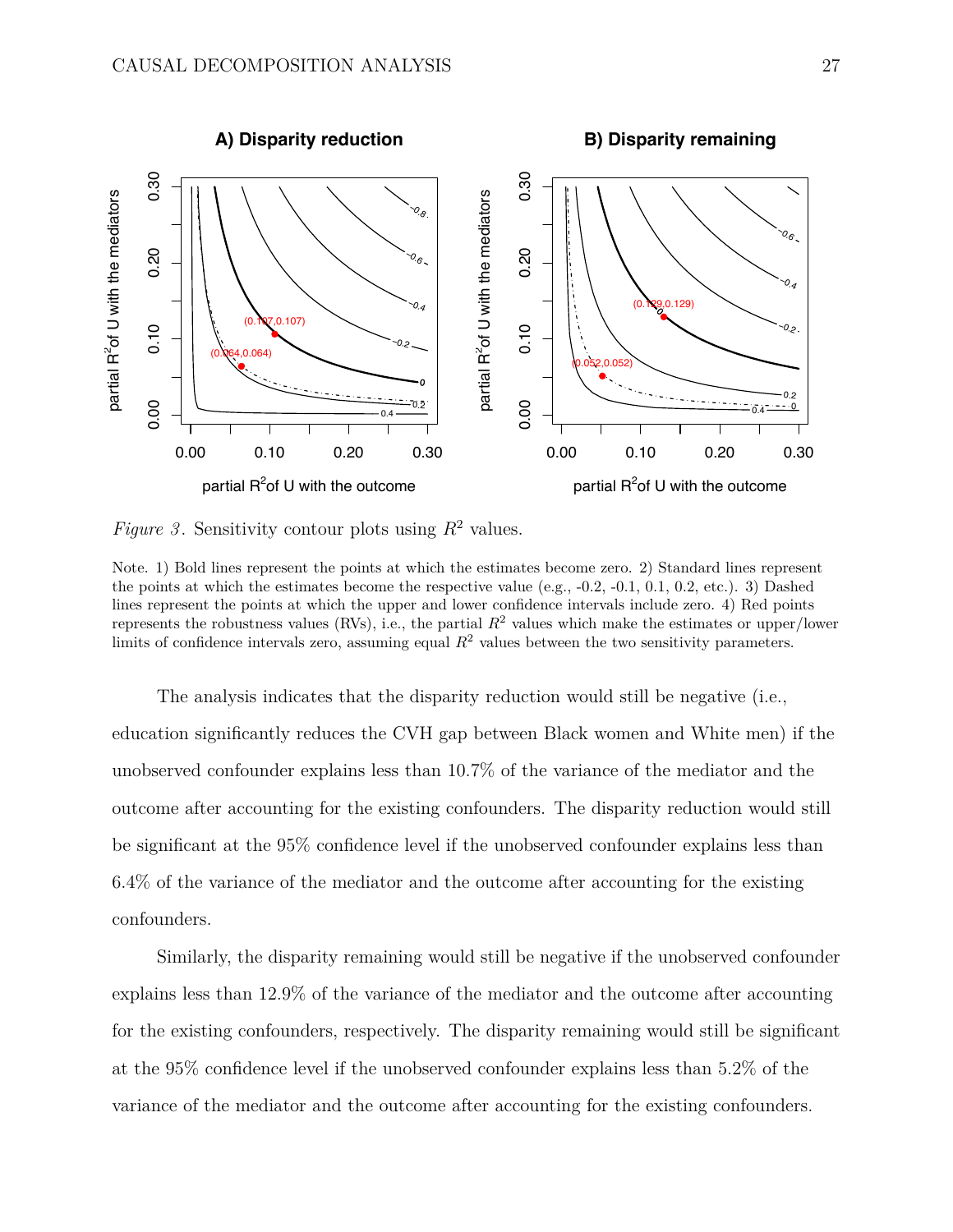Although the qualitative classifications of effect size depend on the context of studies, we use Cohen (1988)'s guideline to judge how large the amount of confounding is. The amount of confounding required to change the disparity reduction (10.7%) and remaining (12.9%) estimates from negative to positive is considered medium. The amount of confounding required to change the significance of the disparity reduction (6.4%) and remaining (5.2%) estimates is considered small. These results indicate that the conclusion regarding disparity reduction and remaining due to the mediator (education) could be changed with an unobserved confounder that has a small effect on the mediator and the outcome after controlling for the existing confounders.

### **7. Discussion**

In this study, we developed a set of sensitivity analyses that assesses the sensitivity of disparity reduction and remaining to possible violations of no-unobserved-mediator-outcome-confounding. Although we used the example of estimating disparity reduction and remaining after intervening on a mediator, the proposed sensitivity analyses can be used in any settings based on interventional indirect and direct effects.

Our study contributes to the fast-growing causal decomposition literature in several ways. First, we compared causal decomposition analysis based on interventional effects with causal mediation analysis based on natural effects. More importantly, we clarified that sensitivity analyses developed for natural indirect effects to possible pre-exposure confounding can only assess the sensitivity of disparity reduction when no intermediate confounding exists. We argued that the assumption (no intermediate confounding) is restrictive and may only be met when the mediator is measured shortly after the group status, for example, childhood poverty. Yet, such an assumption would be unrealistic in many studies that examine life-long health disparities between social groups.

Second, we derived general bias formulas for disparity reduction and remaining,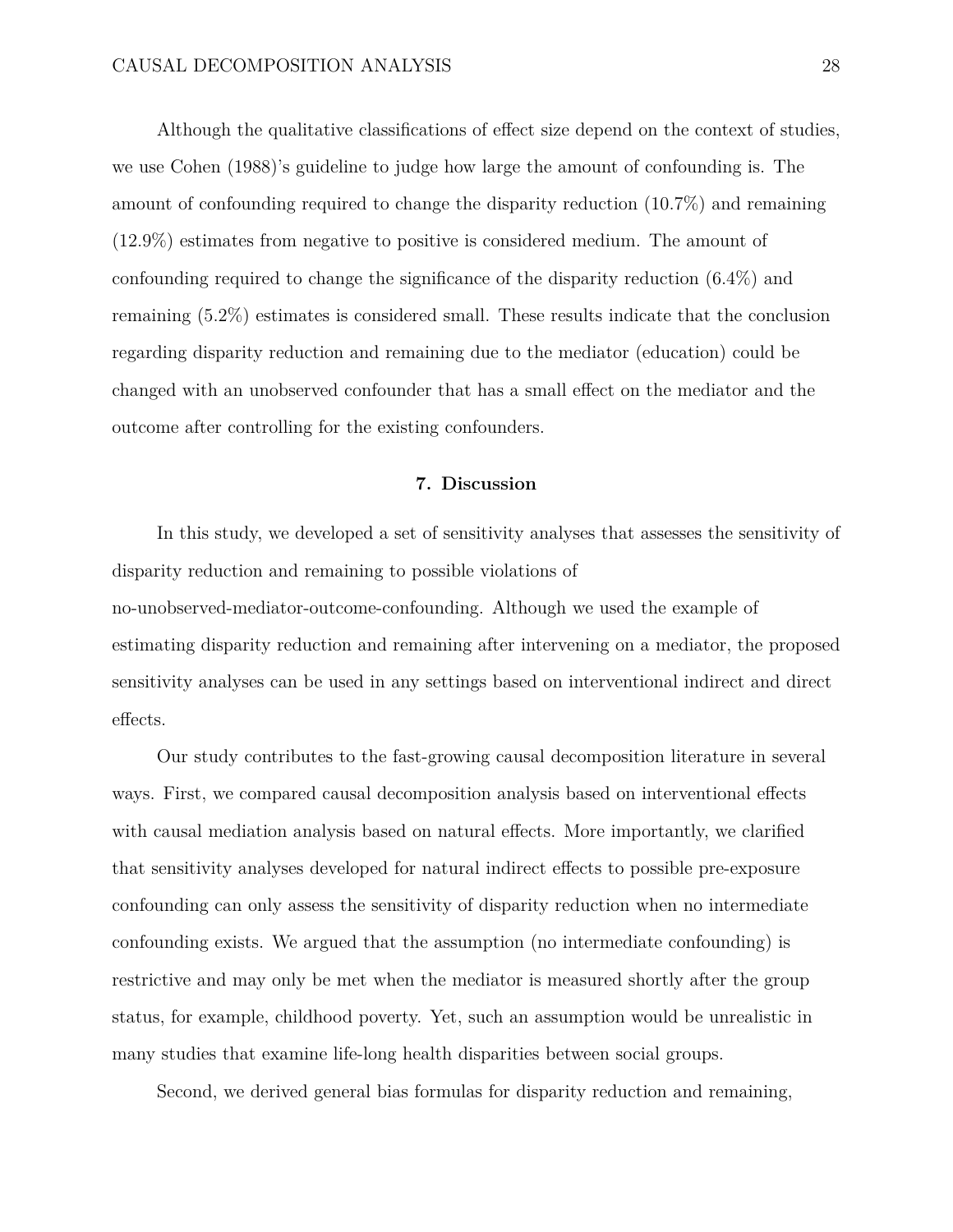which serve as the basis of our proposed sensitivity analyses. The general bias formulas can be used beyond a particular statistical model and are applicable to any variable type of mediator, outcome, or intermediate confounder and do not require any assumptions. Moreover, the same bias formulas apply with pre-exposure and intermediate unobserved confounding. Within the causal mediation framework based on natural indirect effects, it has long been desired by many researchers to address both pre-exposure and intermediate unobserved confounding (Imai & Yamamoto, 2013; VanderWeele & Vansteelandt, 2014; Park & Esterling, 2020). Researchers can handle both types of confounding by utilizing the proposed sensitivity analyses, as the causal estimand is based on intervention direct and indirect effects. We acknowledge that not every situation is suitable for interventional direct and indirect effects. However, in some cases, such as the motivating example, defining interventional indirect effects makes more sense than natural indirect effects.

Third, we proposed a sensitivity analysis based on regression coefficients and  $R<sup>2</sup>$ values. The regression-based sensitivity analysis provides a straightforward way to assess the sensitivity of the effect estimates even without a specific software program. Compared to Park et al. (2020), there are two advantages: 1) the sensitivity analysis does not require a restrictive conditional independence assumption, and 2) sensitivity parameters are not conditional on the descendent of the exposure (group status). Although it hinges on the linearity assumption, we provided extensions that relax this assumption. We reparameterized regression-based sensitivity analysis to the scale-free *R*<sup>2</sup> values. The *R*<sup>2</sup>-based sensitivity analysis is particularly useful for evaluating the sensitivity of the estimates' statistical inferences. In addition, robustness values provide a standard way to compare our findings' sensitivity to that of other studies.

We also acknowledge the limitations of the proposed sensitivity analyses. First, the *R*<sup>2</sup>-based sensitivity analysis is only available for continuous outcomes. An extension to discrete outcomes is left for future research. Second, the proposed sensitivity analysis addresses unobserved confounding fixed in time. Addressing unobserved time-varying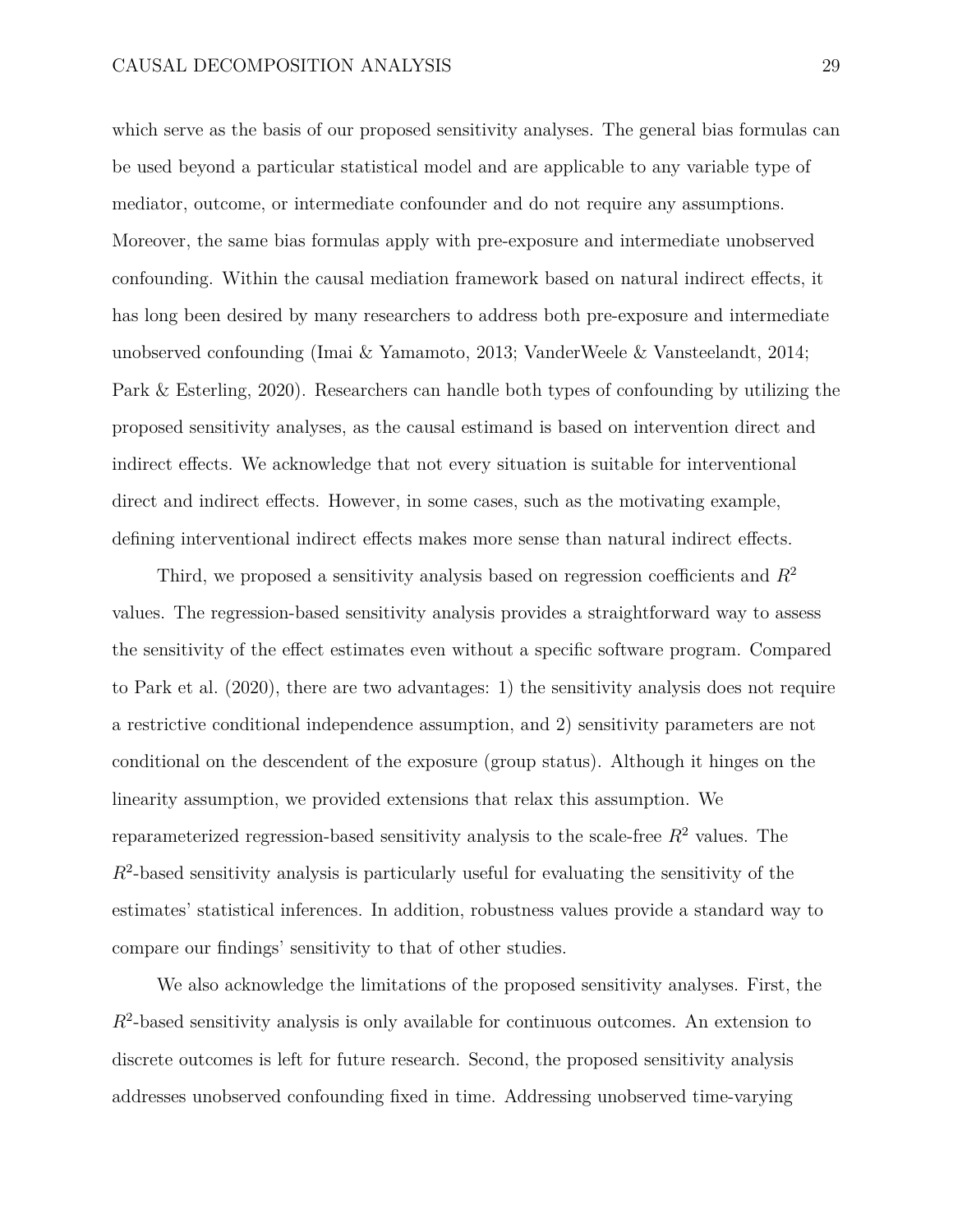confounding would be an important generalization of this research. The time-varying confounding issue cannot be easily resolved within the causal mediation framework based on natural indirect effects, as VanderWeele et al. (2014) have pointed out. An alternative would be to use interventional indirect effects. Third, in addition to addressing unobserved confounders, it is crucial to address measurement errors in a mediator. A sensitivity analysis that simultaneously addresses unobserved confounders and measurement errors would be particularly beneficial to researchers investigating the role of psycho-social factors, which are susceptible to measurement errors, in reducing disparities.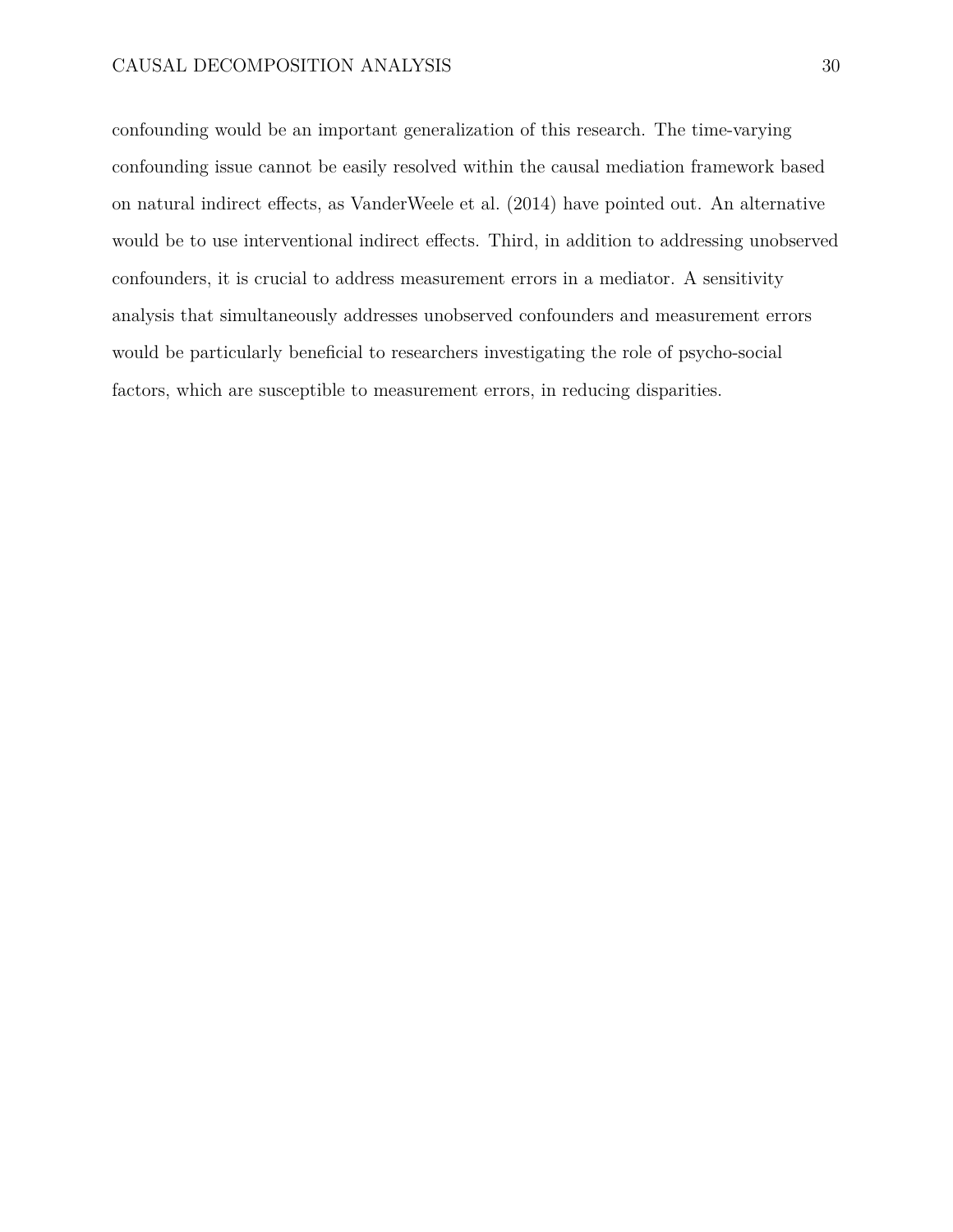# Appendix A: General Bias Formulas of  $\delta(r)$  and  $\zeta(0)$

The bias for disparity reduction for *r* (bias( $\delta(r)$ )) is defined as the difference between the expected estimate and the true value. The bias equals

$$
E[Y|r, \mathbf{c}] - \sum_{\mathbf{x}, m} E[Y|r, \mathbf{x}, m, \mathbf{c}] P(\mathbf{x}|r, \mathbf{c}) P(m|R = 0, \mathbf{c}) -
$$
  
\n
$$
E[Y|r, \mathbf{c}] + \sum_{\mathbf{x}, m, u} E[Y|r, \mathbf{x}, m, \mathbf{c}, u] P(\mathbf{x}, u|r, \mathbf{c}) P(m|R = 0, \mathbf{c})
$$
  
\n
$$
= - \sum_{\mathbf{x}, m} E[Y|r, \mathbf{x}, m, \mathbf{c}] P(\mathbf{x}|r, \mathbf{c}) P(m|R = 0, \mathbf{c}) + \sum_{\mathbf{x}, m, u} E[Y|r, \mathbf{x}, m, \mathbf{c}, u] P(\mathbf{x}|r, \mathbf{c}, u) P(m|R = 0, \mathbf{c}) P(u|r, \mathbf{c})
$$
  
\n
$$
= - \sum_{\mathbf{x}, m, u} E[Y|r, \mathbf{x}, m, \mathbf{c}, u] P(u|r, \mathbf{x}, m, \mathbf{c}) P(\mathbf{x}|r, \mathbf{c}) P(m|R = 0, \mathbf{c})
$$
  
\n
$$
+ \sum_{\mathbf{x}, m, u} E[Y|r, \mathbf{x}, m, \mathbf{c}, u] P(\mathbf{x}|r, \mathbf{c}, u) P(m|R = 0, \mathbf{c}) P(u|r, \mathbf{c})
$$
  
\n
$$
= - \sum_{\mathbf{x}, m, u} E[Y|r, \mathbf{x}, m, \mathbf{c}, u] P(u|r, \mathbf{x}, m, \mathbf{c}) P(\mathbf{x}|r, \mathbf{c}) P(m|R = 0, \mathbf{c})
$$
  
\n
$$
+ \sum_{\mathbf{x}, m, u} E[Y|r, \mathbf{x}, m, \mathbf{c}, u] \frac{P(u|r, \mathbf{x}, c)}{P(u|r, c)} P(\mathbf{x}|r, \mathbf{c}) P(m|R = 0, \mathbf{c}) P(u|r, \mathbf{c})
$$
  
\n
$$
= \sum_{\mathbf{x}, m, u} E[Y|r, \mathbf{x}, m, \mathbf{c}, u] \{P(u|r, \mathbf{x}, c) - P(u|r, \mathbf{x}, m, \mathbf{c})\} P(\mathbf{x}|r, \mathbf{c}) P(m|R = 0, \mathbf{c})
$$
  
\

The second equality holds because of the law of total probability. The third equality is due to Bayes' theorem.

The last expression of equation (18) is the general bias formula for  $\delta(r)$ . Since the bias for  $\tau(r, 0)$  due to omitted variable *U* is zero, the bias for  $\zeta(0) = -bias(\delta(r))$ . This completes the proof.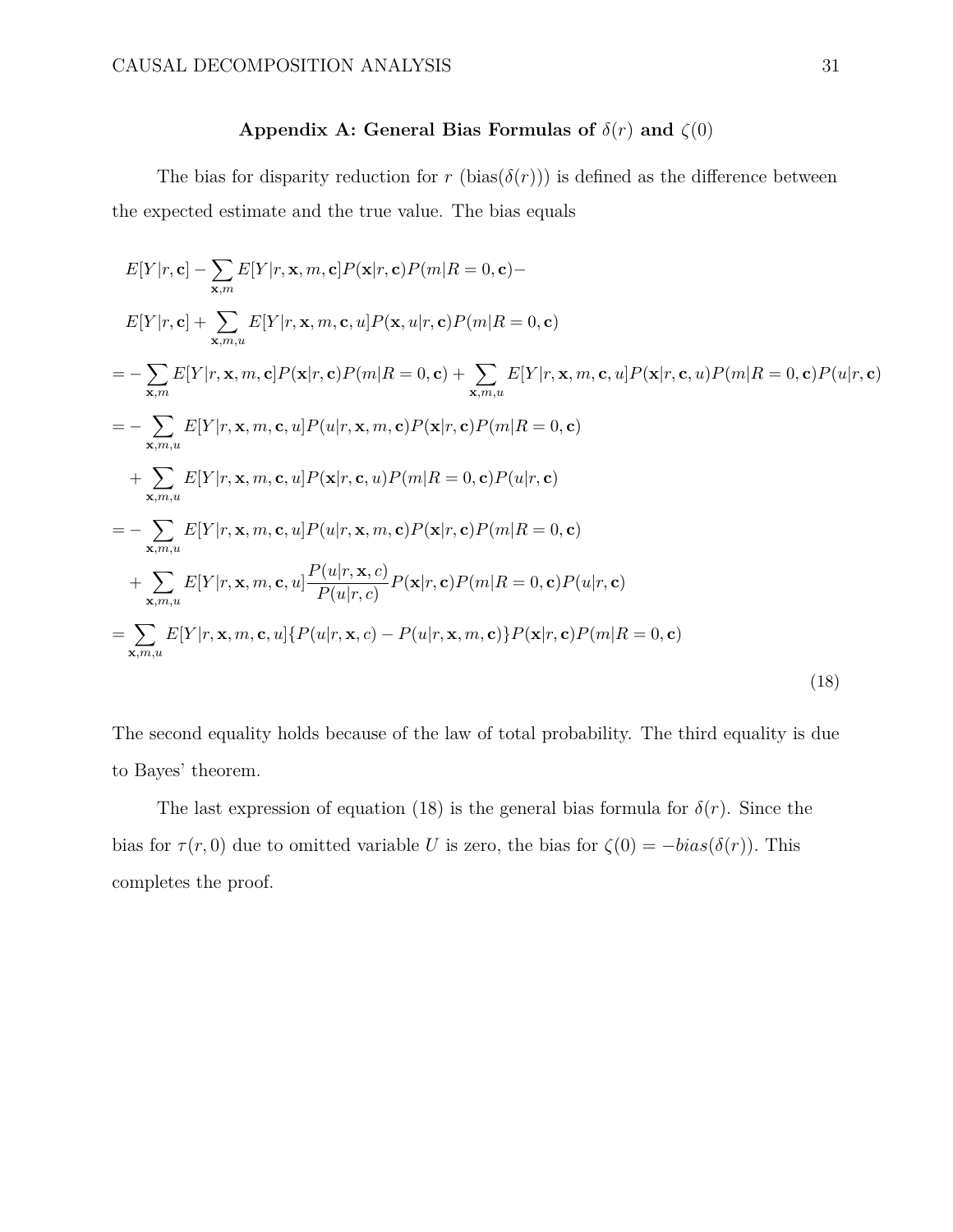# **Appendix B: Sensitivity Analysis Using Regression Coecients**

Suppose that the following regression models for *Y* and *U* are correctly specified as equations (10). Then the bias for disparity reduction is given by

$$
= \sum_{\mathbf{x},m,u} E[Y|r,\mathbf{x},m,\mathbf{c},u] \{ P(u|r,\mathbf{x},c) - P(u|r,\mathbf{x},m,\mathbf{c}) \} P(\mathbf{x}|r,\mathbf{c}) P(m|R=0,\mathbf{c})
$$
  
\n
$$
= \sum_{\mathbf{x},m,u} E[Y|r,\mathbf{x},m,\mathbf{c},u] \{ \sum_{m} P(u|r,\mathbf{x},m,c) P(m|r,\mathbf{x},c) \} P(\mathbf{x}|r,\mathbf{c}) P(m|R=0,\mathbf{c})
$$
  
\n
$$
- \sum_{\mathbf{x},m,u} E[Y|r,\mathbf{x},m,\mathbf{c},u] P(u|r,\mathbf{x},m,\mathbf{c}) P(\mathbf{x}|r,\mathbf{c}) P(m|R=0,\mathbf{c})
$$
  
\n
$$
= \beta + \beta_r + \beta_x E[X|r,c] + \beta_m E[M|R=0,c] + \beta_c c + \beta_u \{ \delta + \delta_r + \delta_x E[X|r,c] + \delta_m (\alpha + \alpha_r + \alpha_c c) + \delta_c c \}
$$
  
\n
$$
- \left[ \beta + \beta_r + \beta_x E[X|r,c] + \beta_m E[M|R=0,c] + \beta_c c + \beta_u \{ \delta + \delta_r + \delta_x E[X|r,c] + \delta_m (\alpha + \alpha_c c) + \delta_c c \} \right]
$$
  
\n
$$
= \beta_u \delta_m \alpha_r
$$

$$
(19)
$$

This completes the proof.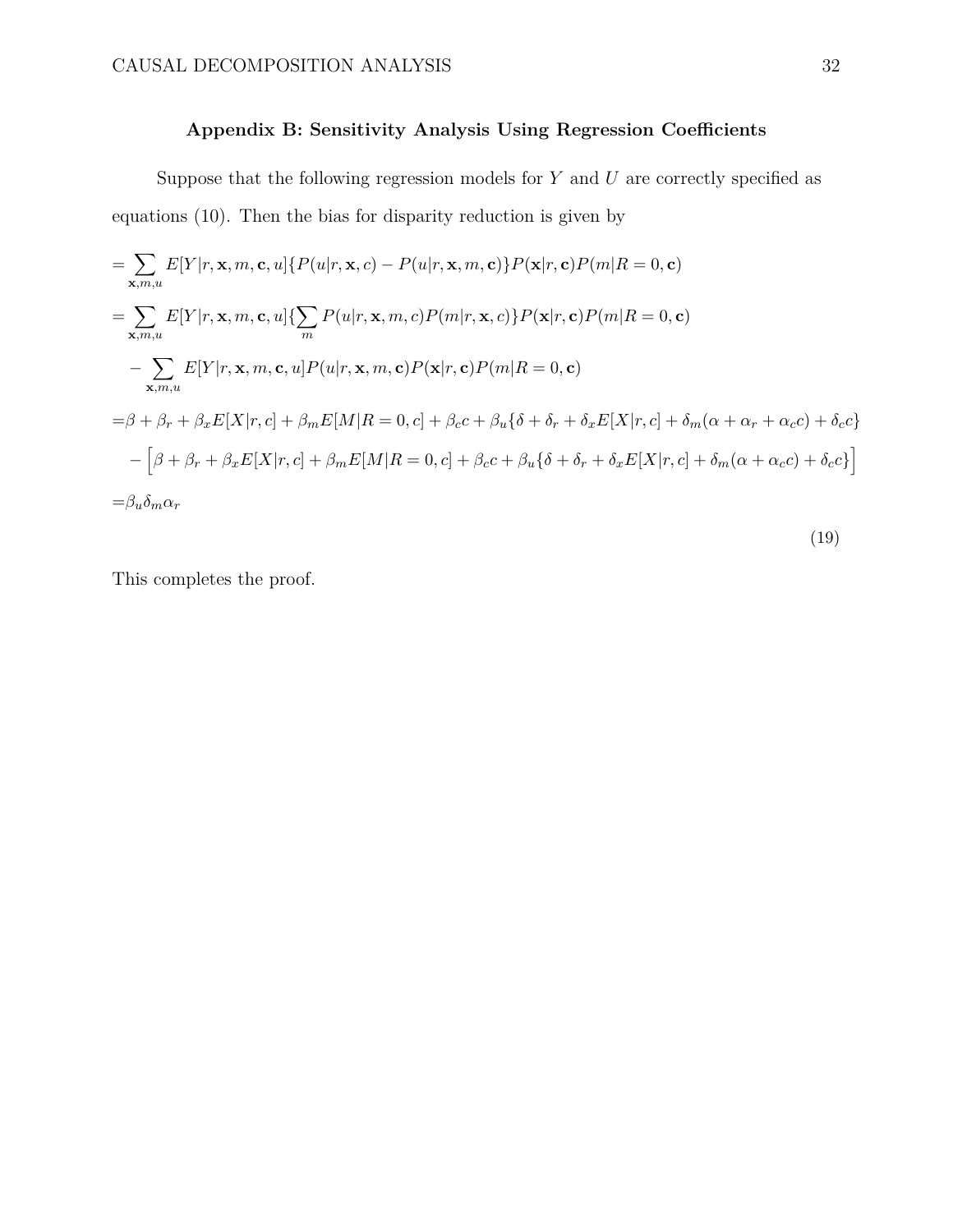# **Appendix C: Bias Formulas Based on the Coecients of Determination**

This proof is a straightforward extension of Cinelli and Hazlett (2020). Using equation (11), the bias for disparity reduction is given by

$$
bias(\delta(r)) = \alpha_r \beta_u \delta_m
$$
  
\n
$$
= \alpha_r \times \frac{Cov(Y, U|r, \mathbf{X}, M, \mathbf{C})}{Var(U|r, \mathbf{X}, D, M, \mathbf{C})} \times \frac{Cov(U, M|r, \mathbf{X}, \mathbf{C})}{Var(M|r, \mathbf{X}, \mathbf{C})}
$$
  
\n
$$
= \alpha_r \times \frac{Cor(Y, U|r, \mathbf{X}, M, \mathbf{C}) \sqrt{Var(Y|r, \mathbf{X}, M, \mathbf{C})}}{\sqrt{Var(U|r, \mathbf{X}, M, \mathbf{C})}}
$$
  
\n
$$
\times \frac{Cor(U, M|r, \mathbf{X}, \mathbf{C}) \sqrt{Var(U|r, \mathbf{X}, \mathbf{C})}}{\sqrt{Var(M|r, \mathbf{X}, \mathbf{C})}}.
$$
 (20)

where Cov=covariance and Cor=correlation. The third equality is because  $Cov(A, B|C) = Cor(A, B|C)\sqrt{Var(A|C)}\sqrt{Var(B|C)}$ .

Suppose that the partial  $R^2$  value of unmeasured confounder  $U$  with the outcome for  $R = r$  given **X**, *M*, and **C** be denoted as  $R_{Y \sim U|r, \mathbf{X}, M, \mathbf{C}}^2$ ; and suppose also that the partial  $R^2$  value of unmeasured confounder *U* with the mediators for  $R = r$  given **X** and **C** be denoted as  $R_{M \sim U|r, \mathbf{X}, \mathbf{C}}^2$ . Then, given equations (5) and (13), the absolute value of the bias can be expressed as

$$
|bias(\delta(r))| = |\alpha_r| \sqrt{\frac{R_{Y \sim U|r, \mathbf{X}, M, \mathbf{C}}^2 \times R_{M \sim U|r, \mathbf{X}, \mathbf{C}}^2}{1 - R_{M \sim U|r, \mathbf{X}, \mathbf{C}}^2}} \times \frac{\sqrt{Var(Y|r, \mathbf{X}, M, \mathbf{C})}}{\sqrt{Var(M|r, \mathbf{X}, \mathbf{C})}}
$$
  
=  $|\alpha_r| \sqrt{Var(\hat{\beta}_{res,m})} \sqrt{\frac{R_{Y \sim U|r, \mathbf{X}, M, \mathbf{C}}^2 \times R_{M \sim U|r, \mathbf{X}, \mathbf{C}}^2}{1 - R_{M \sim U|r, \mathbf{X}, \mathbf{C}}^2}} df$  (21)

The first equality is derived from  $\frac{Var(U|r, \mathbf{X}, \mathbf{C})}{Var(U|r, \mathbf{X}, M, \mathbf{C})} = \frac{1}{1 - R_{U \sim M|r, \mathbf{X}, \mathbf{C}}}$  $=\frac{1}{1-R_{M\sim U|r,\mathbf{X},\mathbf{C}}^{2}}$ and  $Cor^2(A, B|C) = R_{A \sim B|C}^2$ . The second equality holds because  $\sqrt{Var(\hat{\beta}_{res,m})} = \frac{\sqrt{Var(Y|r, \mathbf{X}, M, \mathbf{C})}}{\sqrt{Var(M|\mathbf{x}|\mathbf{C})}}$  $\sqrt{\frac{Var(Y|r, \mathbf{X}, M, \mathbf{C})}{Var(M|r, \mathbf{X}, \mathbf{C})}} \sqrt{\frac{1}{df}}$ , where  $\beta_m$  and *df* are obtained from the outcome model shown in equation (13). This completes the proof.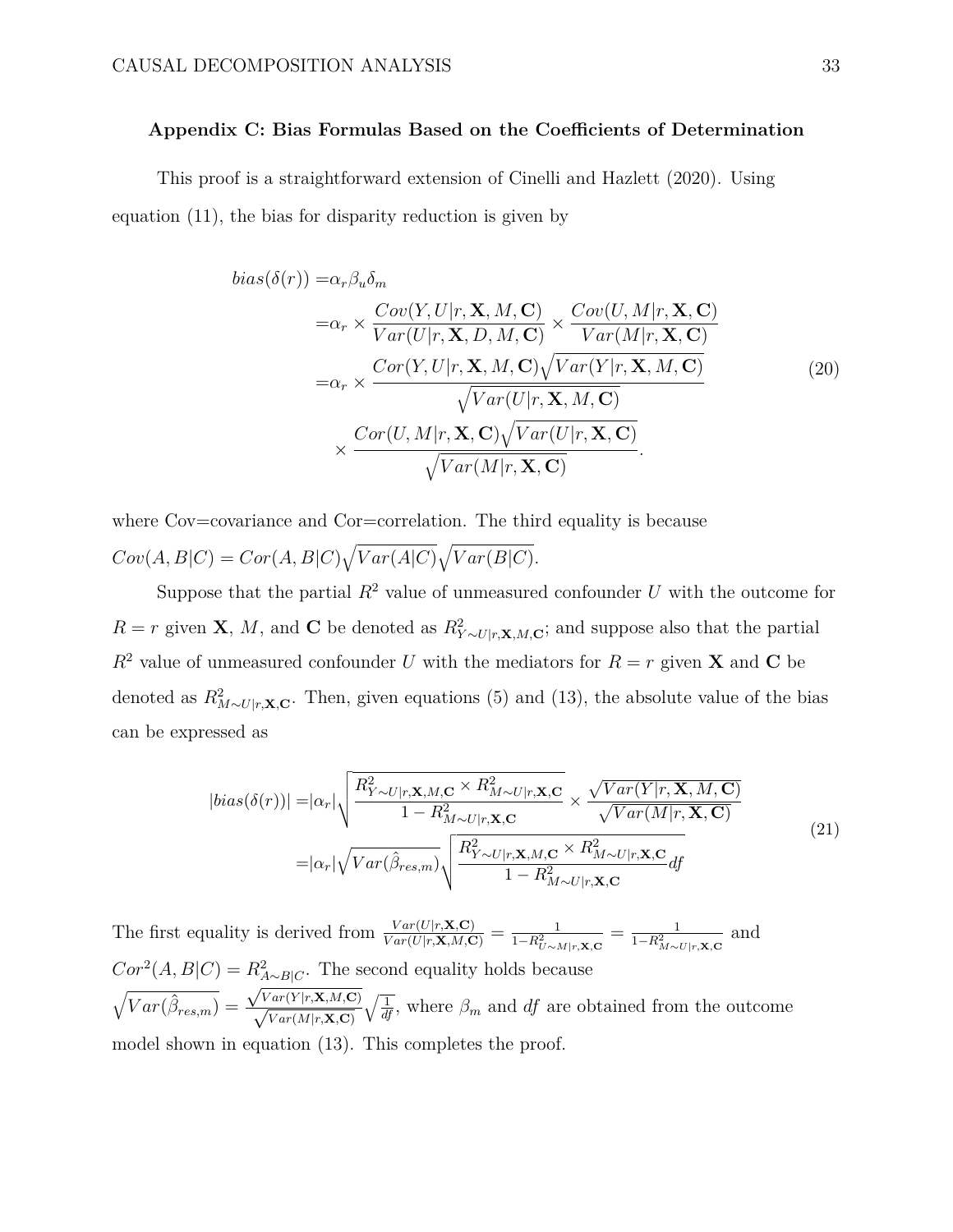# **Appendix D: Standard Errors of Disparity Reduction and Remaining**

We first calculate the standard error for disparity reduction. The standard errors for  $\hat{\beta}_{res,m}$  and  $\hat{\beta}_m$  can be obtained respectively as

$$
\sqrt{Var(\hat{\beta}_{res,m})} = \frac{\sqrt{Var(Y|r, \mathbf{X}, M, C)}}{\sqrt{Var(M|r, \mathbf{X}, C)}} \sqrt{\frac{1}{df}}
$$
\n
$$
\sqrt{Var(\hat{\beta}_m)} = \frac{\sqrt{Var(Y|r, \mathbf{X}, M, C, U)}}{\sqrt{Var(M|r, \mathbf{X}, C, U)}} \sqrt{\frac{1}{df - 1}}
$$
\n(22)

The ratio of these standard errors is

where  $\beta_m$ 

$$
\frac{\sqrt{Var(\hat{\beta}_m)}}{\sqrt{Var(\hat{\beta}_{res,m})}} = \frac{\sqrt{(1 - R_{Y \sim U|r, \mathbf{X}, M, C}^2)}}{\sqrt{(1 - R_{M \sim U||r, \mathbf{X}, C}^2)}} \sqrt{\frac{df}{df - 1}},\tag{23}
$$

because  $\sqrt{(1 - R_{Y \sim U | r, \mathbf{X}, M, C}^2)}$  =  $\sqrt{Var(Y|r, \mathbf{X}, M, C, U)}$  $\sqrt{\frac{Var(Y|r, \mathbf{X}, M, C, U)}{Var(Y|r, \mathbf{X}, M, C)}}$  and  $\sqrt{(1 - R_{M \sim U||r, \mathbf{X}, C}^2)}$  =  $\sqrt{Var(M|r, \mathbf{X}, C, U)}$  $\frac{\sqrt{Var(M|r, \mathbf{X}, C, C)}}{\sqrt{Var(M|r, \mathbf{X}, C)}}$ . Therefore, we have  $Var(\hat{\beta}_m) = Var(\hat{\beta}_{res,m}) \left(\frac{1 - R_{Y \sim U | r, \mathbf{X}, M, \mathbf{C}}^2}{1 - R_{M \sim U | r, \mathbf{X}, \mathbf{C}}^2}\right)$  $\frac{df}{df-1}$ .

Using the parametric identification result shown in Section 3.2, the standard error for disparity reduction for  $R = r$  can be calculated approximately using the Delta method (Sobel, 1982) as

$$
Var(\hat{\delta}(r)) \approx \alpha_r^2 Var(\hat{\beta}_m) + \beta_m^2 Var(\hat{\alpha}_r),
$$
  
\nwhere  $\beta_m = \beta_{res,m} - \sqrt{Var(\hat{\beta}_{res,m})} \sqrt{\frac{R_{Y \sim U|r, \mathbf{X}, M, \mathbf{C}}^2 \times R_{M \sim U|r, \mathbf{X}, \mathbf{C}}^2}{1 - R_{M \sim U|r, \mathbf{X}, \mathbf{C}}^2}} df$  and  
\n
$$
Var(\hat{\beta}_m) = Var(\hat{\beta}_{res,m}) \left( \frac{1 - R_{Y \sim U|r, \mathbf{X}, M, \mathbf{C}}^2}{1 - R_{M \sim U|r, \mathbf{X}, \mathbf{C}}^2} \frac{df}{df - 1} \right).
$$
\n(24)

Next, we calculate the standard error for disparity remaining. Using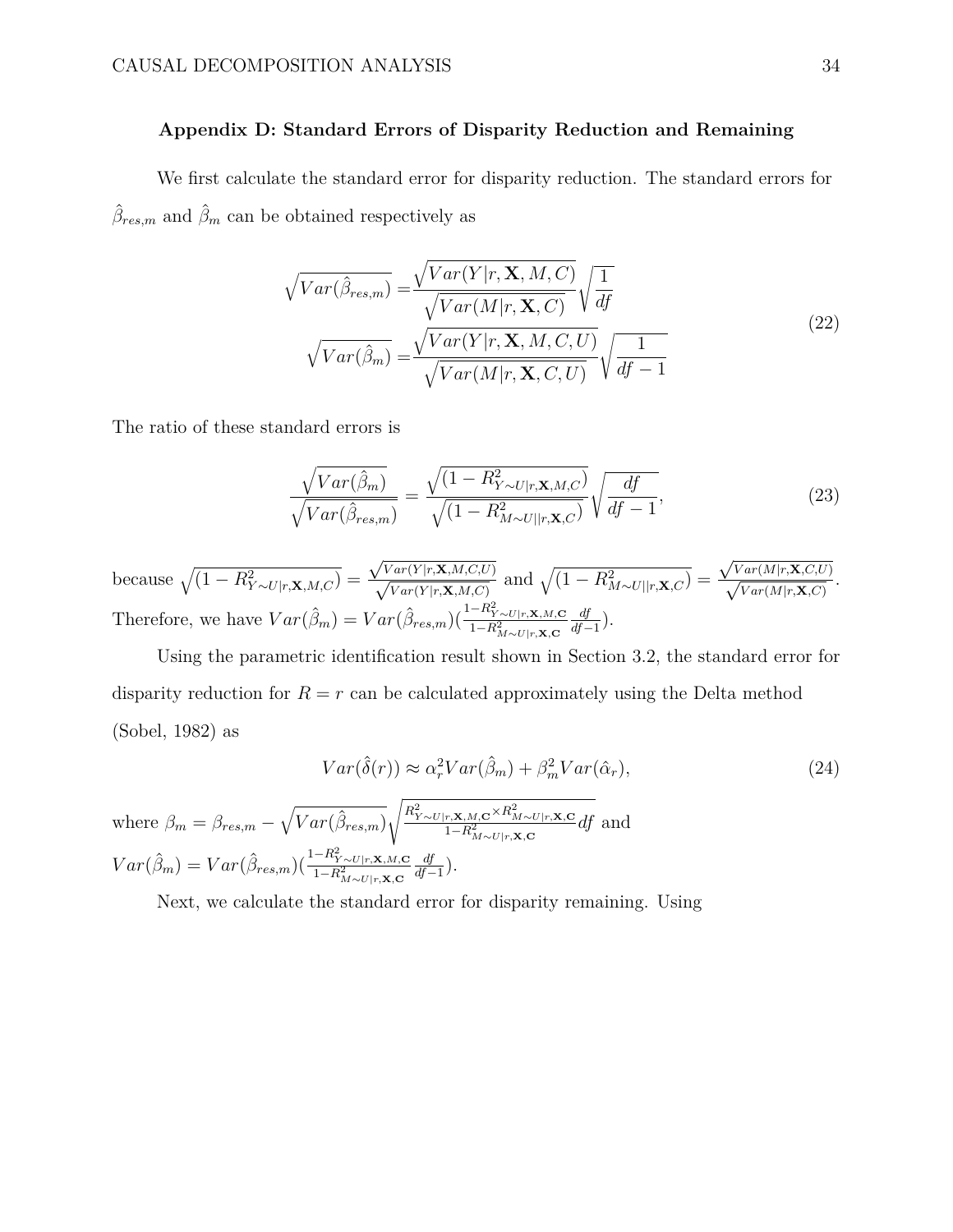$\tau(r, 0) = \delta(r) + \zeta(0)$ , we have

$$
Var(\hat{\zeta}(0)) = Var(\hat{\tau}(r,0) - \hat{\delta}(r))
$$
  
\n
$$
= Var(\hat{\tau}(r,0)) + Var(\hat{\delta}(r)) - 2Cov(\hat{\tau}(r,0),\hat{\delta}(r))
$$
  
\n
$$
= Var(\hat{\tau}(r,0)) + Var(\hat{\delta}(r)) - 2Cov(\hat{\tau}(r,0),\hat{\delta}_{res}(r)) + 2Cov(\hat{\tau}(r,0),bias(\delta(r)))
$$
  
\n
$$
\approx Var(\hat{\tau}(r,0)) + Var(\hat{\delta}(r)) - 2Cov(\hat{\tau}(r,0),\hat{\delta}_{res}(r))
$$
  
\n
$$
+ 2kE[\sqrt{Var(\hat{\beta}_{res,m})}]Cov(\hat{\tau}(r,0),\hat{\alpha}_r) + 2kE[\hat{\alpha}_r]Cov(\hat{\tau}(r,0),\sqrt{Var(\hat{\beta}_{res,m})}),
$$
\n(25)

where  $k =$  $\sqrt{\frac{R_{Y\sim U\left[r,{\bf X},M,{\bf C}}^2R_{M\sim U\left[r,{\bf X},{\bf C}}^2\right]}{1-R_{M\sim U\left[r,{\bf X},{\bf C}}^2}d\!f}.$  The third equality holds because  $\hat{\delta}(r) = \hat{\delta}_{res}(r) - bias(\delta(r))$ . The fourth equality follows Goodman (1960) and uses the conventional asymptotic approximation procedure (Stuart & Kendall, 1963). This completes the proof.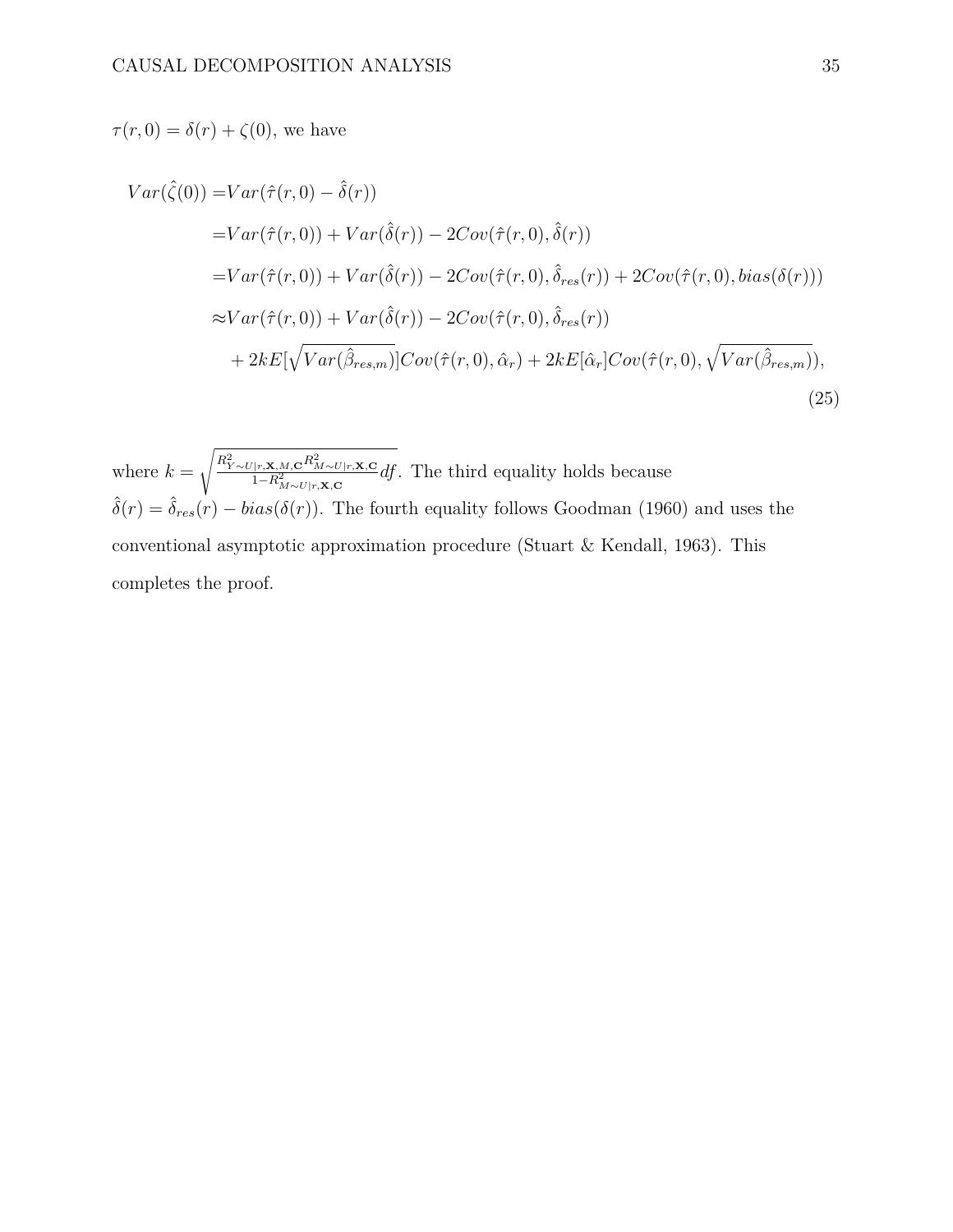# **Appendix E: Robustness Values for Disparity Reduction and Remaining**

We define the RV as the strength of association that will explain away the estimated disparity reduction (or remaining), assuming an equal association to the mediator and the outcome, as  $R_{Y \sim U|r, \mathbf{X}, M, \mathbf{C}}^2 = R_{M \sim U|r, \mathbf{X}, \mathbf{C}}^2 = RV$ . We find the RV such that  $|bias(\delta(r))| = |\hat{\delta}(r)|$ . Using equation 14, we have

$$
|\alpha_r| \sqrt{Var(\hat{\beta}_{res,m})} \sqrt{\frac{\text{RV}_{\delta(r)}^2}{1 - \text{RV}_{\delta(r)}} df} = |\hat{\delta}(r)| \tag{26}
$$

Dividing both sides by  $|\alpha_r| \sqrt{Var(\hat{\beta}_{res,m})} \sqrt{df}$ , we have

$$
\sqrt{\frac{\text{RV}_{\delta(r)}^2}{1 - \text{RV}_{\delta(r)}}} = \frac{|\hat{\delta}(r)|}{|\alpha_r| \sqrt{Var(\hat{\beta}_{res,m})df}}
$$
(27)

We define  $g_{\delta(r)} \equiv \frac{|\hat{\delta}(r)|}{|\alpha_r| \sqrt{Var(\hat{\beta})}}$  $\frac{|O(r)|}{|\alpha_r|\sqrt{Var(\hat{\beta}_{res,m})df}}$  and solve for RV<sub> $\delta(r)$ </sub>. Then,  $RV_{\delta(r)} = \frac{1}{2}(\sqrt{g_{\delta(r)}^4 + 4g_{\delta(r)}^2} - g_{\delta(r)}^2)$ . The RV for  $\zeta(0)$  can be obtained the same way and thus is omitted. This completes the proof.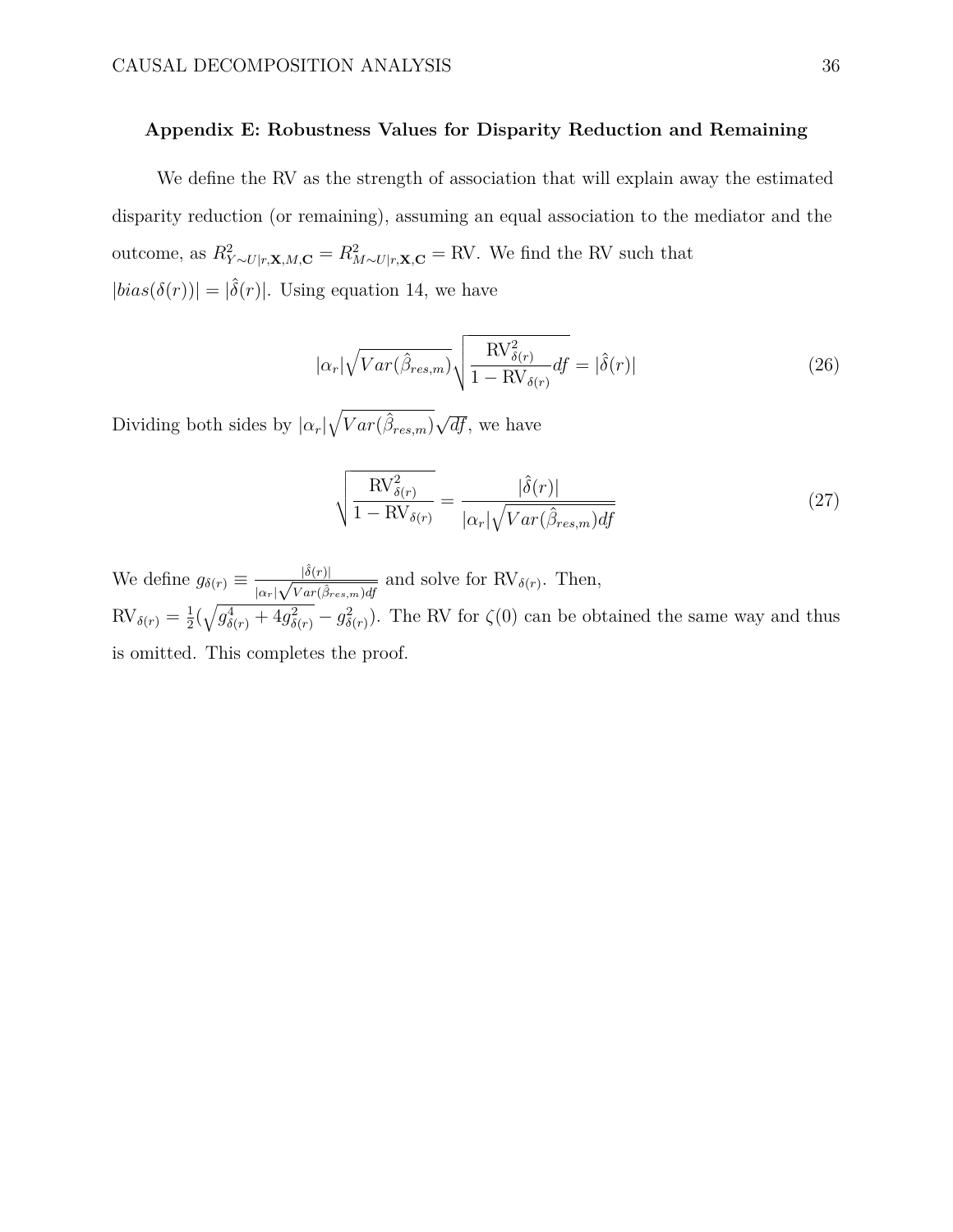### References

- Assari, S. (2020). Blacks' diminished health returns of educational attainment: Health and retirement study. *Journal of Medical Research and Innovation*, *4* (2), e000212–e000212.
- Bey, G. S., Jesdale, B., Forrester, S., Person, S. D., & Kiefe, C. (2019). Intersectional effects of racial and gender discrimination on cardiovascular health vary among black and white women and men in the cardia study. *SSM-Population Health*, *8* , 100446.
- Cinelli, C., & Hazlett, C. (2020). Making sense of sensitivity: Extending omitted variable bias. *Journal of the Royal Statistical Society: Series B (Statistical Methodology)*, *82* (1), 39–67.
- Cohen, J. (1988). *Statistical power analysis for the behavior science. hilsdale.* NJ: Academic Press.
- Didelez, V., Dawid, P., & Geneletti, S.  $(2012)$ . Direct and indirect effects of sequential treatments. *arXiv preprint arXiv:1206.6840* .
- Ding, P., & VanderWeele, T. J. (2016). Sensitivity analysis without assumptions. *Epidemiology (Cambridge, Mass.)*, *27* (3), 368.
- Freedman, L. S., & Schatzkin, A. (1992). Sample size for studying intermediate endpoints within intervention trials or observational studies. *American Journal of Epidemiology*, *136* (9), 1148–1159.
- Glymour, M. M., Clark, C. R., & Patton, K. K. (2014). Socioeconomic determinants of cardiovascular disease: recent findings and future directions. *Current Epidemiology Reports*, *1* (2), 89–97.
- Goodman, L. A. (1960). On the exact variance of products. *Journal of the American statistical association*, *55* (292), 708–713.
- Holland, P. W. (1986). Statistics and causal inference. *Journal of the American Statistical Association*, *81* , 945-960.
- Hong, G., Qin, X., & Yang, F. (2018). Weighting-based sensitivity analysis in causal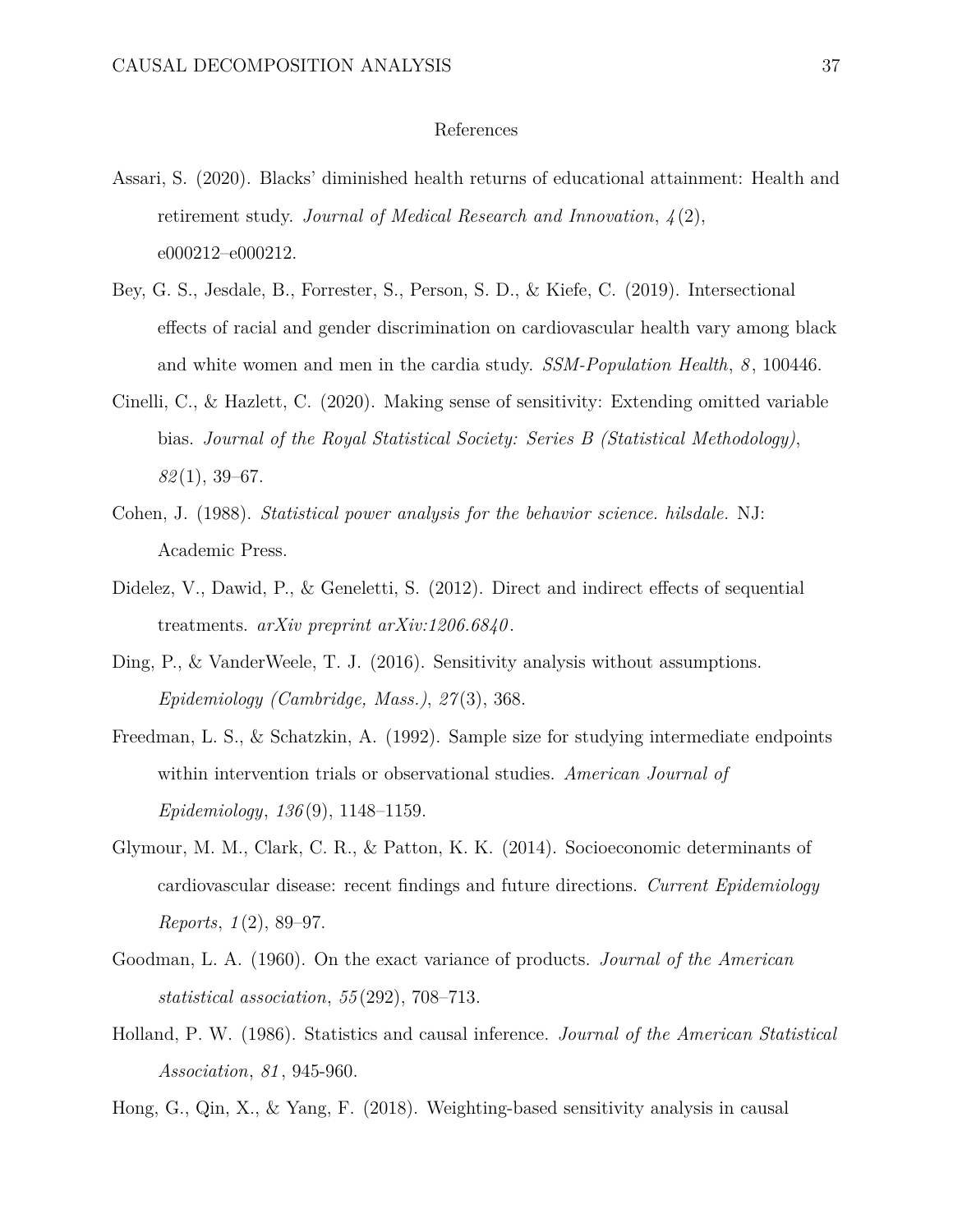mediation studies. *Journal of Educational and Behavioral Statistics*, *43* (1), 32–56.

- Imai, K., Keele, L., & Tingley, D. (2010). A general approach to causal mediation analysis. *Psychological Methods*, *15* , 309–334.
- Imai, K., & Yamamoto, T. (2013). Identification and sensitivity analysis for multiple causal mechanisms: Revisiting evidence from framing esperiments. *Political Analysis*, *21* , 141–171.
- Jackson, J. W. (2017). Explaining intersectionality through description, counterfactual thinking, and mediation analysis. *Social Psychiatry and Psychiatric Epidemiology*, *52* (7), 785–793.
- Jackson, J. W.  $(2018)$ . On the interpretation of path-specific effects in health disparities research. *Epidemiology*, *29* (4), 517–520.
- Jackson, J. W. (2020). Meaningful causal decompositions in health equity research: definition, identification, and estimation through a weighting framework. *Epidemiology*, *32* (2), 282–290.
- Jackson, J. W., & VanderWeele, T. (2018). Decomposition analysis to identify intervention targets for reducing disparities. *Epidemiology*, *29* (6), 825–835.
- Jackson, J. W., & VanderWeele, T. J. (2019). Intersectional decomposition analysis with differential exposure, effects, and construct. *Social Science*  $\mathcal{C}$  *Medicine*, 226, 254–259.
- Kaufman, J. S. (2008). Epidemiologic analysis of racial/ethnic disparities: some fundamental issues and a cautionary example. *Social Science & Medicine*, *66* (8), 1659–1669.
- Link, B. G., & Phelan, J. (1995). Social conditions as fundamental causes of disease. *Journal of health and social behavior*, 80–94.
- Lundberg, I. (2020). The gap-closing estimand: A causal approach to study interventions that close disparities across social categories. *Sociological Methods & Research*, 00491241211055769.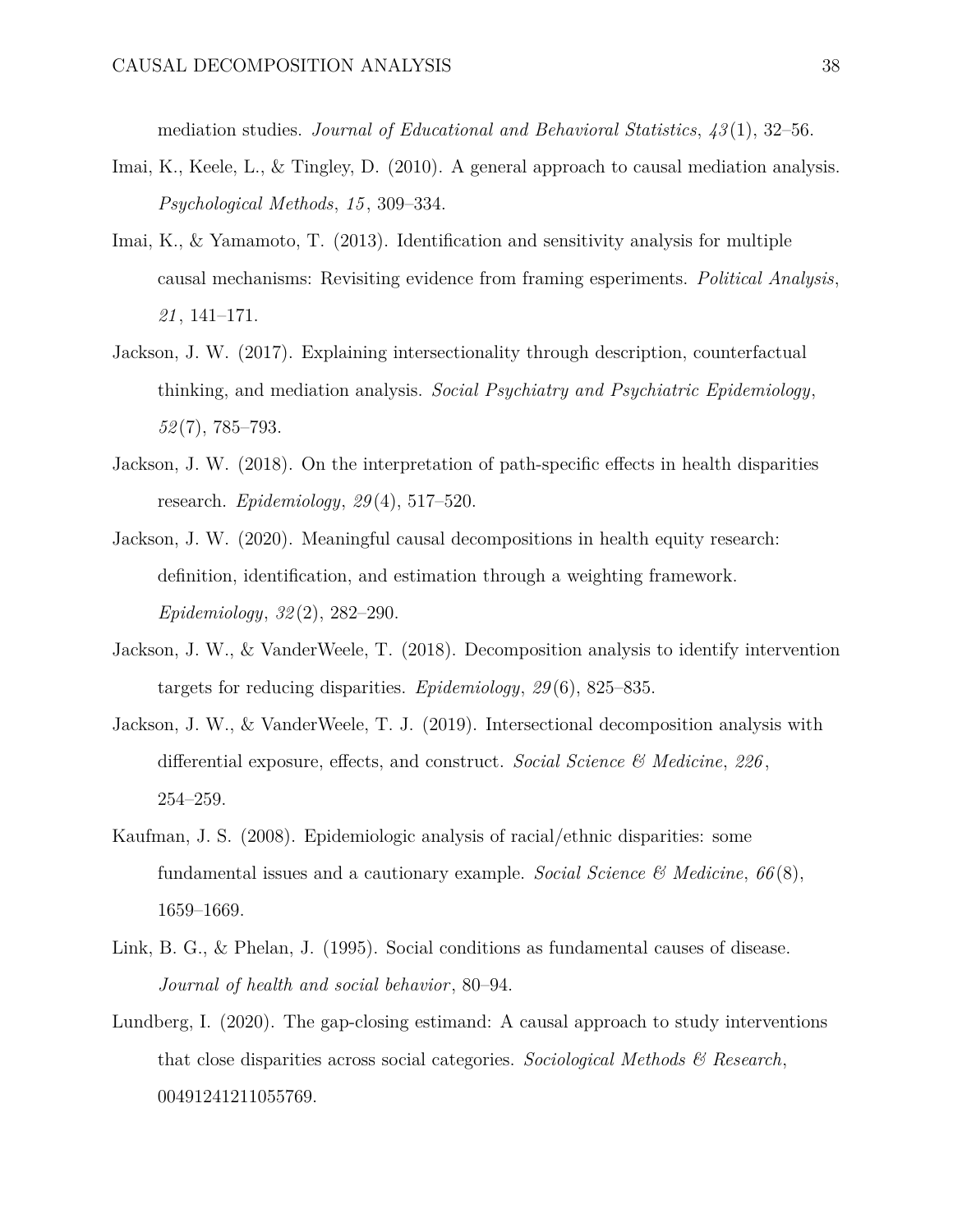- Nguyen, T. Q., Schmid, I., & Stuart, E. A. (2020). Clarifying causal mediation analysis for the applied researcher: Defining effects based on what we want to learn. *Psychological Methods*.
- Olkin, I., & Finn, J. D. (1995). Correlations redux. *Psychological Bulletin*, *118* (1), 155.
- Park, S., & Esterling, K. M. (2020). Sensitivity analysis for pretreatment confounding with multiple mediators. *Journal of Educational and Behavioral Statistics*, 1076998620934500.
- Park, S., Kang, S., & Lee, C. (2021). Choosing an optimal method for causal decomposition analysis: A better practice for identifying contributing factors to health disparities. *arXiv preprint arXiv:2109.06940* .
- Park, S., Qin, X., & Lee, C. (2020). Estimation and sensitivity analysis for causal decomposition in heath disparity research. *Sociological Methods and Research*.
- Pearl, J. (2001). Direct and indirect effects. In *Proceedings of the seventeenth conference on uncertainty in artificial intelligence* (pp. 411–420).
- Pearl, J. (2012). The causal mediation formula—a guide to the assessment of pathways and mechanisms. *Prevention Science*, *13* (4), 426–436.
- Robins, J. M. (2003). Semantics of causal dag models and the identification of direct and indirect effects. *Highly Structured Stochastic Systems*, 70–81.
- Sobel, M. E.  $(1982)$ . Asymptotic intervals for indirect effects in structural equations models. s. leinhart. *Sociological Methodology*, 290–312.
- Stuart, A., & Kendall, M. G. (1963). *The advanced theory of statistics*. Griffin London.
- Sudharsanan, N., & Bijlsma, M. J. (2021). Educational note: causal decomposition of population health differences using monte carlo integration and the g-formula. *International Journal of Epidemiology*, *50* (6), 2098–2107.
- Suglia, S. F., Koenen, K. C., Boynton-Jarrett, R., Chan, P. S., Clark, C. J., Danese, A., . . . others (2018). Childhood and adolescent adversity and cardiometabolic outcomes: a scientific statement from the american heart association. *Circulation*, *137* (5),